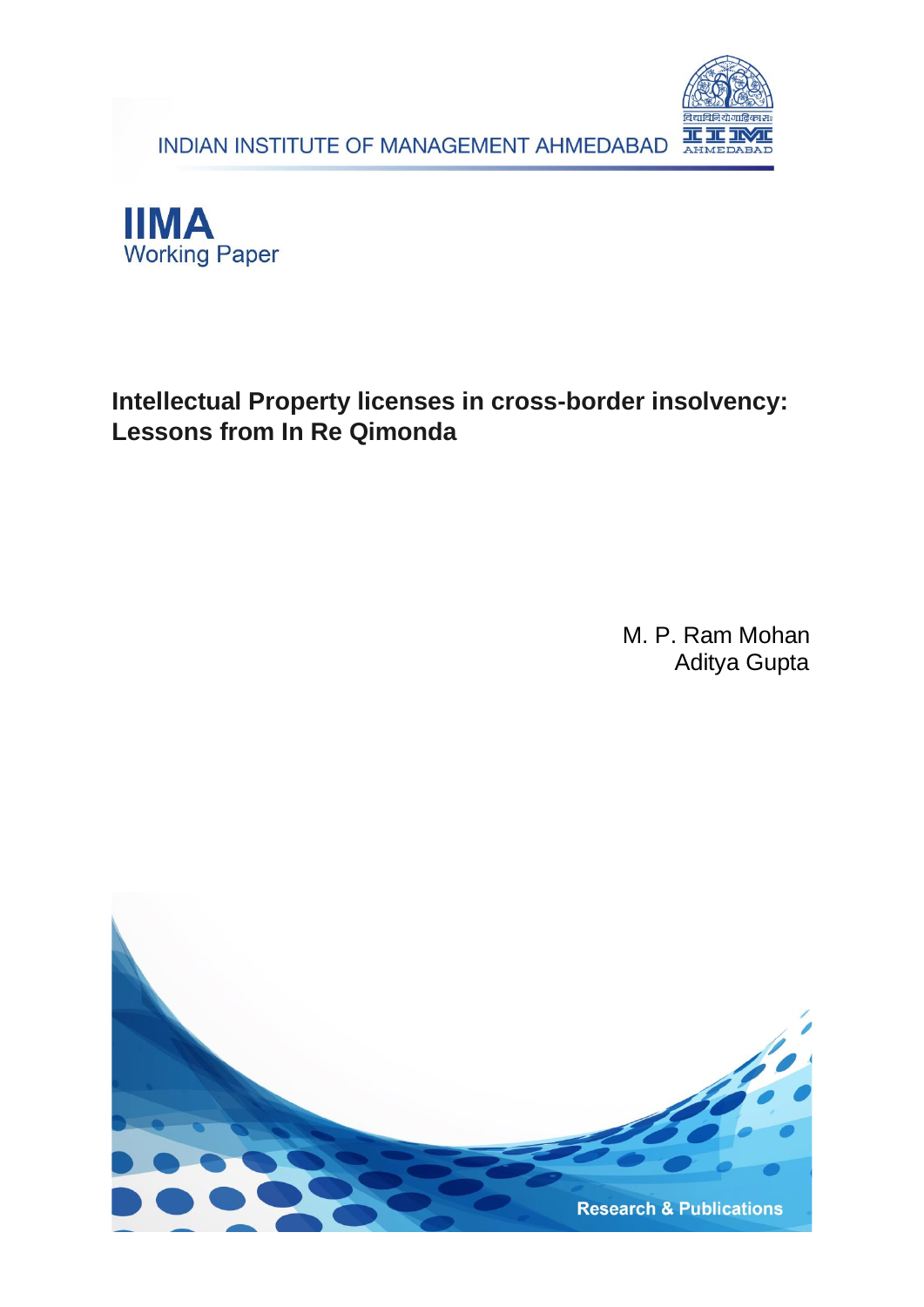Research & **Publications W. P. No. 2021-11-05**

# **Intellectual Property licenses in crossborder insolvency: Lessons from In Re Qimonda**

M. P. Ram Mohan Aditya Gupta

 **November 2021**

The main objective of the working paper series of the IIMA is to help faculty members, research staff and doctoral students to speedily share their research findings with professional colleagues and test their research findings at the pre-publication stage. IIMA is committed to maintain academic freedom. The opinion(s), view(s) and conclusion(s) expressed in the working paper are those of the authors and not that of IIMA.

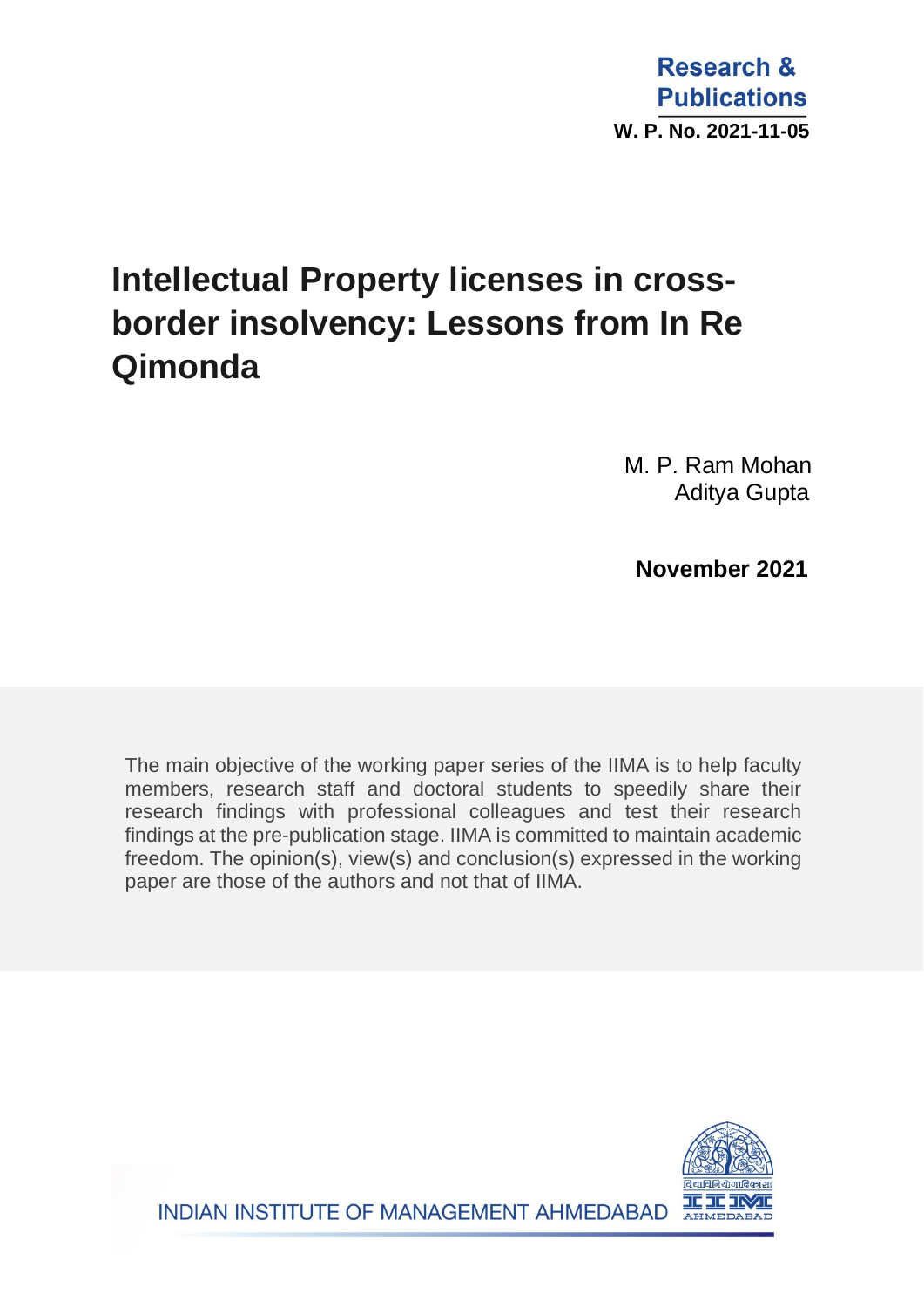## **Intellectual Property licenses in cross-border insolvency: Lessons from** *In Re Qimonda*

M P Ram Mohan<sup>\*</sup> & Aditya Gupta<sup> $\psi$ </sup>

#### **Abstract:**

Introduced in 2016, the Insolvency and Bankruptcy Code overhauled the Indian insolvency regime. *Five years young,* the work in progress Code is now in the process of adopting the *Cross-Border insolvency,* which was omitted from its original mandate. In 2018, a legislatively appointed committee suggested that the Code should adopt the UNCITRAL Model Law on Cross Border Insolvency. However, the Committee overlooked a crucial jurisprudential guideline, which coloured the interpretation of the Model Law, which was delivered in a crossborder insolvency dispute between American and German regimes. An American bankruptcy court subjected the German administration of American Intellectual Property assets to a protection exclusively available within the American Bankruptcy Code. This paper studies the American judicial decisions in the *Samsung v. Jaffe* dispute to identify and underline the importance of its directive. The study reveals that there is virtually no guidance on how an intellectual property license is treated within the Indian insolvency regime. The authors underline the importance of such guidance considering the proposed adoption of the Model Law and suggest legislative inquiry in the issue.

**Keywords:** Cross-Border Insolvency, In Re Qimonda, Rejection, Disclaimer, intellectual property licenses, Insolvency and Bankruptcy Code, 2016.

Associate Professor, Strategy Area, Indian Institute of Management Ahmedabad & Member, Research Guidance Group, Insolvency and Bankruptcy Board of India. <mprmohan@iima.ac.in>

Researcher, Indian Institute of Management Ahmedabad. <aditya@iima.ac.in>

We are extremely thankful for Jason Kilborn for review comments and the Research and Publication Area of IIMA in supporting this project. This working paper is updated with the views expressed in the report of the *Cross-Border Insolvency Rules/Regulations Committee* published in November 2021.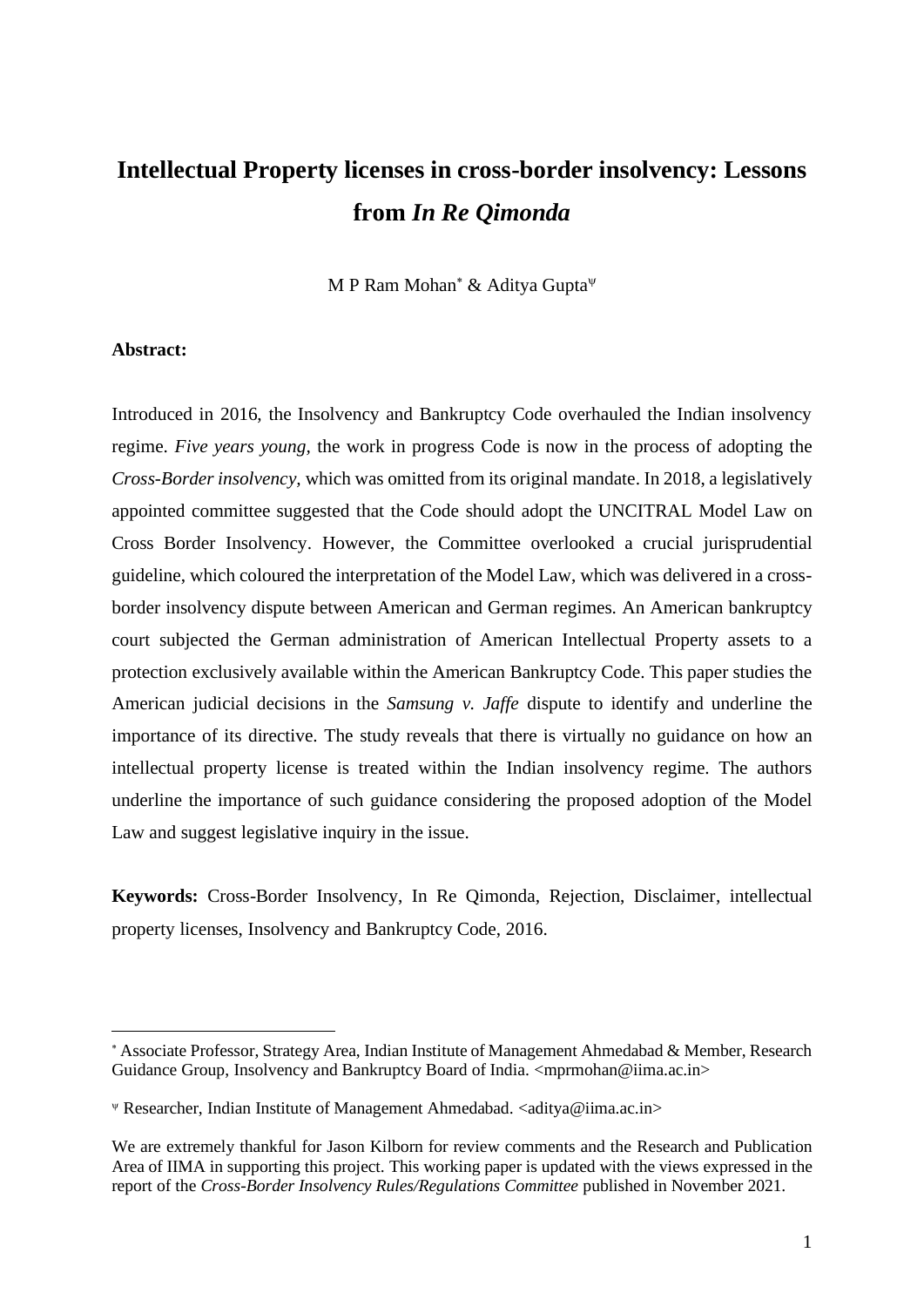### Table of Contents

| 1. |        |                                                                                  |  |
|----|--------|----------------------------------------------------------------------------------|--|
|    | 1.1.   |                                                                                  |  |
|    | 1.2.   |                                                                                  |  |
|    | 1.2.1. |                                                                                  |  |
|    | 1.2.2. |                                                                                  |  |
| 2. |        |                                                                                  |  |
|    | 2.1.   |                                                                                  |  |
|    | 2.2.   |                                                                                  |  |
|    | 2.2.1. |                                                                                  |  |
|    | 2.2.2. |                                                                                  |  |
|    | 2.2.3. |                                                                                  |  |
|    | 2.2.4. |                                                                                  |  |
|    | 2.2.5. |                                                                                  |  |
| 3. |        |                                                                                  |  |
|    | 3.1.   | Lack of an international harmonisation about IP licensing in bankruptcy  24      |  |
|    | 3.2.   |                                                                                  |  |
| 4. |        | IP licenses during Indian insolvency and the need for administrative enquiry  30 |  |
| 5. |        |                                                                                  |  |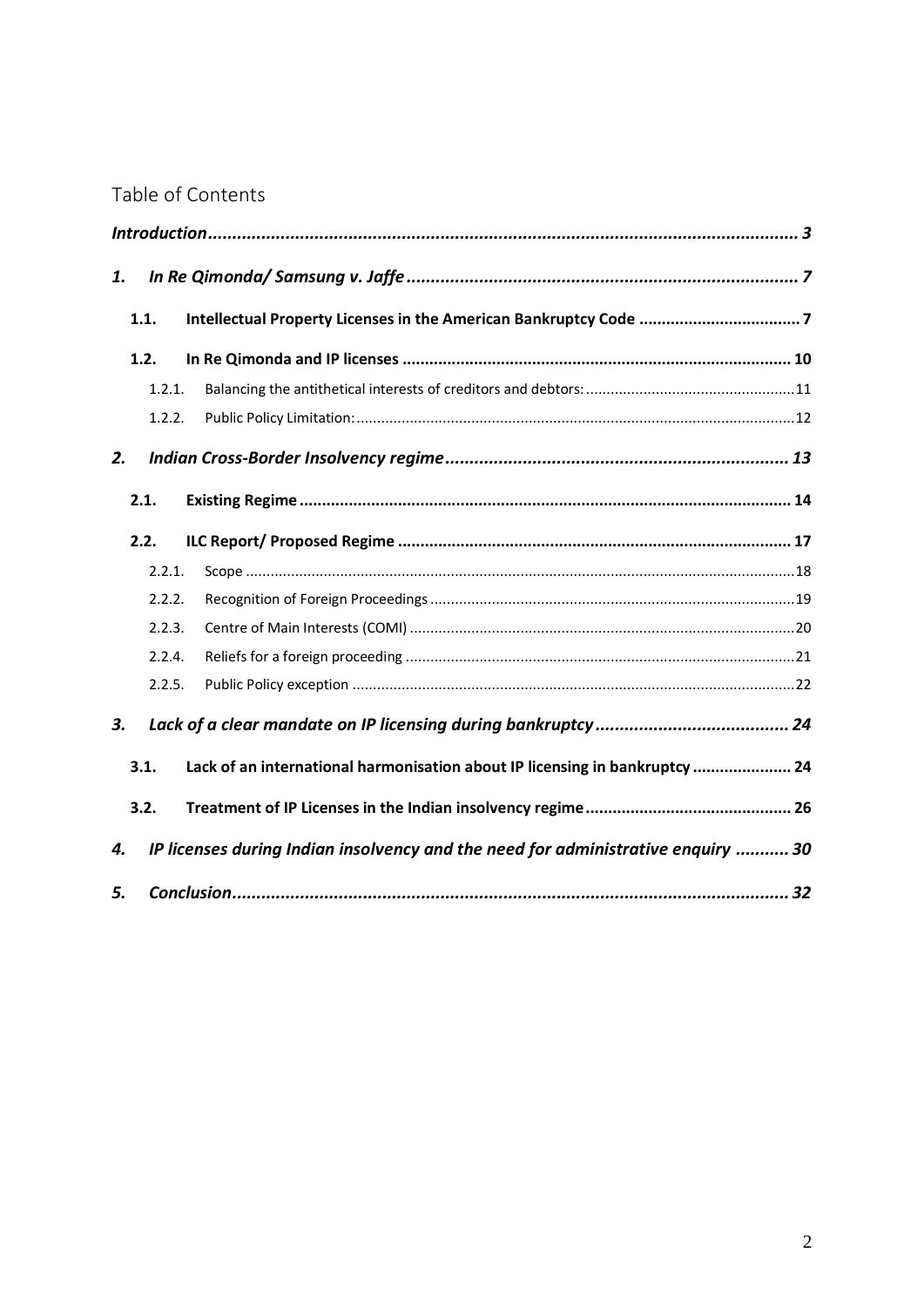#### <span id="page-4-0"></span>**Introduction**

Until 2016, the Indian insolvency and bankruptcy regime remained *multilayered and fragmented.*<sup>1</sup> In response to decades of suggestions for an overhaul of the insolvency regime, <sup>2</sup> the Indian Parliament enacted an umbrella legislation for insolvency resolution: The Insolvency and Bankruptcy Code, 2016 (IBC, 2016). IBC, 2016 reformed India's insolvency regime by substituting the multitude of operational bankruptcy laws, some of which dated as far back as 1924. <sup>3</sup> The Code introduced a creditor-in-control regime, a time-bound resolution process and reduced the scope of juridical intervention.<sup>4</sup>

While the Code has been touted as "*one of the most progressive financial reforms in recent times,*" 5 it was not designed to deal with issues related to cross-border insolvency. The first draft of IBC, 2016, was prepared by The Bankruptcy Law Reforms Committee (BLRC), set up by the Ministry of Finance to reform the Indian bankruptcy Regime.<sup>6</sup> The BLRC explicitly noted that their recommendations are limited to insolvency and bankruptcy in so far as it is a "*purely domestic issue*."<sup>7</sup> When the bill was presented before the Joint Parliamentary Committee (JPC), they disagreed with the BLRC. The JPC noted that the Code must incorporate some manner of regulating cross-border insolvencies, "*not incorporating this will lead to an incomplete code.*" Deliberating on the manner of regulation, the JPC included an enabling mechanism on the suggestion from the Department of Economic Affairs, Government of India*.* The mechanism empowered the Central Government to enter into bilateral agreements with other countries for cooperation in cases of cross-border insolvencies.<sup>8</sup>

<sup>&</sup>lt;sup>1</sup> INTERNATIONAL FINANCE CORPORATION & INSOLVENCY AND BANKRUPTCY BOARD OF INDIA, *Understanding the IBC: Key Jurisprudence And Practical Consideration* 11–12 (2020).

<sup>2</sup> VIDHI CENTRE FOR LEGAL POLICY, *Understanding the Insolvency and Bankruptcy Code, 2016* 11 (2019); Swiss Ribbons Pvt. Ltd. and Another v. Union of India & Others, (2019) 4 SCC 17.

<sup>3</sup> See: Sreyan Chatterjee, Gausia Shaikh & Bhargavi Zaveri, *An Empirical Analysis of the Early Days of Insolvency and Bankruptcy Code, 2016*, 30 NATIONAL LAW SCHOOL OF INDIA REVIEW 89 (2018); Abhishek Saxena & Akshay Sachthey, *The Insolvency and Bankruptcy Code, 2016 - A Fresh Start for India's Insolvency Regime*, 10 INSOLVENCY & RESTRUCTURING INT'L 22 (2016).

<sup>4</sup> VIDHI CENTRE FOR LEGAL POLICY, *supra* note 4 at 8.

<sup>5</sup> Neeti Shikha, *Cross‐border insolvency in India: What lies ahead?*, 30 INT INSOLV REV 163–168, 163 (2021).

<sup>6</sup> BANKRUPTCY LAW REFORM COMMITTEE, *Interim Report of the Bankruptcy Law Reform Committee* 5 (2015).

<sup>7</sup> BANKRUPTCY LAW REFORMS COMMITTEE, *The report of the Bankruptcy Law Reforms Committee Volume I: Rationale and Design* 10–18 (2015); However, BLRC's chairman acknowledged the importance of regulating cross-border insolvencies. Referring to the UNCITRAL Model law, BLRC's chairman, Mr. Vishwanathan noted "we have not so far formalized our views because we want to put this Bill and the court into action and then explore how best we should handle that." JOINT COMMITTEE ON INSOLVENCY AND BANKRUPTCY CODE, 2015, *Report of the Joint Committee on The Insolvency and Bankruptcy Code, 2016* 43, 44 (2016).

<sup>8</sup> Section 234, 235, Insolvency and Bankruptcy Code, 2016; JOINT COMMITTEE ON INSOLVENCY AND BANKRUPTCY CODE, 2015, *supra* note 9 at 43–46; Shikha, *supra* note 7 at 163.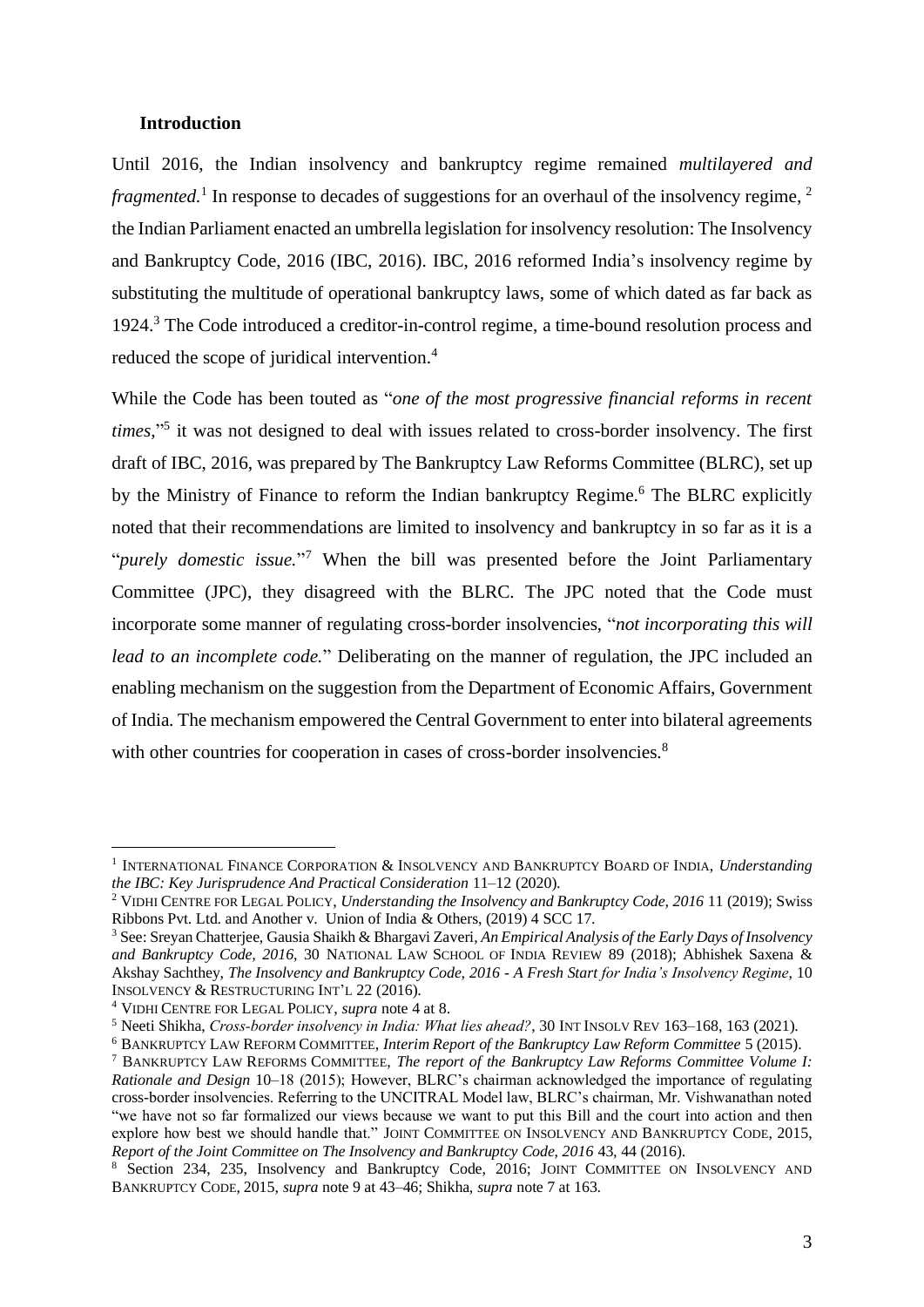The enabling framework included in the IBC, 2016, encountered various problems when issues related to cross-border insolvency were brought to the attention of the Indian judiciary. In 2019, when JET Airways, an Indian Airlines company, entered insolvency proceedings, it had assets in two jurisdictions: India and Netherlands, and parallel insolvency proceedings were initiated in both jurisdictions.<sup>9</sup> Owing to the lack of a robust cross border insolvency mechanism, the National Company Law Tribunal (NCLT) in June 2019 declared that the Dutch proceedings are a *nullity in the eyes of the law*. <sup>10</sup> On appeal before the National Company Law Appellate Tribunal (NCLAT), the insolvency professionals, on direction from the NCLAT, entered into a '*Cross-Border Insolvency protocol*' as a temporary solution.<sup>11</sup>

The Jet Airways dispute underlined the requirement of a robust cross-border insolvency mechanism in India, and "*an imminent need was felt to fill the legislative gap*."<sup>12</sup> The Insolvency Law Committee (ILC), constituted by the Government of India had, in 2018, highlighted that IBC, 2016 does not regulate cross border insolvencies and had approved the adoption of the UNCITRAL Model Law within IBC, 2016. <sup>13</sup> The ILC did not deal with the rules and regulatory framework which enables the implementation of the Model Law. To prepare such a framework, the Ministry of Corporate Affairs constituted the Cross-Border Insolvency Rules/Regulations Committee (CBIRC) in January 2020. <sup>14</sup> The Committee submitted its report on June 15, 2020,<sup>15</sup> which was made publicly available on November 23, 2021.<sup>16</sup>

Apart from the judicial quandary, the linear growth of Foreign Direct Investment (FDI) in India also creates a strong argument favouring the adoption of robust Cross-Border Insolvency

<sup>9</sup> State Bank of India & Ors. v. Jet Airways (India) Ltd., , CP 2205 (IB)/MB/2019, CP 1968(IB)/MB/2019, CP 1938(IB)/MB/2019 (2019); Sudhakar Shukla & Kokila Jayaram, *Cross Border Insolvency: A Case to Cross the Border Beyond the UNCITRAL*, *in* INSOLVENCY AND BANKRUPTCY REGIME IN INDIA: A NARRATIVE 307, 316, 317 (2020).

<sup>10</sup> STATE BANK OF INDIA & ORS. V. JET AIRWAYS (INDIA) LTD., *supra* note 11 at 28–33.

<sup>11</sup> STATE BANK OF INDIA & ORS. V. JET AIRWAYS (INDIA) LTD., *supra* note 11; Shikha, *supra* note 7 at 163; For details see: Priya Misra, *Cross-border Corporate Insolvency Law in India: Dealing with Insolvency in Multinational Group Companies—Determining Jurisdiction for Group Insolvencies*, 45 VIKALPA 93–103, 98– 100 (2020).

<sup>12</sup> Shikha, *supra* note 7 at 163.

<sup>13</sup> INSOLVENCY LAW COMMITTEE, *Report of Insolvency Law Committee on Cross-Border Insolvency* (2018).

<sup>14</sup> CROSS BORDER INSOLVENCY RULES/REGULATIONS COMMITTEE, *Report on the rules and regulations for crossborder insolvency resolution.* (2020).

<sup>15</sup> *Id.*

<sup>&</sup>lt;sup>16</sup> Along with the Cross Border Insolvency Rules/Regulations Committee report, the Ministry of Corporate Affairs, Government of India also invited comments on the incorporation of the cross-border insolvency in the IBC, 2016; See: MINISTRY OF CORPORATE AFFAIRS, GOVERNMENT OF INDIA, *Invitation of comments from public on Cross-Border Insolvency under Insolvency and Bankruptcy Code, 2016* (2021).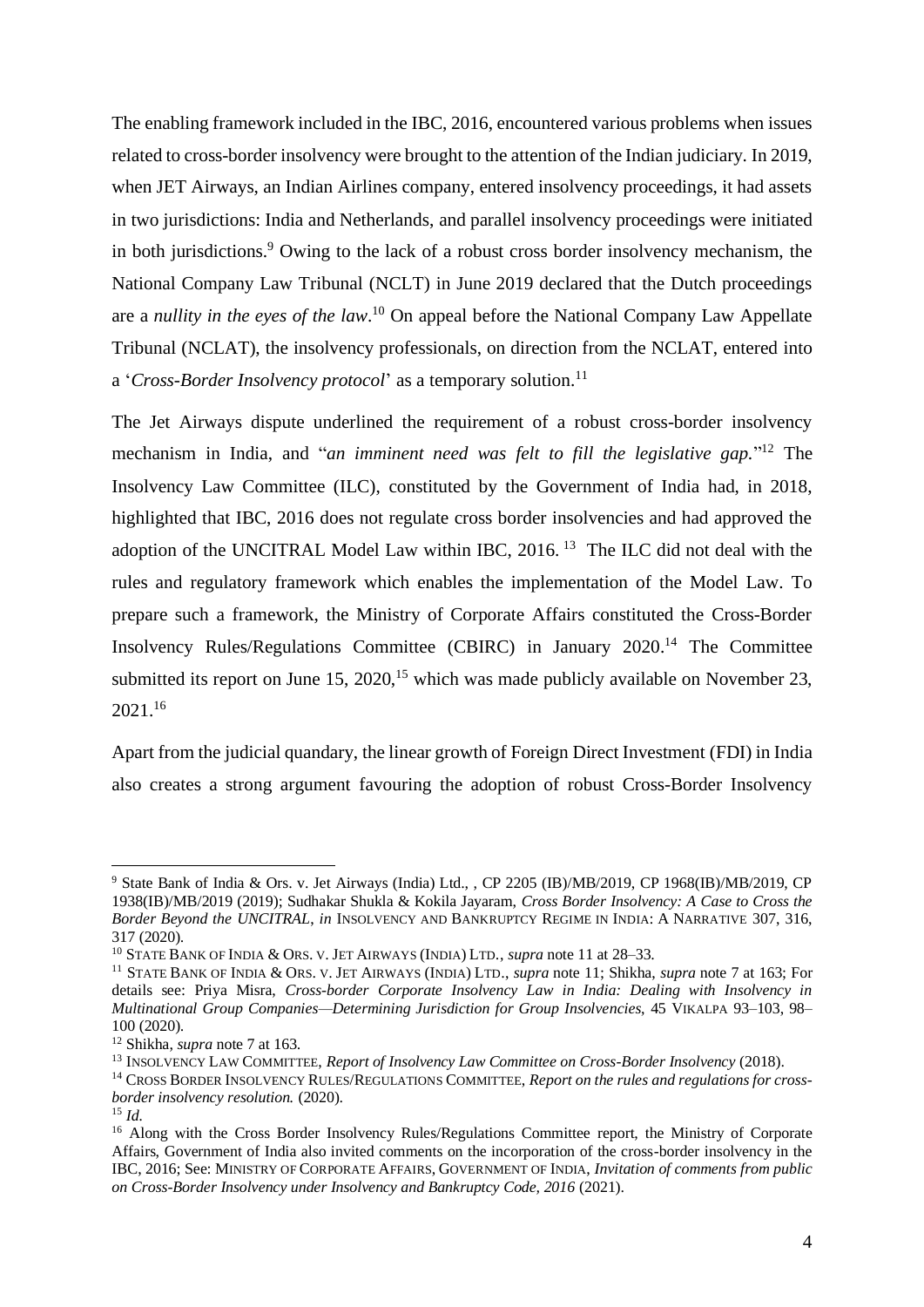guidelines.<sup>17</sup> FDI Equity Inflow in India between April 2000 and June 2021 was \$547.2 billion. In 2016, India witnessed an inward FDI of \$39.97 billion, which rose by 26% to 50.61 billion in 2018.<sup>18</sup> Even outward FDI from India has witnessed substantial growth, from \$8182.5 million in 2015-16 to \$12268 million in 2018-19.<sup>19</sup> With the growing international investments and business transactions in India, cross-border insolvency issues are expected to emerge, and adoption of cross border insolvency law in some form seems imminent.

However, the introduction of cross-border insolvency regulations can be accompanied by a compelling set of procedural and implementational limitations. In and of itself, Insolvency Law is a meta law that, once activated, supersedes otherwise applicable laws.<sup>20</sup> Section 238 of the IBC, 2016, incorporates a comprehensive non-obstante clause. The provision overrides the mandate of any other law if such mandate is contrary to the provisions of the IBC, 2016.<sup>21</sup>

Therefore, domestic insolvency regimes are governed by an intersection of a diverse mosaic of legal rules.<sup>22</sup> A convergence of such diverse legal rules can result in problematic conclusions. In 1985, the American Court of Appeals for the Fourth Circuit potentially disrupted the entire model of monetising intellectual property through licensing.<sup>23</sup> The damage was so pervasive that in 1988 the American Congress had to step in and denude the 1985 judgement from its precedential authority.<sup>24</sup>

Marked divergences between domestic insolvency regimes further complicate such intersection and its implications in cross-border insolvency cases. <sup>25</sup> This is especially true in the case of Intellectual Property (IP) licenses, as there is no international guidance on the

<sup>17</sup> See: Morshed Mannan, *Are Bangladesh, India and Pakistan Ready to Adopt the UNCITRAL Model Law on Cross-Border Insolvency?*, 25 INTERNATIONAL INSOLVENCY REVIEW 195–224, 207 (2016) "This is not only prejudicial to creditors, both domestic and foreign, but also stymies foreign direct investment and undermines companies that may have the possibility of being rehabilitated."

<sup>18</sup> DEPARTMENT FOR PROMOTION OF INDUSTRY AND INTERNAL TRADE, *Fact Sheet on Foreign Direct Investment from April 2000 to June 2021*, (2021), https://dpiit.gov.in/sites/default/files/FDI\_Factsheet\_June2021.pdf (last visited on November 7, 2021).

<sup>19</sup> Reji K Joseph, *Outward FDI from India: Review of Policy and Emerging Trends* (2019), http://rgdoi.net/10.13140/RG.2.2.13229.23527 (last visited Oct 27, 2021).

<sup>20</sup> John A. E. Pottow, *Greed and Pride in International Bankruptcy: The Problems of and Proposed Solutions to "Local Interests"*, 104 MICHIGAN LAW REVIEW 1899, 1899–1902 (2006); Frederick Tung, *Fear of commitment in international bankruptcy*, 33 THE GEORGE WASHINGTON INTERNATIONAL LAW REVIEW 555–583, 566 (2001). <sup>21</sup> See: AKAANT KUMAR MITTAL, INSOLVENCY AND BANKRUPTCY CODE: LAW AND PRACTICE 1295-1373 (2021).

<sup>22</sup> Jacques de Werra, *The need to harmonize intellectual property licensing law: a European perspective*, *in* RESEARCH HANDBOOK ON INTELLECTUAL PROPERTY LICENSING 450–472 (Jacques de Werra ed., 1 ed. 2012).

<sup>&</sup>lt;sup>23</sup> Lubrizol Enterprises, Inc., v. Richmond Metal Finishers, Inc., , 756 F.2d 1043 (4th Cir. 1985) (1985); See: James E Meadows, *Lubrizol: What Will It Mean for the Software Industry?*, 3 SANTA CLARA HIGH TECH. L.J. 311 (1987).

<sup>24</sup> DENNIS DECONCINI, *Intellectual Property Bankruptcy Protection Act* 23204 (1988).

<sup>&</sup>lt;sup>25</sup> Andrea Tosato, *Intellectual Property License Contracts: Reflections on a Prospective UNCITRAL Project*, 86 U. CIN. L. REV. 1251, 1255 (2018); Werra, *supra* note 24.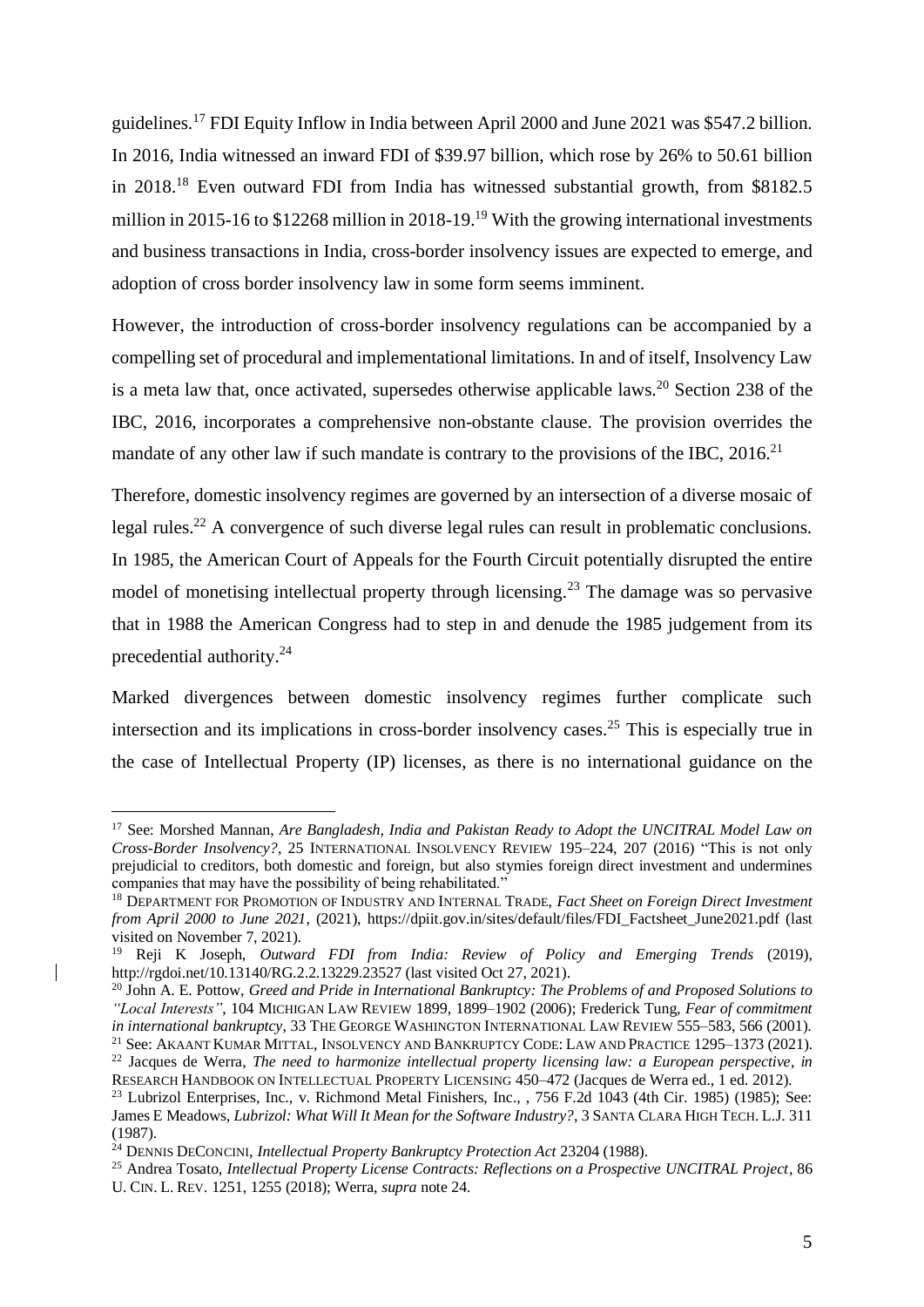treatment of IP licenses during bankruptcy, <sup>26</sup> a classic example of this is the *In Re Qimonda*  dispute.

In 2011, Qimonda, a manufacturer of semiconductor chips, filed for insolvency before an insolvency court in Munich, Germany. When the German trustee requested the administration of American assets, citing the possible differences between German law and American law, an American Bankruptcy Court subjected the relief to the explicit protections made available to intellectual property licences by the Congressional intervention from 1988.<sup>27</sup> The decision from the Bankruptcy Court and its affirmation by the Court of Appeals in 2013 meant that the licensees of American patents would enjoy a dramatically different treatment from the treatment afforded to German licensees.<sup>28</sup>

The present study identifies the jurisprudential concerns highlighted in the case of *Samsung v.*  Jaffe.<sup>29</sup> The interpretation of American bankruptcy courts can substantially colour the understanding of the UNCITRAL Model Law, and therefore deserves the attention of other insolvency regimes. Further, the intersection of the American and German insolvency law highlights the lack of any international guidance regarding the treatment of IP licenses in bankruptcy. The authors analyse the treatment of IP licenses within the Indian regime, and its possible implications on the proposed cross border insolvency regulations.

Part 1 of the present study explains the dispute and contextualises it within the scope of the UNCITRAL Model Law. Part 2 examines the pitfalls of India's existing cross-border insolvency regime and analyses the proposed regulations in light of the current jurisprudence of the Model Law. Part 3 highlights the lack of a clear mandate on the treatment of IP licenses within the international instruments guiding cross-border insolvency. Part 3 also investigates the possible treatment of IP licenses in the IBC, 2016. Part 4 contextualises the *Qimonda*  dispute within Indian insolvency law, and highlights the need for an administrative study of IP licenses within the Indian insolvency regime.

<sup>26</sup> Tosato, *supra* note 27 at 1255–1260.

<sup>27</sup> 11 U.S.C. S. 365(n); See: Stuart S. Moskowitz, *Intellectual Property Licenses in Bankruptcy: New "Veto Power" for Licensees Under Section 365(n)*, 44 THE BUSINESS LAWYER 771–790 (1989).

<sup>&</sup>lt;sup>28</sup> ELINA MOUSTAIRA, INTERNATIONAL INSOLVENCY LAW: NATIONAL LAWS AND INTERNATIONAL TEXTS 5.2.1.1.3 (Elina Moustaira ed., 2019).

<sup>29</sup> The bankruptcy court has referred to the dispute as *In Re Qimonda,* while the Court of Appeals for the Fourth Circuit refers to this controversy as *Samsung v. Jaffe.* The authors have used these two terms interchangeably.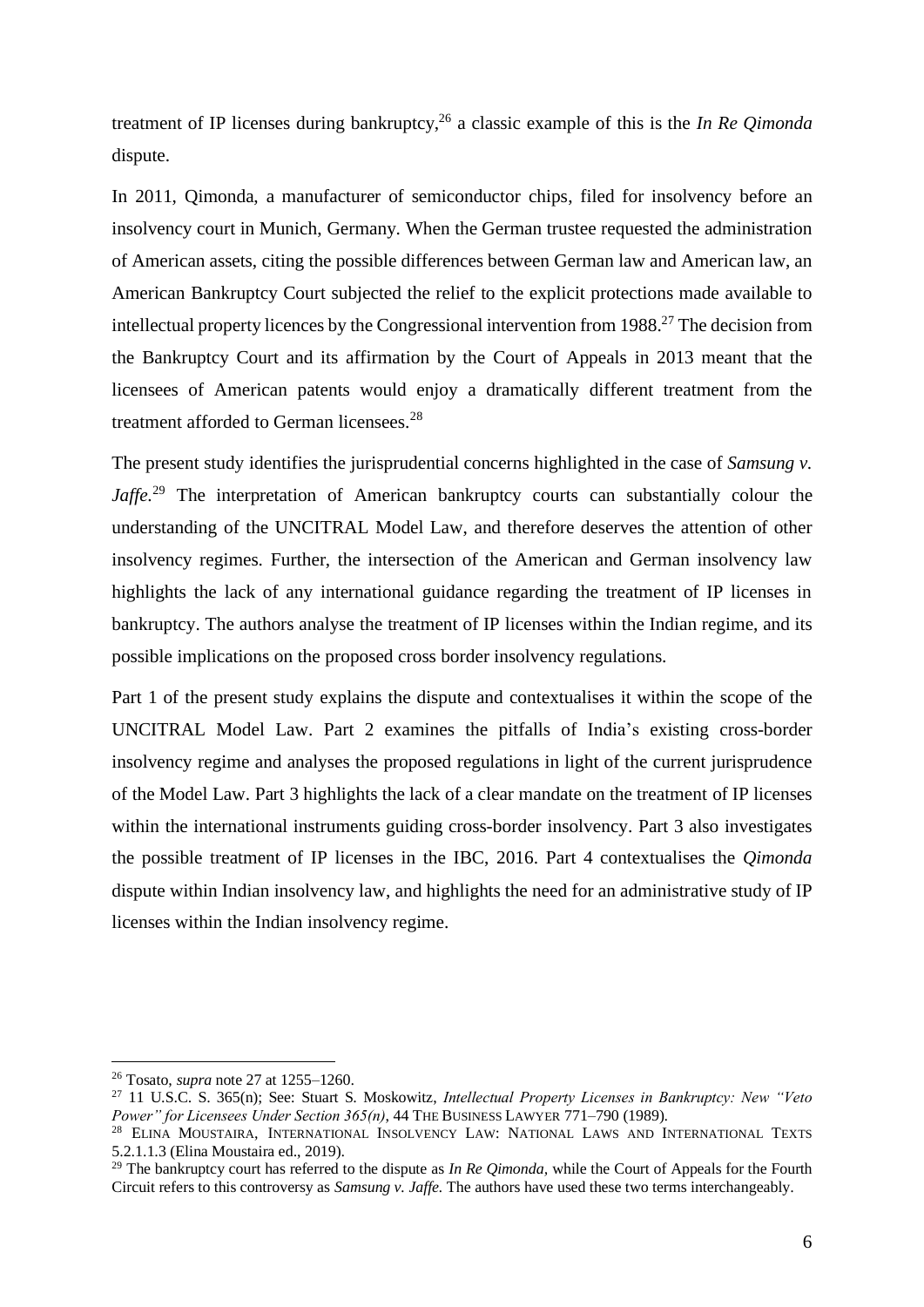#### <span id="page-8-0"></span>**1. In Re Qimonda/ Samsung v. Jaffe**

In January 2009, Qimonda, a manufacturer of semiconductor chips, initiated insolvency proceedings in Munich, Germany. Qimonda's principal assets comprised of 10000 registered patents, 4000 of which were registered in the USA. Given the existence of the bankrupt debtor's assets in a foreign jurisdiction, the proceeding assumed the nature of cross-border insolvency. The German trustee approached an American Bankruptcy Court to recognise the German proceedings and administration of the American assets.

Before dealing with the particulars of the dispute and the judicial decisions arising therefrom, this paper explains the underlying statutory mechanism responsible for the dispute.

#### <span id="page-8-1"></span>**1.1. Intellectual Property Licenses in the American Bankruptcy Code**

The American Bankruptcy jurisprudence has a controversial history of dealing with IP licenses.<sup>30</sup> Multiple American judicial decisions, academic commentaries, and Congressional guidelines delineate the treatment of IP licenses during bankruptcy. Most such guidelines and decisions traced their connection back to Section 365 of the American Bankruptcy Code that allows a bankrupt debtor to reject onerous contracts entered into before the institution of bankruptcy proceedings.<sup>31</sup>

Subjected to repeated criticism, $32$  Section 365 intends to release the debtor from burdensome contractual obligations that impede successful reorganisation and liquidation.<sup>33</sup>Section 365 enables a bankruptcy estate to incorporate the contractual arrangements which offer a net benefit while contracts that can be detrimental to the estate are rejected.<sup>34</sup> Rejection of burdensome and onerous contracts reduces the prospective debts,  $35$  increasing the funds available to the bankrupt business.<sup>36</sup> The debtor can then restructure these funds into payments towards creditors in case of liquidation or reorganisation.

<sup>32</sup>The power to reject executory contracts is "extraordinary and almost superhuman" Stephen Lubben, *Chapter 5: Executory contracts and unexpired leases*, *in* AMERICAN BUSINESS BANKRUPTCY: A PRIMER , 58–62 (2019); Section 365 proffers a radical departure from contract law. Lee Silverstein, *Rejection of Executory Contracts in Bankruptcy and Reorganization*, 31 THE UNIVERSITY OF CHICAGO LAW REVIEW 467, 468 (1964).; Michael T. Andrew, *Executory Contracts in Bankruptcy: Understanding Rejection*, 59 U. COLO. L. REV. 845, 849 (1988).

<sup>30</sup> Jason J. Kilborn, *Technology and Regulatory Black Holes: Issues in Protecting IP Rights in Insolvency for Both Licensors and Licensees*, 18 QUT L. REV. 290, 291 (2018).

<sup>31</sup> 11 U.S.C.§ 365; For details see: 3 COLLIER ON BANKRUPTCY, 365.02 (Richard B. Levin et al. eds., Sixteenth edition ed. 2009).

<sup>33</sup> *NLRB v Bildisco & Bildisco* 465 U.S. 513, 527 (1984) 528; Also see: *In Re Orion Pictures Corp* 4 F.3d 1095, 1098 (2d Cir. 1993).

<sup>&</sup>lt;sup>34</sup> DOUGLAS G. BAIRD, BAIRD'S ELEMENTS OF BANKRUPTCY 120–126 (5th edition ed. 2010).

<sup>35</sup> James E Meadows, *Lubrizol: What Will It Mean for the Software Industry?*, 3 SANTA CLARA HIGH TECHNOLOGY JOURNAL 19, 316 (1987).

<sup>36</sup> *Id.* at 316.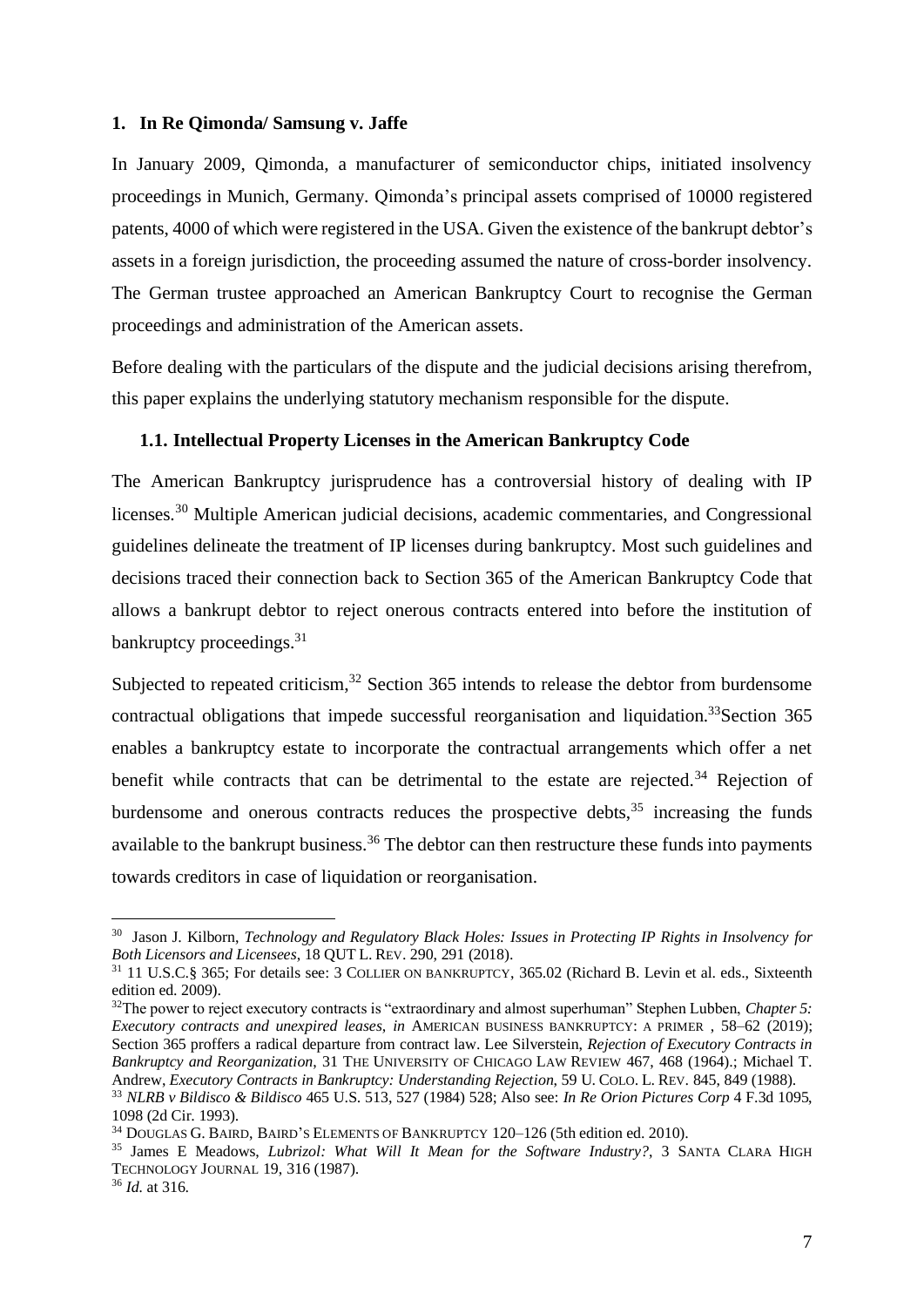While Section 365 is very broad in its ambit, the threshold requirement for its application is that a contract must be '*executory*.' <sup>37</sup> While the American Congress has not defined the term, there is sufficient academic and judicial opinion to create a workable definition.<sup>38</sup> The most used and widely accepted definition<sup>39</sup> was developed by Prof. Vern Countryman. According to the Countryman Analysis,' "*a contract is executory if both parties have sufficient unperformed obligations so that either party's discontinuance would constitute a material breach.*" 40

Most intellectual property  $(IP)$  licenses include continuing material obligations<sup>41</sup> and therefore qualify as executory contracts.<sup>42</sup> In 1985, the decision from the Court of Appeals for the Fourth Circuit in the case of *Lubrizol v. RMF* <sup>43</sup> *dramatically distorted* the meaning of rejection in reference to IP licenses. It led to an alarming disruption of the IP licensing landscape.<sup>44</sup>

Richmond Metal Finishers had granted a non-exclusive patent licensing agreement regarding a metal coating process to Lubrizol. When Richmond filed for Chapter 11 Bankruptcy in 1983, they sought to reject the Lubrizol license by placing reliance on Section 365. The Bankruptcy Court allowed Richmond to reject the licensing agreement.<sup>45</sup> On appeal, the District Court held that the rejection would not benefit the bankruptcy estate and sided with Lubrizol.<sup>46</sup> The District Court opinion was overruled on appeal when the Court of Appeals allowed rejection of Lubrizol's license.<sup>47</sup> In the court's opinion, a rejection under Section 365 would not only freed a licensor from its prospective obligations but would also extinguish the licensee's right to continue using the licensed intellectual property.<sup>48</sup> The court's decision effectively meant

<sup>37</sup> 11 U.S.C.§ 365(1).

<sup>38</sup> 3 COLLIER ON BANKRUPTCY, *supra* note 33.

<sup>39</sup> *Lewis Bros Bakeries Inc v Interstate Brands Corp (In re Interstate Bakeries Corp)* (2012) 690 F.3d 1069, 1073 (8th Cir. 2012) (Court of Appeals for the Eighth Circuit, The Countryman test is binding in the eighth circuit; *Sharon Steel Corp. v. National Fuel Gas Distribution* 872 F. 2d. 36, 39 (3rd Cir. 1989), *Wilson v. TXO Production Corp*. 69 BR 960, 962 (Bankr. ND Tex. 1987), *Lewis Bros. Bakeries v. Interstate Brands Corp. (In re Interstate Bakeries Corp.),* 751 F.3d 955, 962 (8th Cir. 2014), *In re Exide Technologies*, 607 F.3d 957, 962 (3d Cir. 2010).

<sup>&</sup>lt;sup>40</sup> Vern Countryman, *Executory Contracts in Bankruptcy: Part II*, 58 MINNESOTA LAW REVIEW 479 (1974).

<sup>41</sup> Benjamin Howard, *Reconciling Trademark Law with Bankruptcy Law in License Rejection*, 2014 COLUMBIA BUSINESS LAW REVIEW 172, 176–178 (2014); Amanda E James, *Rejection Hurts: Trademark Licenses and the Bankruptcy Code*, 73 VANDERBILT LAW REVIEW 889, 895–896 (2020).

 $42$  However, there are some cases where IP licenses were deemed not to be executory; For eg: Lewis Bros. Bakeries Inc. v. Interstate Brands Corp. (In re Interstate Bakeries Corp), , 690 F.3d 1069, 1073 (8th Cir. 2012) (2012); In re Exide Technologies, , 607 F.3d 957 (3d Cir. 2010).

<sup>43</sup> *Lubrizol Enterprises, Inc. v. Richmond Metal Finishers, Inc., , 756 F.2d. (4th Cir.) 1043 (1985).*

<sup>44</sup> Michael J. Shpizner, *Congress Passes New Legislation Protecting Licensees of Intellectual Property*, 30 CLSR 1, 2 (1989).

<sup>45</sup> *In re Richmond Metal Finishers, Inc.,* 34 BR 521, 522 (Bankr. ED Va. 1983.

<sup>46</sup> *In re Richmond Metal Finishers, Inc.,* 38 BR 341, 342 (ED Va. 1984).

<sup>47</sup> LUBRIZOL ENTERPRISES, INC. V. RICHMOND METAL FINISHERS, INC., *supra* note 45.

<sup>48</sup> *Id.* at 1048. Alan Resnick, *Sunbeam Offers A Ray of Sunshine for the Licensee when A Licensor Rejects A Trademark License Agreement in Bankruptcy*, 66 SMU LAW REVIEW 817, 825–830 (2013).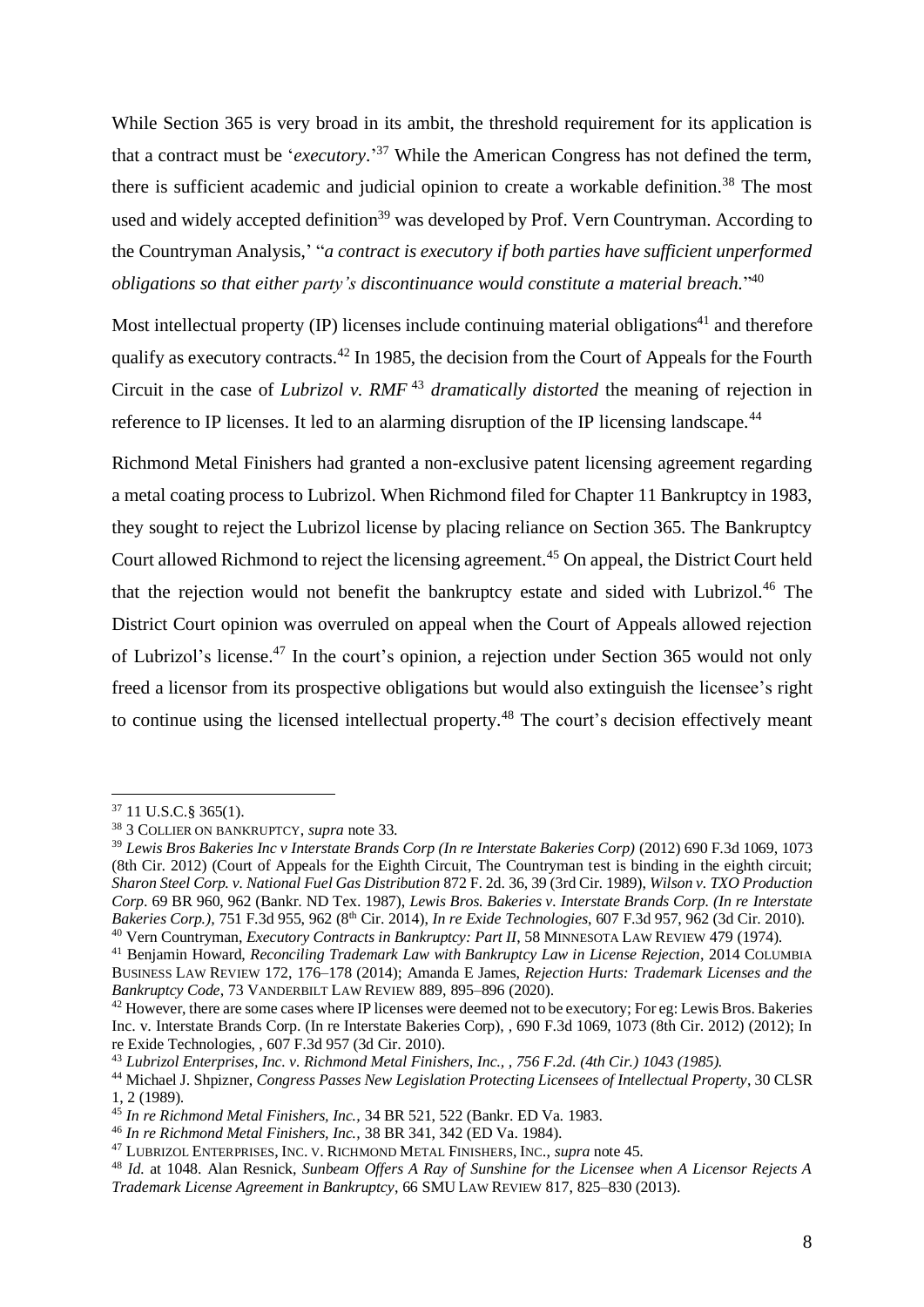that rejection of an IP license during the licensor's bankruptcy would mean that rejection under Section 365 constitutes a complete recission.<sup>49</sup>

The decision from the Court of Appeals effectually rendered all the investments made by the licensee towards the exploitation of an intellectual property license sunk costs.<sup>50</sup> Upon rejection, the licensees claim for damages would be unsecured,<sup>51</sup> non-priority<sup>52</sup> and dischargeable.<sup>53</sup> After *Lubrizol,* a licensor could use Section 365 and "*reclaim intellectual property licenses in an effort to negotiate better terms.*" <sup>54</sup> To safeguard their interests, licensees demanded security interests in the licensed intellectual property and insisted that the license agreements be structured as completed sales.<sup>55</sup>

Owing to the market instability created as a result of the *Lubrizol* decision*,* <sup>56</sup> in August 1987, a bill designed to clarify the "*right of the parties when a licensor or licensee declares*  bankruptcy"<sup>57</sup> was introduced before the American Congress.<sup>58</sup> Signed into law on October 18, 1988, the Intellectual Property Bankruptcy Protection Act (IPBPA) introduced Section 365(n) to the American Bankruptcy Law.<sup>59</sup> Section 365(n) served as a *veto power* in favour of the licensees, who now had the option to determine the effect of the licensor's rejection on an intellectual property license.<sup>60</sup> Upon rejection, a licensee can treat such a contract as terminated and rely on Section  $365(g)$  to seek a remedy.<sup>61</sup> Alternatively, the rights under the licensing

<sup>57</sup> DECONCINI, *supra* note 26 at 24588.

<sup>49</sup> James, *supra* note 43 at 897.

<sup>50</sup> Laura B. Bartell, *Straddle Obligations Under Prepetition Contracts: Prepetition Claims, Postpetition Claims or Administrative Expenses?*, 25 EMORY BANKR. DEV. J. 39, 48–49 (2008).

<sup>&</sup>lt;sup>51</sup> See 11 USC § 506(a)(1), defining secured claims to include only those secured by a lien on the debtor's property; James, *supra* note 43 at 897, 898.

<sup>52</sup> See 11 USC § 507, prioritising payment of certain types of claims; *Id.* at 897, 898.

<sup>53</sup> See 11 USC § 1141(d)(1): The confirmation plan discharges the debtor from…any debt of a kind specified in Section 502(g); *Id.* at 897, 898.

<sup>54</sup> Alexander N Kreisman, *Calling All Supreme Court Justices! It Might Be Time to Settle This "Rejection" Business Once and For All: A Look at Sunbeam Products v. Chicago American Manufacturing and the Resulting Circuit Split*, 8 SEVENTH CIRCUIT REVIEW 30, 44–46 (2012).

<sup>55</sup> Michael J. Shpizner, *Congress passes new legislation protecting licensees of intellectual property*, 4 COMPUTER LAW & SECURITY REVIEW 27–28, 27–28 (1989).

<sup>56</sup> DECONCINI, *supra* note 26 at 24588 The Lubrizol ruling occurred because Congress never considered this issue, because no courts had considered it before the Bankruptcy Reform of 1978 and because it requires the application in bankruptcy cases of the very specialised area of intellectual property law. Daniel A. Nolan, *A "Fundamental" Problem: The Vulnerability of Intellectual Property Licenses in Chapter 15 and the Meaning of § 1506*, 28 EMORY BANKRUPTCY DEVELOPMENTS JOURNAL 177-229, 184-186 (2011)."

<sup>58</sup> DECONCINI, *supra* note 26; For a detailed legislative history of the bill see: Mary A Moy, *The Intellectual Property Bankruptcy Protection Act: An Unbalanced Solution to the International Software Licensing Dilema*, 11 U. PA. J. INT'L L. 151, 178–183 (1989).

<sup>59</sup> John Fry, *The Rejection of Executory Contracts under the Intellectual Property Bankruptcy Protection Act of 1988*, 37 CLEVELAND STATE LAW REVIEW 621, 639 (1989).

<sup>60</sup> 11 USC § 365(n)(1) & (2); Moskowitz, *supra* note 29 at 786.

<sup>61</sup> 11 U.S.C. § 365(n)(1)(a); For a detailed assessment of Section 365(n), see: Nolan, *supra* note 58 at 185,186.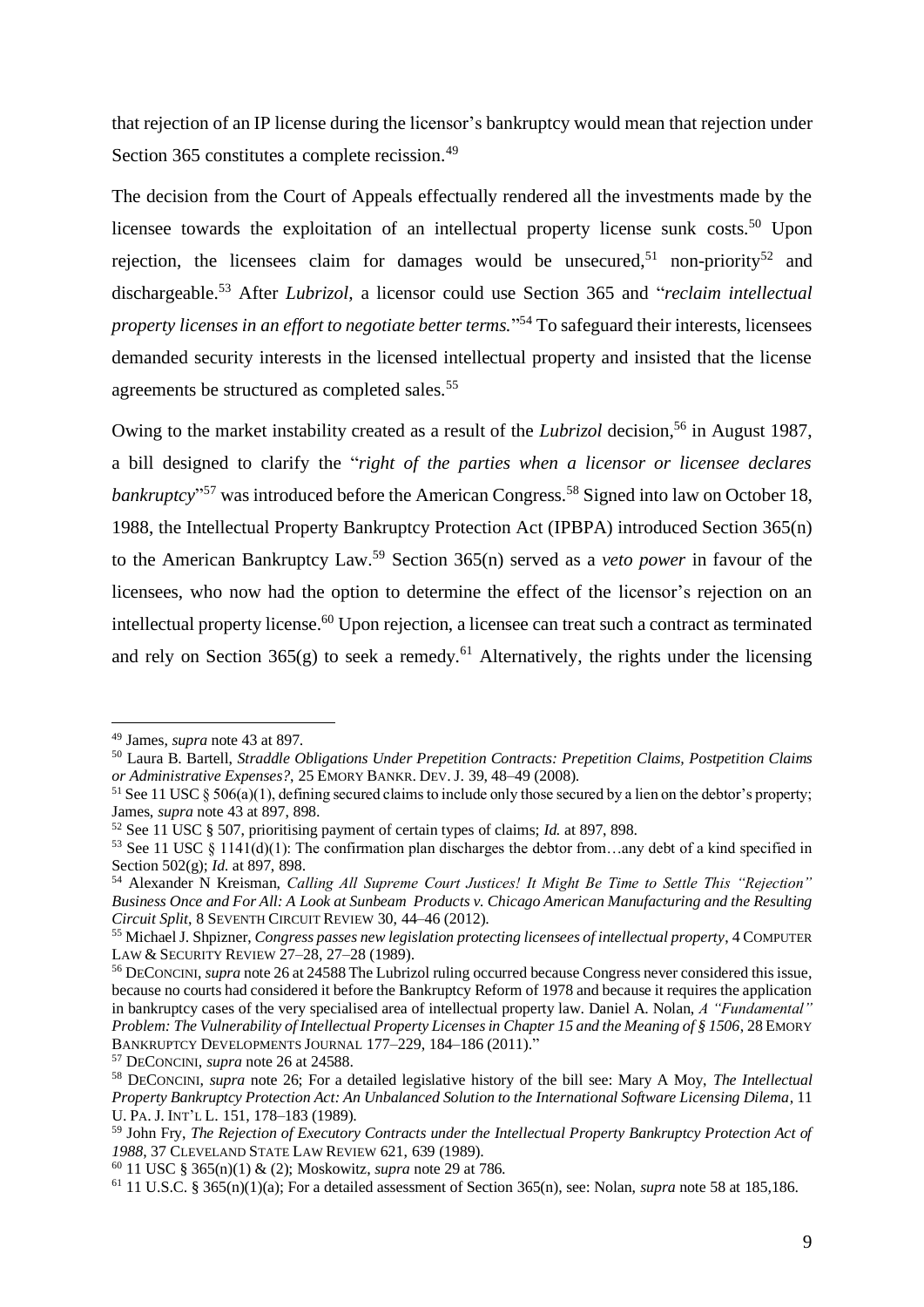agreement could be retained by the licensee.<sup>62</sup> With the introduction of Section 365(n), the *Lubrizol* decision was impeached of its precedential authority.<sup>63</sup>

#### <span id="page-11-0"></span>**1.2. In Re Qimonda and IP licenses**

The introduction of Section 365(n) through IPBPA, 1988 is significant to the string of judicial decisions in the *Qimonda* liquidation dispute. The bankruptcy court's decision identified Section 365(n) and the congressional intentions supporting its promulgation as *the fundamental public policy* of the United States.<sup>64</sup> The decision from the Court of Appeals also weaved the underlying concerns of IPBPA, 1988 within its decision.<sup>65</sup>

After Qimonda filed for insolvency in Germany, the German trustee, Dr Jaffe, approached an American Bankruptcy Court. The requests made by Dr Jaffe were within the remit of Chapter 15 of the American Bankruptcy Code. Enacted in 2005, titled *Ancillary and Other Cross-Border Cases,*<sup>66</sup> Chapter 15 incorporates the Model Law on Cross Border Insolvency in the American Bankruptcy Code. <sup>67</sup> It provides "*a clear procedural framework for Courts dealing with bankruptcy of a multinational company, and it was intended to work with the fundamental United States policy and existing case law.*" <sup>68</sup> Chapter 15 makes very *narrow and limited* deviations from the Model Law.<sup>69</sup> Section 1515 of the Code allows a foreign representative to file a petition for recognition before an American bankruptcy court. Section 1521(a) allows the foreign representative to request additional relief from a foreign court.<sup>70</sup> Apart from an application for recognition, citing his entitlements under Section 1521(a)(5), Dr Jaffe also requested the administration of Qimonda's American assets.

The bankruptcy court recognised the German proceedings as the foreign main proceedings.<sup>71</sup> However, Qimonda's licensees approached the bankruptcy court challenging the administration of American patents by the German bankruptcy proceedings. After an

 $62$  11 USC  $\frac{1}{2}$  365(n)(1)(b).

<sup>63</sup> Aditya Gupta & Hiral Mehta Kumar, *In Re Tempnology: Revisiting trade mark licensing in bankruptcy in the USA and India*, 15 JOURNAL OF INTELLECTUAL PROPERTY LAW & PRACTICE 749–760 (2020).

<sup>64</sup> *Jaffe v. Samsung Elecs. Co. (In re Qimonda AG), , 2012 U.S. Dist. LEXIS 64103 (2012).*

<sup>65</sup> *Jaffe v. Samsung Elecs. Co., , 2013 U.S. App. LEXIS 24041 (2013).*

<sup>66</sup> 11 USC § 1501-1532; For details see: Ethan Meredith, *Bilateral Insolvency Agreements: A Two-Sided Colution for Reciprocity in Cross-Border Insolvency*, 8 GEORGE MASON JOURNAL OF INTERNATIONAL COMMERCIAL LAW 379, 385–385 (2017).

<sup>67</sup> See: Peter M. Gilhuly, Kimberly A. Posin & Adam E. Malatesta, *Bankruptcy Without Borders: A Comprehensive Guide to the First Decade of Chapter 15*, 24 AMERICAN BANKRUPTCY INSTITUTE LAW REVIEW 47, 54–60 (2016).

<sup>68</sup> Nolan, *supra* note 58 at 177.

<sup>69</sup> In Re Condor Ins. Ltd., 601 F.3d 319 (2010).

<sup>&</sup>lt;sup>70</sup> R. CRAIG MARTIN & CULLEN DRESCHER SPECKHART, CHAPTER 15 FOR FOREIGN DEBTORS 37,38, 72-77 (2015). <sup>71</sup> *In Re Qimonda AG, , 2009 Bankr. LEXIS 4410 (2009).*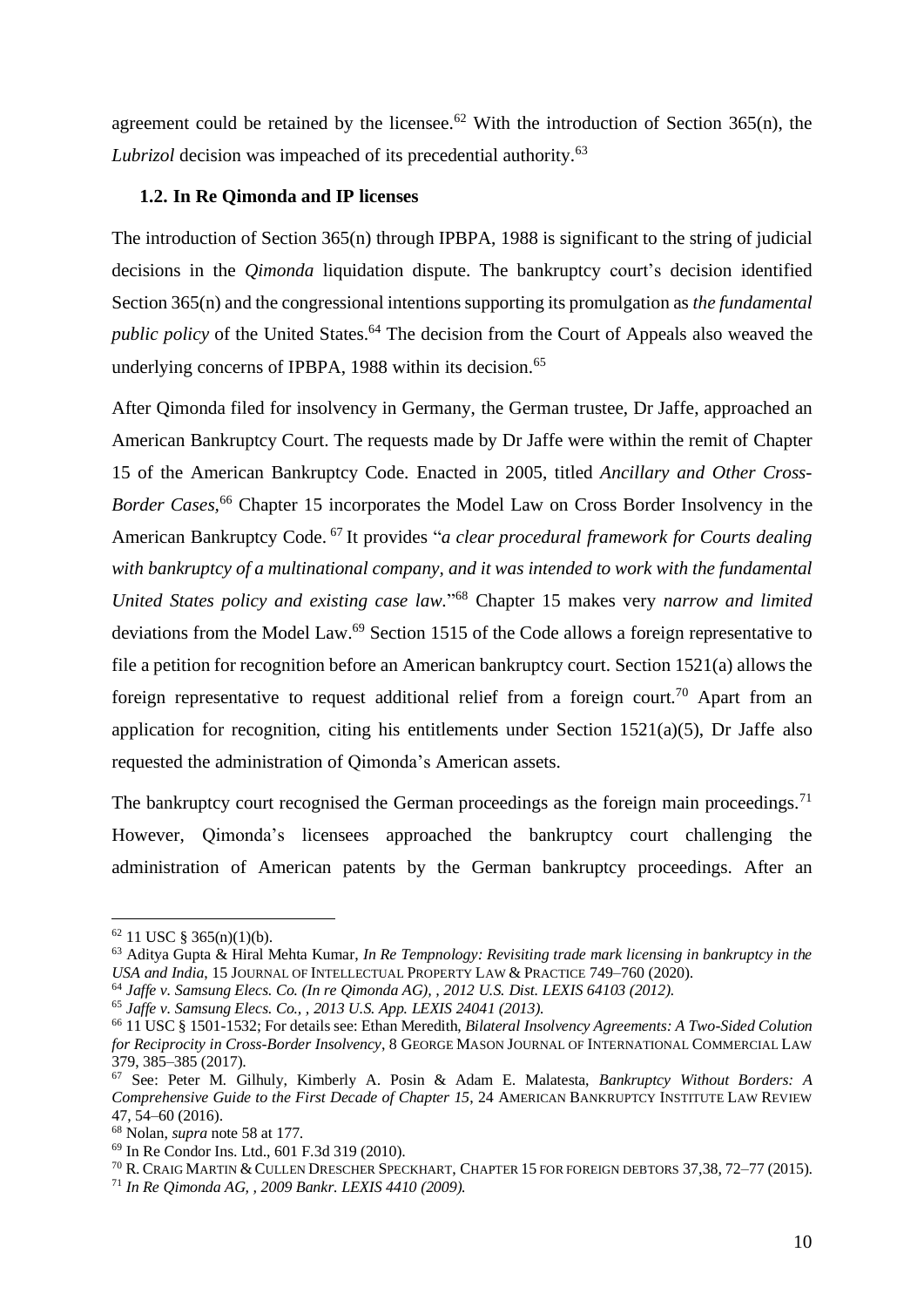evidentiary hearing, the court entered a supplemental order, where the German trustee was required to ensure that the protections available in Section 365(n) of the American Bankruptcy Code are made available to the American licensees.<sup>72</sup> On appeal, the supplemental order was amended. The bankruptcy court ruled in favour of a central administration of the worldwide patent portfolio and opined that the protections of IP licenses would be a subject of litigation before the German insolvency proceeding.<sup>73</sup> Such amendment of the order meant that if the German law allowed Dr Jaffe to reject IP licenses, he could sidestep the protections legislated by the IPBPA, 1988.

On appeal to the District Court, the decision of the bankruptcy court was reversed and remanded.<sup>74</sup> The bankruptcy court was called upon to consider the interests of the licensees of American patents and determine if the violation of the relief granted in Section 365(n) would violate fundamental public policy.<sup>75</sup> On remand, the bankruptcy court, and subsequently the Court of Appeals for the Fourth Circuit, held that the protections legislated by the IPBPA, 1988 should be made available to the American licensees.<sup>76</sup> Dr. Jaffe even approached the United States Supreme Court to challenge the decision of the Fourth Circuit court. However, the Supreme Court denied the writ of certiorari arising in the judgement.<sup>77</sup>

<span id="page-12-0"></span>The significant findings from the judicial decisions are discussed hereinbelow:

1.2.1. Balancing the antithetical interests of creditors and debtors:

Section 1521 of the American Bankruptcy Code catalogues the reliefs available to a foreign representative after the recognition of a foreign proceeding. Section 1521 closely tracks the language of Article 21 of the Model Law. The provision entitles a court to entrust the debtor's assets to a foreign representative.<sup>78</sup> The discretion of the court under Section 1521 is subjected to Section 1522, which mandates that a discretionary relief can be granted only if "*the interests of the creditors and other interested parties, including the debtor, are sufficiently protected*." 79

<sup>72</sup> *Id.*

<sup>73</sup> In Re Qimonda AG, , (2011) 462 BR 165 (2011); See: Andrew B. Dawson, *Modularity in Cross-Border Insolvency Comparative and Cross-Border Issues in Bankruptcy and Insolvency Law*, 93 CHI.-KENT L. REV. 677– 710, 708–709 (2018).

<sup>74</sup> *Jaffe v Samsung Elecs Co (In re Qimonda AG)* (2012) 2012 US Dist. LEXIS 64103 (United States District Court for The Eastern District of Virginia).

<sup>75</sup> *Id.*; Dawson, *supra* note 75 at 708–709.

<sup>76</sup> In re Qimonda AG, , 2011 Bankr. LEXIS 4191 (2011); JAFFE V. SAMSUNG ELECS. CO., *supra* note 67.

<sup>77</sup> *Jaffe v. Samsung Elecs. Co., , 2014 U.S. LEXIS 6583.*

<sup>78</sup> MARTIN AND SPECKHART, *supra* note 72 at 72–74.

<sup>79</sup> 11 U.S.C. § 1521(b).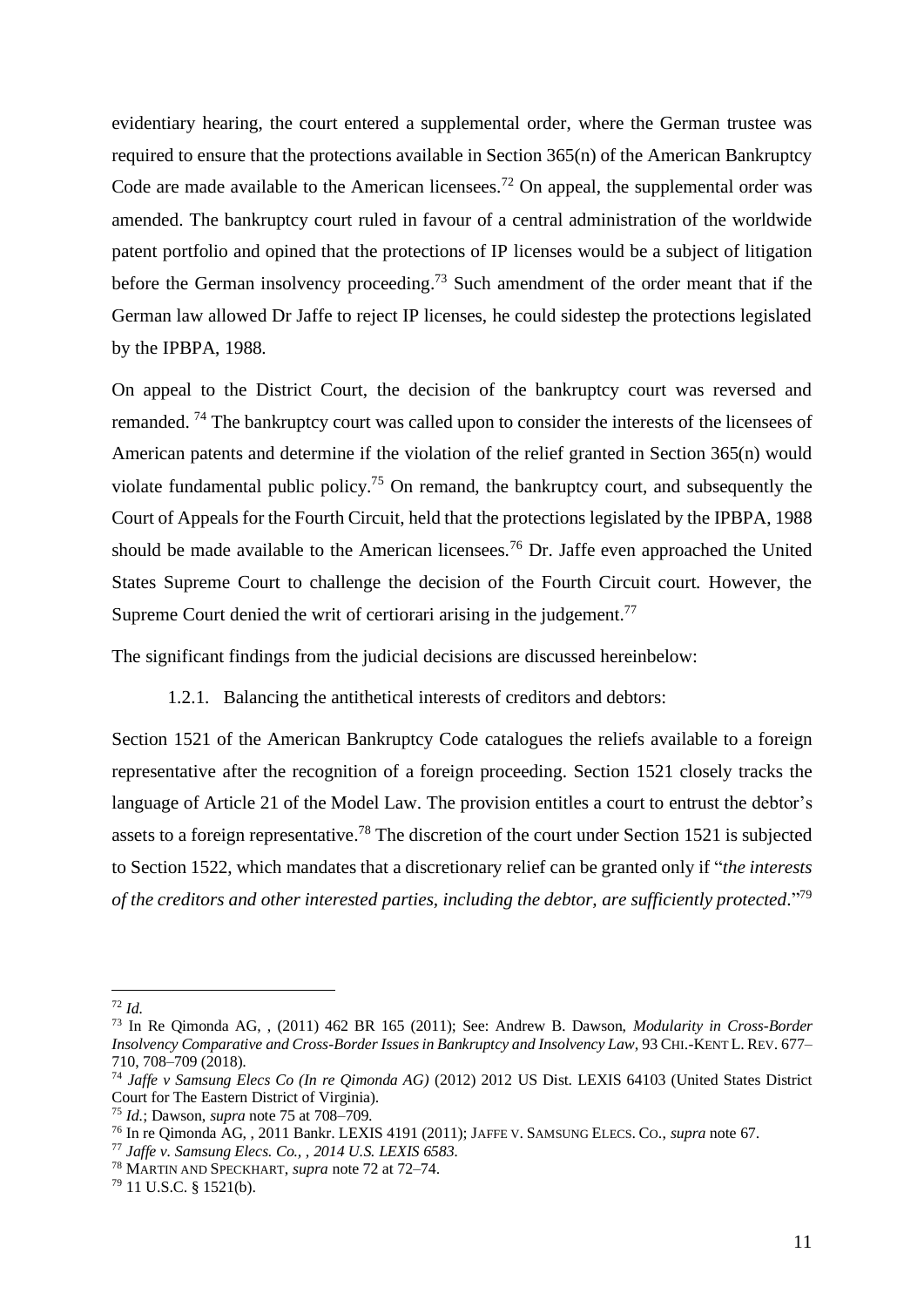When Qimonda's licensees approached the bankruptcy court citing the potential loss of their interests, the bankruptcy court opined that Section 1522(a) requires that the licensees be *sufficiently protected* even if it adversely affects the bankrupt debtor. On appeal, the Court of Appeals for the Fourth Circuit confirmed the interpretation of the bankruptcy court.<sup>80</sup> The Circuit Judge, Justice Niemeyer, held that before granting any relief under section 1521, the court must ensure compliance with the protections offered by section 1522. Section 1522 empowers the bankruptcy court to *subject* any relief granted under section 1521 "*to conditions it considers appropriate*." Section 1522 requires a court to consider the interests of both creditors and debtors. Since the interests of the debtors and creditors can potentially be antagonistic, Section 1522 inherently calls for a *balancing test.* Support for this position was also found in the Guide to Enactment of the Model Law and judicial precedent dealing with Article 22 of the Model Law and Section 1522 of the American Bankruptcy Code.<sup>81</sup>

1.2.2. Public Policy Limitation:

<span id="page-13-0"></span>Section 1506, along with Section 1521 and 1522 of the American Bankruptcy Court, serve as *safety valves,* allowing American Courts to protect the interests of the American creditors in a Chapter 15 insolvency proceeding.<sup>82</sup> Section 1506 is an embodiment of Article 6 of the Model Law. It allows a bankruptcy court to "*refuse to take any action under Chapter 15 if such action would be manifestly contrary to the United States Public Policy.*" <sup>83</sup> However, the public policy exception should be invoked only in "*exceptional circumstances concerning matters of fundamental importance for the United States.*" 84

On remand, the bankruptcy court in *In Re Qimonda* cited the public policy exception to subject the relief sought by Dr Jaffe to the protections offered by Section 365(n) of the American Bankruptcy Code.<sup>85</sup> The bankruptcy court argued that failure to apply section  $365(n)$  would *undermine the fundamental US public policy of promoting technological innovation*. Hence, the safety valve available under section 1506 was activated.

<sup>80</sup> JAFFE V. SAMSUNG ELECS. CO., *supra* note 67.

<sup>81</sup> Sandeep Gopalan & Michael Guihot, *Recognition and Enforcement in Cross-Border Insolvency Law: A Proposal for Judicial Gap-Filling*, 48 VANDERBILT JOURNAL OF TRANSNATIONAL LAW 1225, 1256–1257 (2015). <sup>82</sup> Michael Garza, *When is Cross-Border Insolvency Recognition Manifestly Contrary to Public Policy*, 38 FORDHAM INTERNATIONAL LAW JOURNAL 1587, 1623–1627 (2015); For relevance and importance of the public policy exemption see: John J Chung, *The New Chapter 15 of the Bankruptcy Code: A Step toward Erosion of National Sovereignty*, 27 NORTHWESTERN JOURNAL OF INTERNATIONAL LAW AND BUSINESS 89, 133–134 (2006). <sup>83</sup> 3 COLLIER ON BANKRUPTCY, *supra* note 33 at 1506.1.

<sup>84</sup> NEIL FRANCIS HANNAN, CROSS-BORDER INSOLVENCY 80–83 (2017).

<sup>85</sup> IN RE QIMONDA AG, *supra* note 78.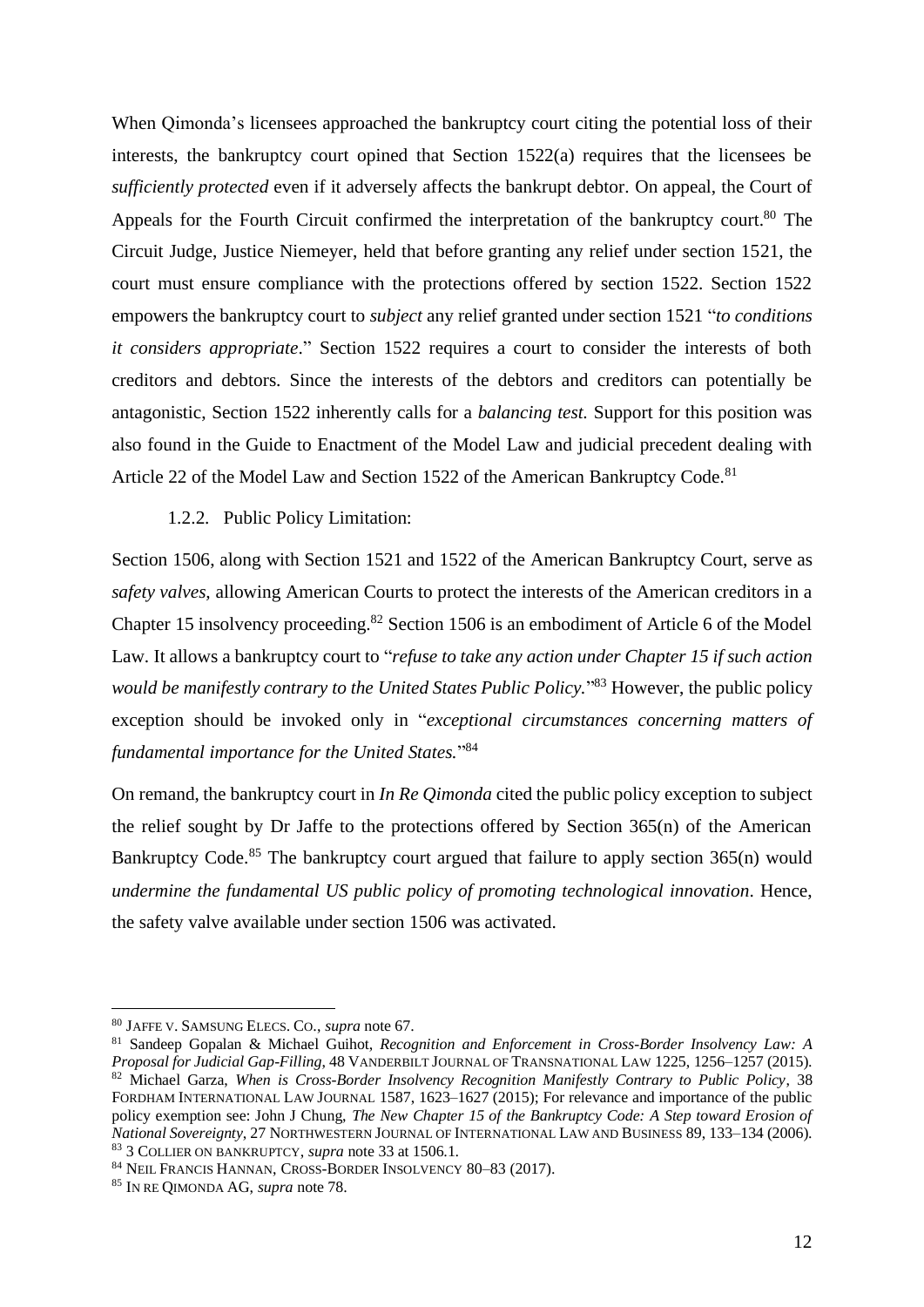The bankruptcy court studied the existing judicial precedents on the subject<sup>86</sup> and extrapolated three principles which guide the application of section 1506: "*1) mere conflict between the US law and the foreign law is not sufficient to trigger the public policy exemption; 2) deference should not be afforded to a foreign proceeding if its procedural fairness is in doubt and cannot be cured; and (3) an action should not be taken in a chapter 15 proceeding if where it would frustrate a US court's ability to administer the chapter 15 case or would severely impinge on a US constitutional right."* 87

The bankruptcy court's interpretation of the public policy limitation received considerable criticism. Elizabeth Blunkel argued that the court in Qimonda failed to articulate how Section 365(n) constitutes *fundamental public policy* of the United States. She asserts that there may be multiple patent registrations, in different countries, over a single process or invention. Suppose each of these countries argues that their domestic policy best reflects their policy of technological innovation. In that case, it will lead to an inconsistent interpretation of the Model Law, which can, in turn, frustrate the "*general aims of comity*" expressed in the Model Law. Such an interpretation would suggest that the bankruptcy court conflated "*fundamental notions of public policy with statutory manifestations of current US policy.*" <sup>88</sup> Dr Hannan went as far as to suggest that the bankruptcy court's decision "*is not a true interpretation*" of the public policy exception. He argues that the bankruptcy court's decision is influenced by American economic concerns and the "*more political nature of the judges in the USA.*" <sup>89</sup> Alternatively, before the bankruptcy court gave its opinion, some scholars argued that the bankruptcy courts should interpret the public policy limitation to protect intellectual property licensees. The primary argument such scholars align with is that promoting intellectual property growth should certainly qualify as *fundamental* public policy of the United States.<sup>90</sup>

Both of these interpretations have merit. However, the judicial precedent and its international resonance seem to tilt in favour of the latter interpretation. For the authors in the present study to side with any of the interpretations, it would require a detailed analysis of *what constitutes fundamental US public policy?* Such an analysis is beyond the scope of the present study.

#### <span id="page-14-0"></span>**2. Indian Cross-Border Insolvency regime**

<sup>86</sup>*Id.*

<sup>87</sup> 3 COLLIER ON BANKRUPTCY, *supra* note 33 at 1506.1.

<sup>88</sup> Elizabeth Buckel, *Curbing Comity: The Increasingly Expansive Public Policy Exception of Chapter 15*, 44 GEORGETOWN JOURNAL OF INTERNATIONAL LAW 35, 1304–1306 (2013).

<sup>89</sup> HANNAN, *supra* note 86 at 83.

<sup>90</sup> Nolan, *supra* note 58 at 224–229.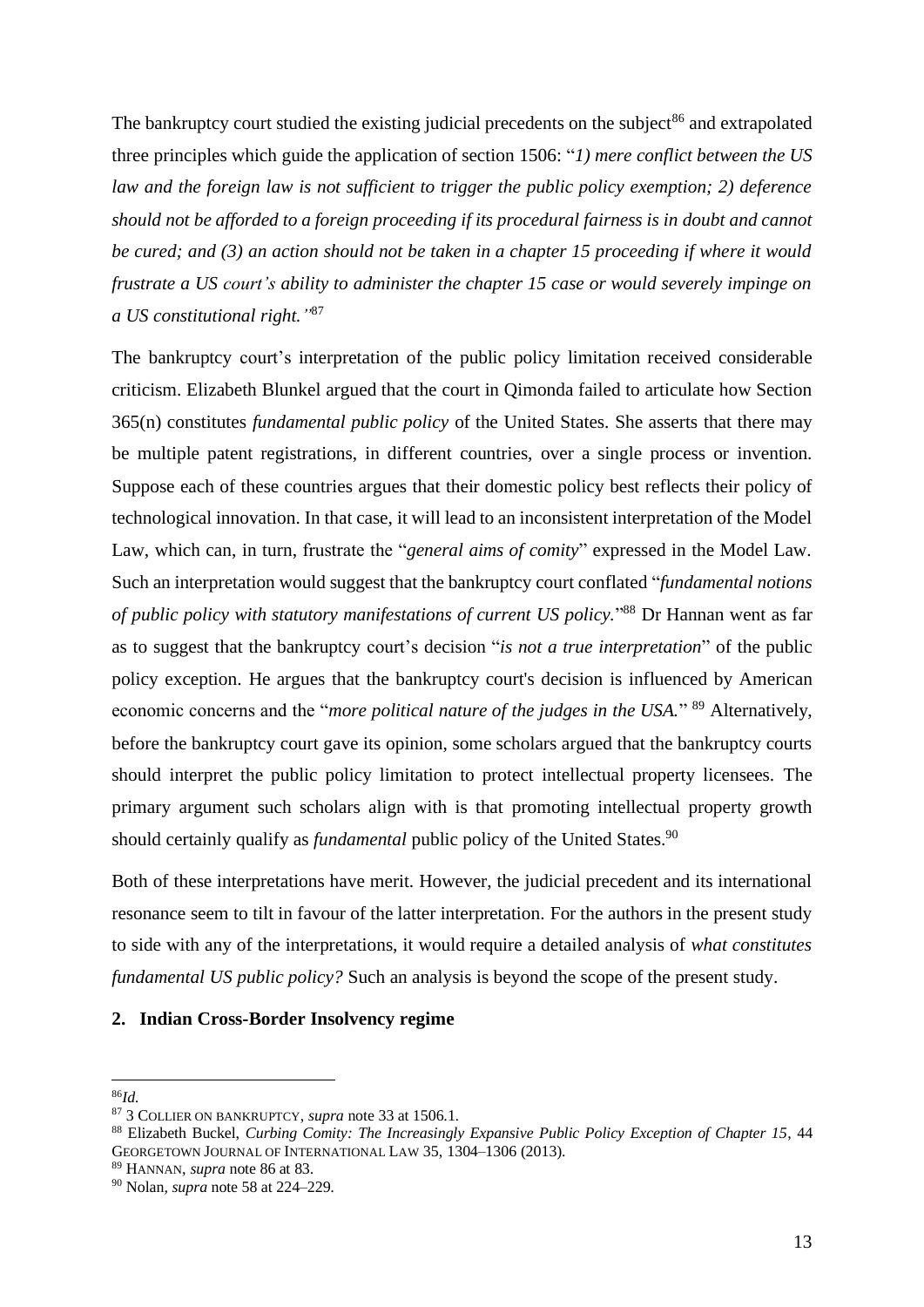#### <span id="page-15-0"></span>**2.1. Existing Regime**

IBC 2016, as it stands today, does not substantively deal with issues relating to cross-border insolvencies.<sup>91</sup> The Bankruptcy Law Reforms Committee (BLRC) noted that their recommendations are limited to insolvency and bankruptcy in so far as it is a "*purely domestic issue.*" <sup>92</sup> However, the Joint Parliamentary Committee (JPC), which reviewed a draft of the IBC, believed that the implication of Cross-Border insolvency could not be ignored for a very long time. Referring to provisions regulating cross-border insolvency, JPC noted that "*not incorporating this will lead to an incomplete code.*" <sup>93</sup> However, instead of incorporating comprehensive statutory guidelines on the subject, only two provisions were included, dealing with cross border insolvency issues in a *cursory manner*.<sup>94</sup>

Section 234 of IBC, 2016 enables the Government of India to enter into *reciprocity agreements*  with other countries.<sup>95</sup> Section 235 applies when the assets of the corporate debtor are situated in a foreign jurisdiction.<sup>96</sup> In such a case, the insolvency professional can submit an application to the NCLT stating that evidence or action in reference to assets is required in connection with a proceeding within IBC,  $2016$ .<sup>97</sup> However, to make such a request, the foreign country and India should have entered into a reciprocal arrangement in terms of Section 234.<sup>98</sup> On being satisfied with the insolvency professional's request, the NCLT may issue a *letter of request* to a competent court in the foreign jurisdiction.<sup>99</sup>

IBC, 2016 heavily relies on the Indian government to enter into bilateral agreements. While the two provisions acknowledge the issues arising out of cross-border insolvency, they "*postpone consideration of substantive provisions on cross-border insolvency to bilateral agreements.*" <sup>100</sup> Such reliance on bilateral arrangements is misplaced as there are multiple

<sup>91</sup> MITTAL, *supra* note 23 at 1266; SUMANT BATRA, CORPORATE INSOLVENCY: LAW AND PRACTICE 571, 572, 586– 590 (First ed. 2017).

<sup>92</sup> BANKRUPTCY LAW REFORMS COMMITTEE, *supra* note 9 at 10–18.

<sup>93</sup> JOINT COMMITTEE ON INSOLVENCY AND BANKRUPTCY CODE, 2015, *Report on the Joint Committee on The Insolvency and Bankruptcy Code, 2016* 43–46 (2016); The Committee also amended the definition of the term 'property' to include property which is situated outside India.

<sup>94</sup> Ran Chakrabarti, *Key Issues in Cross-Border Insolvency*, 30 NATIONAL LAW SCHOOL OF INDIA REVIEW 119– 135, 126 (2018).

<sup>95</sup> Section 234, Insolvency and Bankruptcy Code, 2016; ASHISH MAKHIJA, INSOLVENCY AND BANKRUPTCY CODE OF INDIA: A COMMENTARY ON INSOLVENCY RESOLUTION, LIQUIDATION, BANKRUPTCY OF CORPORATE PERSONS, INDIVIDUALS, SOLE PROPRIETORSHIP & PARTNERSHIP FIRMS 1512–1514 (First ed. 2019).

<sup>96</sup> For a detailed discussion about Section 235 see: BATRA, *supra* note 93 at 585–586.

<sup>97</sup> See: MAKHIJA, *supra* note 97 at 1515.

<sup>98</sup> Section 235(1), Insolvency and Bankruptcy Code, 2016; *Id.* at 1515, 1516.

<sup>99</sup> Section 235(2), Insolvency and Bankruptcy Code, 2016.

<sup>100</sup> BATRA, *supra* note 93 at 581.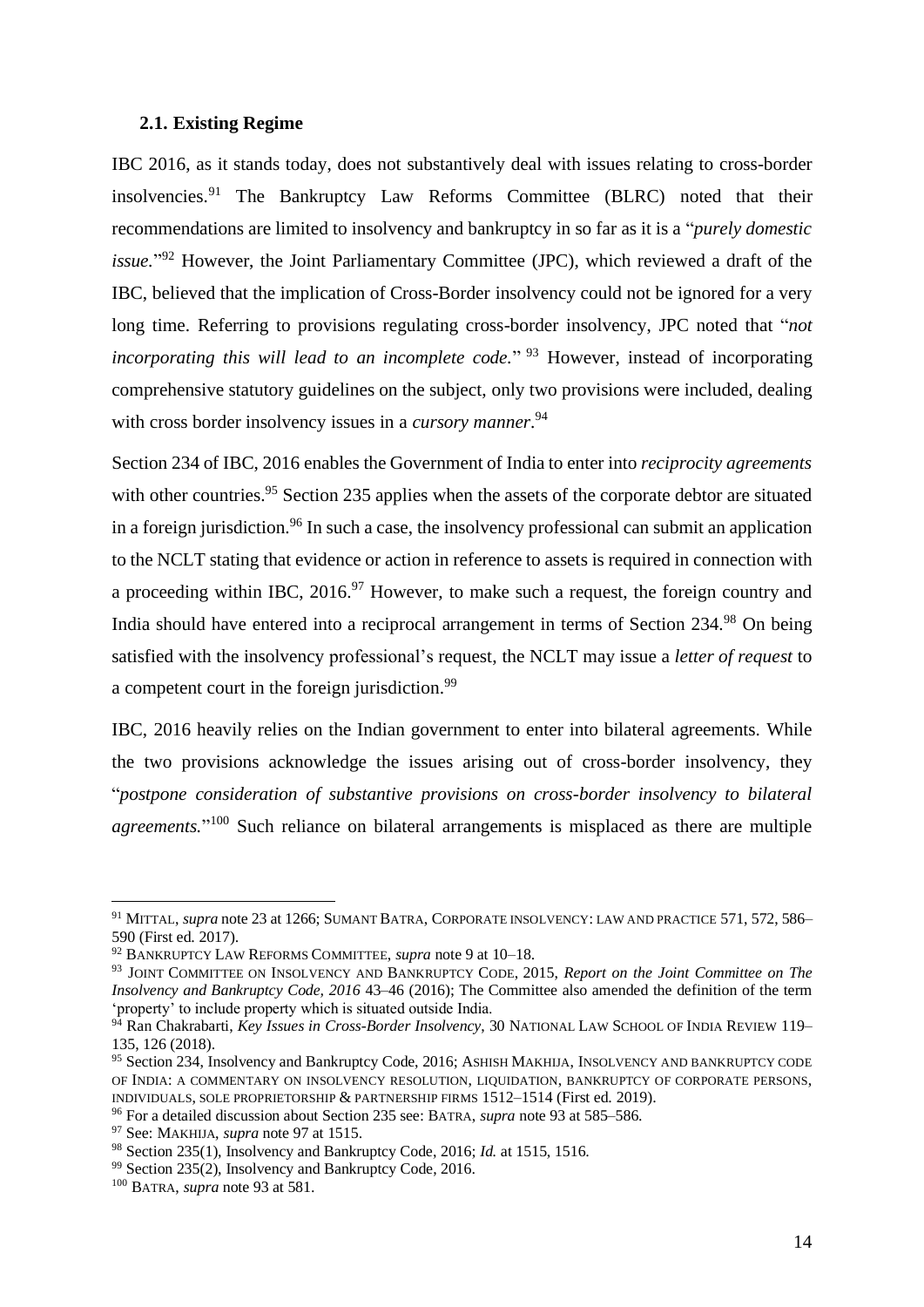challenges in creating such agreements.<sup>101</sup> Firstly, negotiating such bilateral agreements may require intense negotiations, which can be time-consuming.<sup>102</sup> Secondly, each country may require different sets of provisions, potentially resulting in further fragmentation of the Indian cross border insolvency regime.<sup>103</sup> Since the adoption of the Code in 2016, the Government of India has not entered into any bilateral agreements within Section 234.<sup>104</sup> This in itself is a testament to the inherent issues with the existing mechanism.

Regardless of the inherent problems with the existing mechanism, the incidence of cross-border insolvency issues has been steadily increasing in India. In fact, Prof. Moustaira traces the first cross-border insolvency protocol to have entered into in case of cross-border insolvency between India and England. <sup>105</sup> Dating back to 1908, the case involved an involuntary liquidation proceeding of an Anglo-Indian merchant and a banking partnership.<sup>106</sup> The two jurisdictions involved were India and England. In order to ensure the best results, the administrators from the two jurisdictions agreed that "*if there were surplus sums, they would*  be remitted to the other proceeding, so that all creditors could be satisfied."<sup>107</sup> Despite such lineage, the Indian insolvency regime lags far behind other jurisdictions as far as cross border insolvency issues are concerned.<sup>108</sup>

In 2019, the State Bank of India filed an application before the NCLT Chandigarh for initiating insolvency proceedings against SEL Manufacturing Company Ltd.<sup>109</sup> After the insolvency proceedings were initiated, the Indian insolvency practitioner approached the US bankruptcy court for the District of Delaware for recognition of Indian insolvency proceedings.<sup>110</sup> The US court recognised the Indian proceedings as the *foreign main proceedings* within the meaning

<sup>101</sup> See: Chakrabarti, *supra* note 96 at 126.

<sup>102</sup> BATRA, *supra* note 93 at 583–584.

<sup>103</sup> Ishita Das, *The Need for Implementing a Cross-Border Insolvency Regime within the Insolvency and Bankruptcy Code, 2016*, 45 VIKALPA 104–114, 110 (2020).Vakil N. Bahram, Suharsh Sinha & Amrita Sinha, *Legislating for Cross-Border Insolvency in India*, *in* QUINQUENNIAL OF INSOLVENCY AND BANKRUPTCY CODE, 2016 453, 455 (2021).

<sup>104</sup> Das, *supra* note 105 at 110.; Vakil N. Bahram, Sinha Suharsh & Amrita Sinha, *Legislating for Cross Border Insolvency in India*, *in* QUINQUENNIAL OF INSOLVENCY AND BANKRUPTCY CODE, 2016 453, 455 (2021).

<sup>&</sup>lt;sup>105</sup> MOUSTAIRA, *supra* note 30 at 109, 110; However, it should be noted that at the time when the case was decided, India was a colony of England and the insolvency laws in the two countries were largely identical.

<sup>&</sup>lt;sup>106</sup> In re P. Macfadyen & Co. Ex parte Vizianaaram Co., Ltd. [1908] 1 K.B. 675.

<sup>107</sup> MOUSTAIRA, *supra* note 30 at 109.

<sup>108</sup> See: Mannan, *supra* note 19.

<sup>&</sup>lt;sup>109</sup> State Bank of India v. SEL Manufacturing Company Limited, CP(IB) No. 114/Chd/Pb/2017 order dated April 11, 2018.

<sup>&</sup>lt;sup>110</sup> Sel Manufacturing Co. Ltd., US Bankruptcy Court District of Delaware, Bankruptcy Petition #: 19-10988-MFW; See: Umakanth Varottil & Tharun Chowdary, *Indian Insolvency Proceeding Secures First Recognition under Chapter 15 of the US Bankruptcy Code*, INDIACORPLAW (2019), https://indiacorplaw.in/2019/12/indianinsolvency-proceeding-secures-first-recognition-chapter-15-us-bankruptcy-code.html (last visited Nov 15, 2021).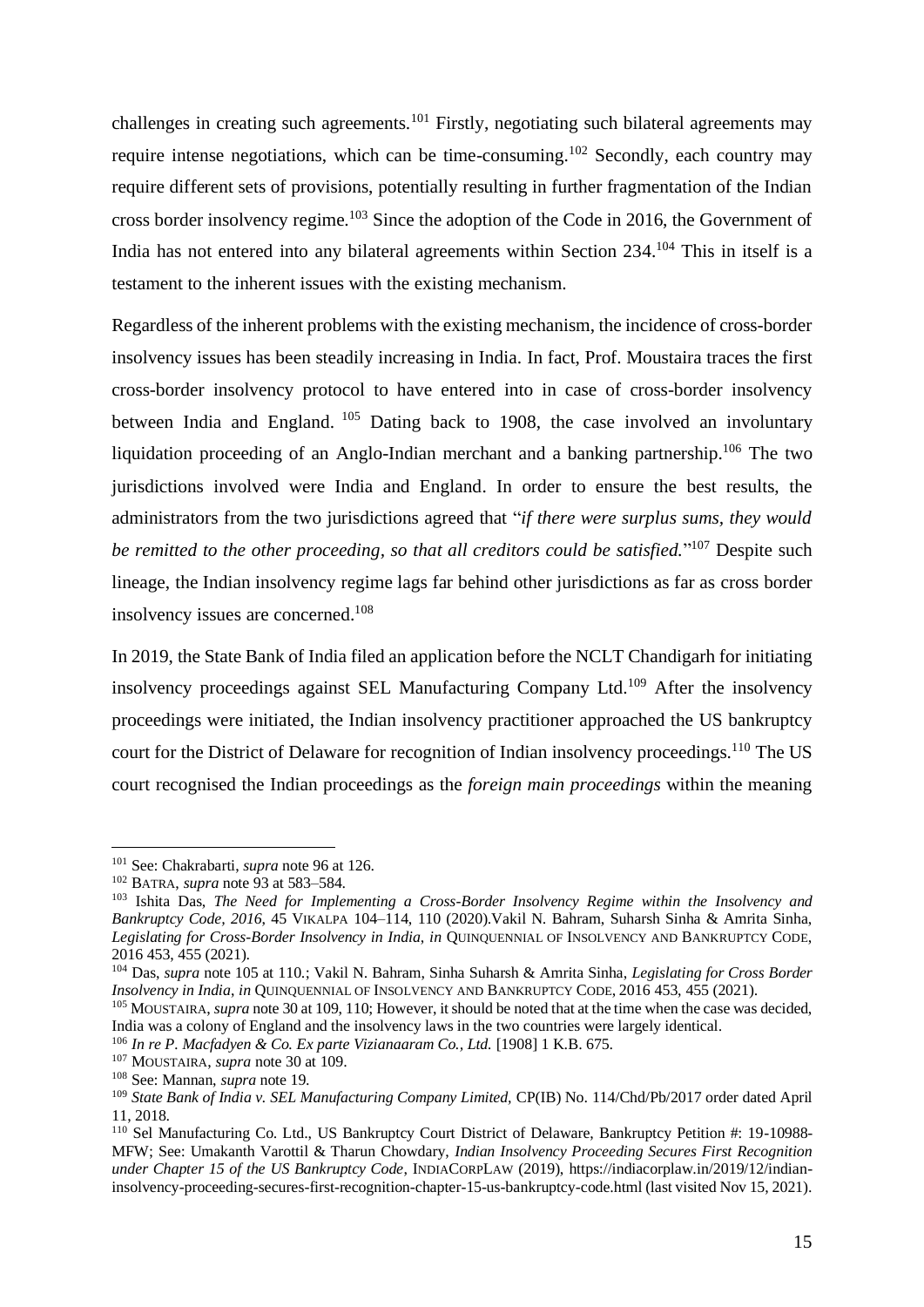of Section 1502(4) of the American Bankruptcy Court.<sup>111</sup> This was the first instance where a foreign court recognised Indian insolvency proceedings.<sup>112</sup>

A similar issue arose during the Jet Airways insolvency dispute, which highlighted how illequipped IBC, 2016 is to deal with cross-border insolvency issues. After the NCLT declared that the Dutch proceedings are a nullity in the eyes of  $law$ ,  $113$  the NCLAT directed the administrators to explore the possibility of cooperation between the two proceedings.<sup>114</sup> The administrators from the two jurisdictions came up with the *terms and conditions* of their cooperation, and labelled it as "*Cross-Border Insolvency Protocol.*" <sup>115</sup> By an order dated September 26, 2019, the NCLAT mandated compliance with the protocol, and held that it should be treated as a "*direction of this Appellate Tribunal."* <sup>116</sup> Largely modelled on the UNCITRAL Model Law, the protocol defined the terms of cooperation between the two insolvency courts. Given that Jet Airways was an Indian company, the protocol recognised India as the *centre of main interest*.<sup>117</sup> The decision of the NCLAT to recognise and enforce the insolvency proceedings according to the *Cross-Border insolvency protocol* was appreciated by some practitioners and academicians.<sup>118</sup> However, the adoption of the Protocol and its eventual recognition should not be treated as a potential solution for any cross-border insolvency issues that may arise in the future. $119$ 

The Standing Committee on Finance, on March 4 2020, noted that past disputes involving issues related to cross-border insolvency have resulted in "*uncertain recoveries for creditors.*" The Committee noted that a bill regulating such issues should be introduced *as soon as possible.*<sup>120</sup> Depending on judicial precedents without the guidance of statutory instruction is

<sup>111</sup> *Vikram Bajaj v. Internet Corporation for Assigned Names and Numbers & Ors., , CP IB) No. 409(PB)/2017 (2017).*

<sup>112</sup> Editor, *India's tryst with cross-border insolvency law: How series of judicial pronouncements pave the way?*, SCC BLOG (2021).

<sup>113</sup> STATE BANK OF INDIA & ORS. V. JET AIRWAYS (INDIA) LTD., *supra* note 11.

<sup>&</sup>lt;sup>114</sup> JET AIRWAYS (INDIA) LTD. V. STATE BANK OF INDIA & ANR., , 2019 SCC ONLINE NCLAT TRIBUNAL (2019).

<sup>115</sup> *Protocols are generally written agreements dealing with actual and/or potential matters of conflict. In practice, Protocols are entered into at the behest of parties or insolvency representatives in consultation with the courts*  involved in a cross-border proceeding. Once approved formally by courts, such Protocols entered into and agreed *upon between the parties establish a broad framework of principles to govern multiple insolvency proceedings;* See: CROSS BORDER INSOLVENCY RULES/REGULATIONS COMMITTEE, *supra* note 16 at 59.

<sup>116</sup> JET AIRWAYS (INDIA) LTD. V. STATE BANK OF INDIA & ANR., *supra* note 116 at 6.

<sup>117</sup> Priya Misra & Adam Feibelman, *The Institutional Challenges of a Cross-Border Insolvency Regime*, 2 ARIZONA STATE CORPORATE AND BUSINESS LAW JOURNAL 329, 337–340 (2021).

<sup>118</sup> Bahram, Suharsh, and Sinha, *supra* note 106 at 454.

<sup>119</sup> Gabriela Roca Fernandez, *Cross-Border Insolvency in India: A Resistance to Change*, 29 TULANE JOURNAL OF INTERNATIONAL & COMPARATIVE LAW 99, 111–114 (2021); Misra, *supra* note 13 at 99; BATRA, *supra* note 93 at 571.

<sup>120</sup> STANDING COMMITTEE ON FINANCE, *The Insolvency and Bankruptcy (Second Amendment) Bill, 2019* 2.6 (2020).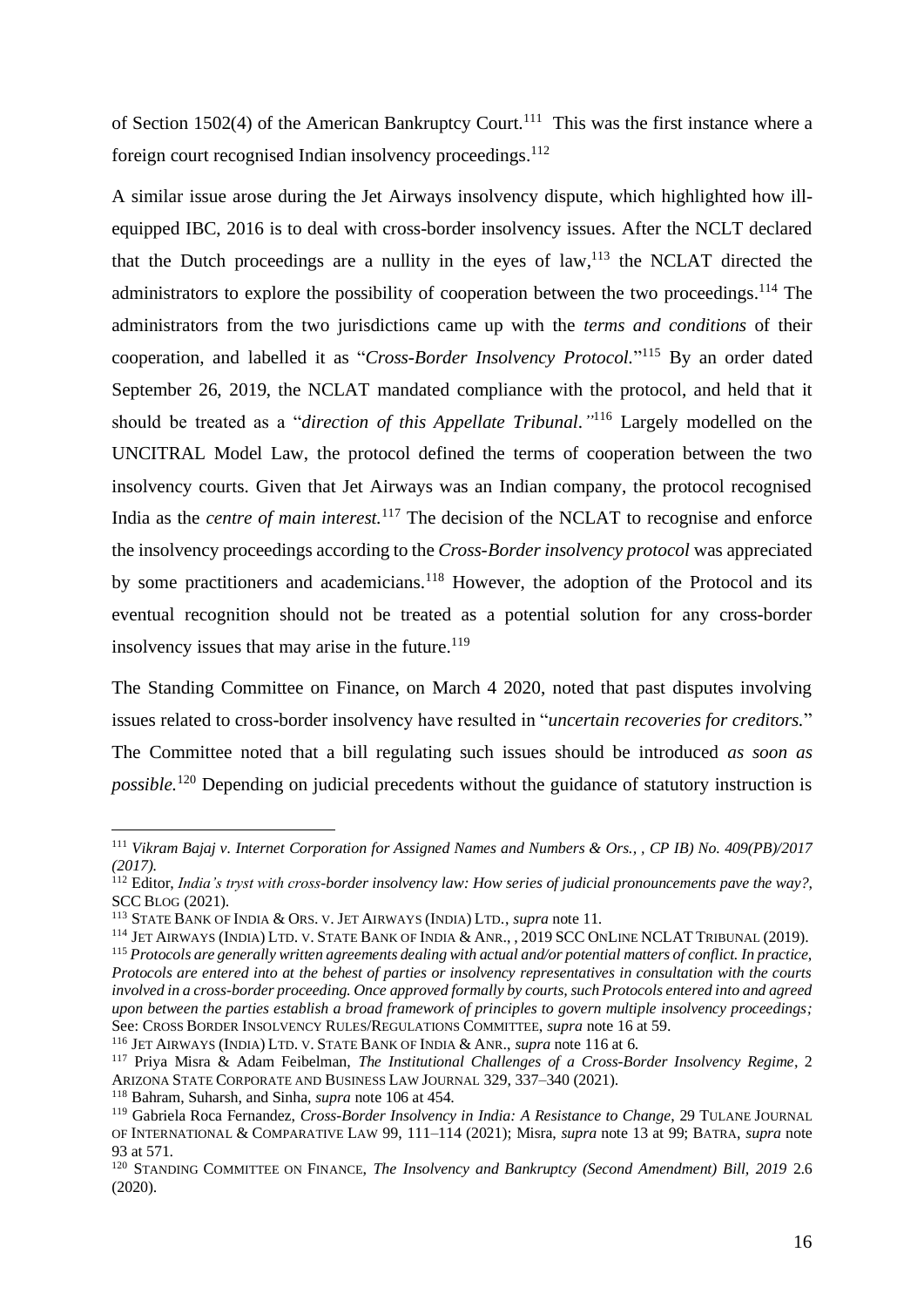"*likely to inspire less confidence in global investors seeking to work with India Inc.*" <sup>121</sup> A statutorily directed cross border insolvency framework can "*reduce a great deal of uncertainty, unnecessary work and process, and potential points of tension.*" 122

Protocols, such as the one entered into during the *Jet Airways* dispute, can be relied on to accommodate the possible conflicting objectives of different insolvency regimes. The CBIRC suggested that the NCLT should acknowledge the possible inconsistencies in the substantial insolvency laws of each jurisdiction and "*build provisions in the protocol to achieve the maximum possible cohesion in the steps taken by the foreign representative and the IP*  (Insolvency Professional) *in dealing with the insolvency of the corporate debtor.*" 123

#### <span id="page-18-0"></span>**2.2. ILC Report/ Proposed Regime**

Apart from the recent judicial controversy, the requirement of updating the cross-border insolvency framework of the Indian insolvency regime has been highlighted by multiple administrative committees. The Eradi Committee Report of 2000 suggested the adoption of the UNCITRAL Model Law, noting that the adoption of the Model Law will "*facilitate international trade.*"<sup>124</sup> This opinion was reiterated in 2002 by the NL Mitra Committee.<sup>125</sup> However, when the BLRC was preparing a draft of the IBC, issues related to cross-border insolvency were identified as the "*next frontier.*" <sup>126</sup> It was only in October 2018 that substantive provisions related to cross-border insolvency regulation were suggested.<sup>127</sup>

The Insolvency Law Committee was appointed in 2017 to "*take stock of the functioning and implementation of Insolvency and Bankruptcy Code, 2016 and identify the issues that affect the*  efficacy of the corporate insolvency resolution and liquidation framework."<sup>128</sup> In March 2018, ILC noted that the IBC, 2016 in its current form does not "*provide an overarching framework for insolvency involving assets, creditors or parallel proceedings in foreign jurisdictions.*" 129 Underlining the global recognition and acceptance of the Model Law, ILC prepared its draft regulations based on the Model Law template. The regulations, labelled by the Committee as

<sup>121</sup> Bahram, Sinha, and Sinha, *supra* note 105 at 455.

<sup>122</sup> Misra and Feibelman, *supra* note 119 at 338.

<sup>123</sup> CROSS BORDER INSOLVENCY RULES/REGULATIONS COMMITTEE, *supra* note 16 at 4.7.3.

<sup>&</sup>lt;sup>124</sup> 'Report of the High-Level Committee on Law Relating to Insolvency and Winding Up of Companies' (Ministry of Law, Justice and Company Affairs 2000) para 6.19.

<sup>&</sup>lt;sup>125</sup> Committee on Legal Aspects of Bank Frauds, 'The Report of the Expert Committee on Legal Aspects of Bank Frauds' (Reserve Bank of India 2001) 36–44.

<sup>126</sup> BANKRUPTCY LAW REFORMS COMMITTEE, *supra* note 9 at 2.

<sup>127</sup> INSOLVENCY LAW COMMITTEE, *supra* note 15.

<sup>128</sup> *Id.*

<sup>129</sup> *Id.* at 83.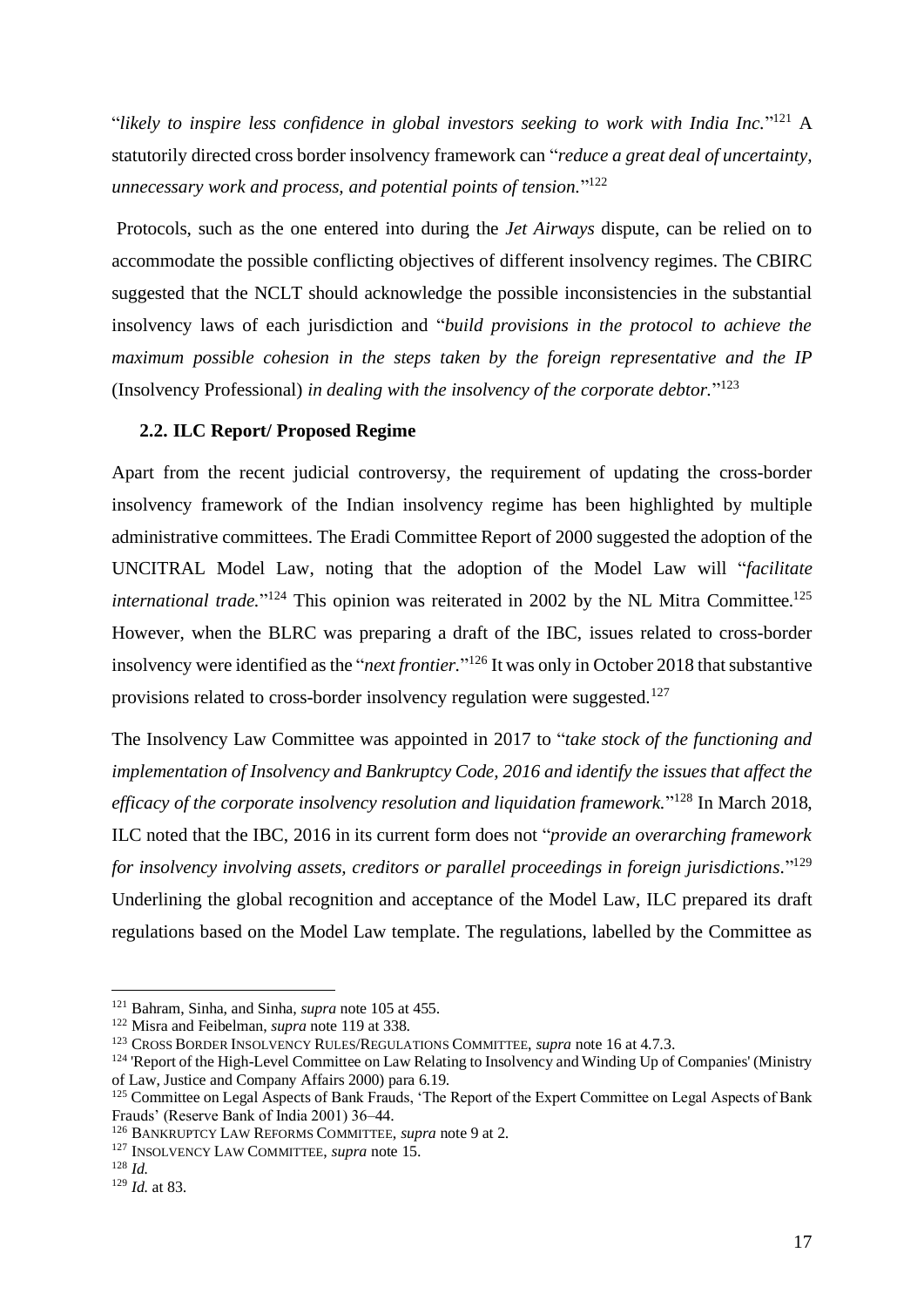'*Draft Code Z,*' are essentially an amended version of the Model Law.<sup>130</sup> Some important elements of the ILC draft regulations suggested by ILC are discussed below.

#### 2.2.1. Scope

<span id="page-19-0"></span>ILC noted that since the applicability of the Code does not extend to personal insolvencies and is limited to corporate debtors, the applicability of the cross border insolvency provisions should also be limited to corporate debtors.<sup>131</sup> The CBIRC in their report identified that two sets of businesses, financial service providers and companies providing critical infrastructure or utility services, should be exempted from the applicability of cross-border insolvency regulations.<sup>132</sup>

The ILC identified that the definition of 'corporate debtor' requires an amendment to ensure that the companies outside India can approach the NCLT for cooperation and recognition of foreign proceedings. The suggested amendment includes foreign companies within the definition of a *corporate debtor.*<sup>133</sup> The CBIRC studied the viability of this amendment in further detail. It suggested that the Central Government should commission a study to investigate the amendments required to the IBC, 2016, and the Companies Act, 2013, to ensure that then provisions of the OBC can be made available to foreign companies.<sup>134</sup>

Further, ILC adopted the reciprocity requirement in the cross-border insolvency regulations.<sup>135</sup> Clause 1(4) of the proposed regulations provides that the cross border insolvency provisions would apply only to countries that have either adopted the Model Law or if the Central Government extends the application of the Model Law to any other country.<sup>136</sup> The requirement of reciprocity is absent in the American Bankruptcy Code<sup>137</sup>, the English insolvency regime<sup>138</sup> and other insolvency statutes from New Zealand, China, Japan, Serbia, Montenegro and Poland.<sup>139</sup> Countries such as Mexico<sup>140</sup> and South Africa<sup>141</sup> have adopted reciprocity

<sup>138</sup> Yamauchi, *supra* note 140 at 172–173.

<sup>130</sup> *Id.;* For details on the amendments see: Misra and Feibelman, *supra* note 119 at 339, 340.

<sup>&</sup>lt;sup>131</sup> For definition of Corporate Debtor see Section 3(7) r/w 3(8), Insolvency and Bankruptcy Code, 2016; For further discussion see: MITTAL, *supra* note 23 at 96–106.

<sup>132</sup> CROSS BORDER INSOLVENCY RULES/REGULATIONS COMMITTEE, *supra* note 16 at 4.1.2.

<sup>133</sup> INSOLVENCY LAW COMMITTEE, *supra* note 15 at 1.1-1.3., Part 1, Section 2, Draft Rules.

<sup>134</sup> CROSS BORDER INSOLVENCY RULES/REGULATIONS COMMITTEE, *supra* note 16 at 4.1.1.

<sup>135</sup> Garza, *supra* note 84; Neeti Shikha, *India's Trust with Corss Border Insolvency*, *in* INSOLVENCY AND BANKRUPTCY REGIME IN INDIA: A NARRATIVE 323, 327, 328 (2020).

<sup>136</sup> Shikha, *supra* note 138 at 325–326.

<sup>137</sup> Harvard Law Association, *Developments in the Law – Extraterritoriality*, 124 HARVARD LAW REVIEW 1226, 1293 (2011); See: Keith D. Yamauchi, *Should reciprocity be a part of the UNCITRAL Model Cross-Border Insolvency Law?*, 16 INT. INSOLV. REV. 145-179 (2007).

<sup>139</sup> *Id.* at 170–172.

<sup>140</sup> Article 280, Commercial Insolvency Law, 2000; See: *Id.* at 167, 168.

<sup>141</sup> Section 2(2)(a), Cross-Border Insolvency Act, 2000; See: *Id.* at 168–170.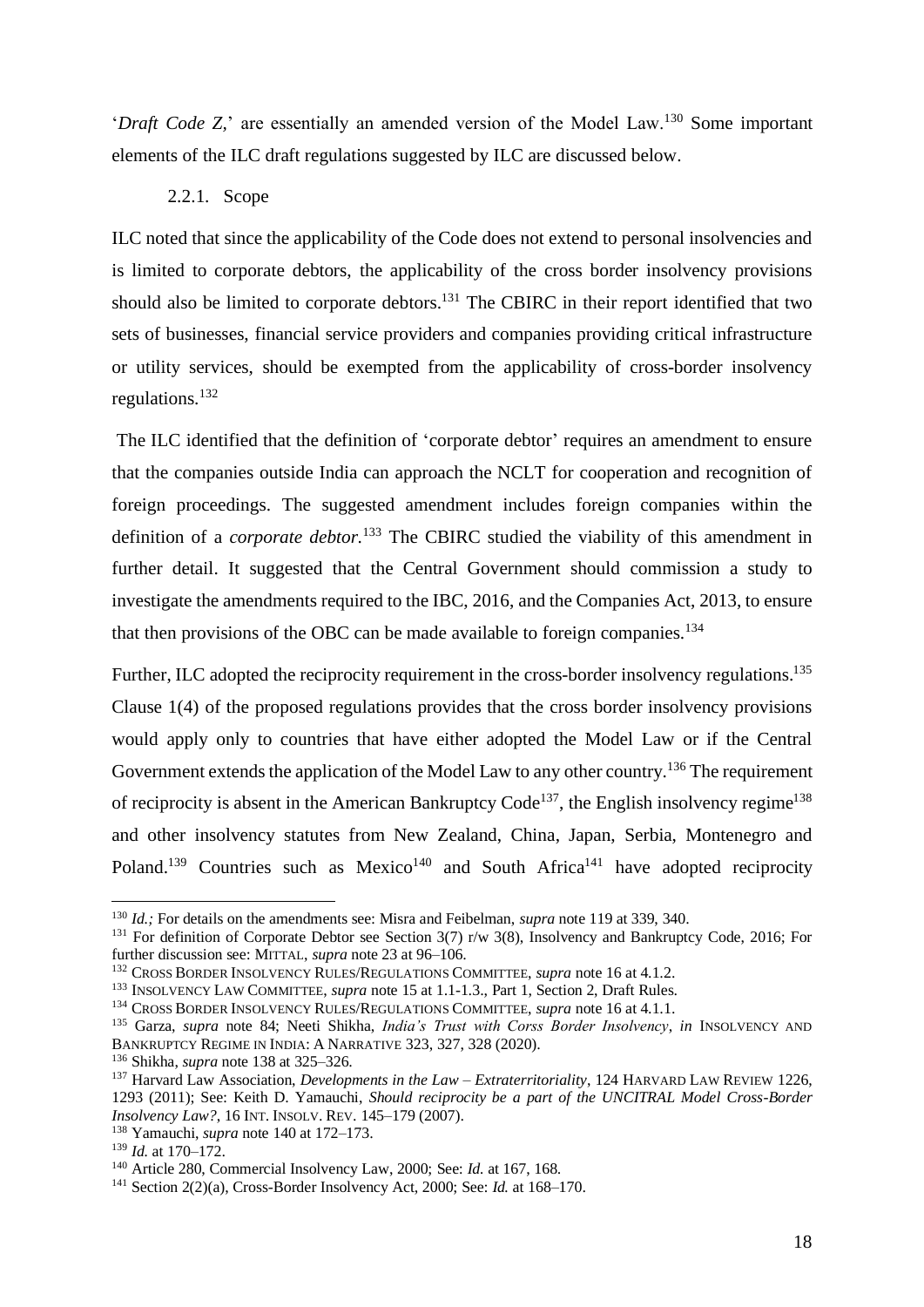requirement. Without dealing with the substantive reasons for incorporating the reciprocity requirement, ILC noted that the requirement could be diluted with the growing experience of implementing the Model Law.<sup>142</sup>

The inclusion of the reciprocity requirement can be potentially controversial.<sup>143</sup> After conducting a thorough investigation of the national statutes incorporating the reciprocity requirement, Prof. Yamauchi noted that the reciprocity requirement "*leaves us with that same lack of predictability and potential and fairness that the Model Law was seeking to*  alleviate."<sup>144</sup> Countries can cite the reciprocity requirement to deny recognition to proceedings and judgements and result in *stalemates and retaliatory actions.*<sup>145</sup> This observations has important lessons for India.

#### 2.2.2. Recognition of Foreign Proceedings

<span id="page-20-0"></span>Provisions dealing with recognition of foreign proceedings are a vital part of the Model Law.<sup>146</sup> Chapter III of the Model Law enables a foreign representative to apply for recognition of foreign proceedings<sup>147</sup>, the manner of recognition<sup>148</sup> and the effect of recognition of foreign proceedings.<sup>149</sup> Clause 12(1) of the proposed ILC draft regulations traces the language of Article 15 of the Model Law and empowers a foreign representative to apply to the NCLT for the recognition of foreign proceedings. $150$ 

The Model Law lays down an objective criterion for the recognition of foreign proceedings.<sup>151</sup> Article 17 of the Model Law provides *jurisdictional pre-conditions,* upon fulfilment of which, a court must recognise the foreign proceedings.<sup>152</sup> The reliance on pre-conditions reduces the discretion available to a bankruptcy court.<sup>153</sup> Similar provisions have been included in the

<sup>142</sup> INSOLVENCY LAW COMMITTEE, *supra* note 15 at 1.6-1.8.

<sup>143</sup> Shikha, *supra* note 7 at 3.

<sup>144</sup> Yamauchi, *supra* note 140 at 179.

<sup>145</sup> *Id.* at 179.

<sup>146</sup> See: Neil Hannan, *How Does the Model Law Affect Existing Principles of Recognition?*, *in* CROSS-BORDER INSOLVENCY 23–41 (2017).

<sup>&</sup>lt;sup>147</sup> Article 15, UNCITRAL Model Law on Cross. Border Insolvency Law, 1997.

<sup>&</sup>lt;sup>148</sup> Article 16 & 17, UNCITRAL Model Law on Cross. Border Insolvency Law, 1997.

<sup>&</sup>lt;sup>149</sup> Article 20, UNCITRAL Model Law on Cross. Border Insolvency Law, 1997.

<sup>150</sup> Clause 12 INSOLVENCY LAW COMMITTEE, *supra* note 15 at 56–57.

<sup>151</sup> *Id.* at 12.2.

<sup>&</sup>lt;sup>152</sup> The jurisdictional pre-conditions are: 1] the foreign proceeding complies with the definition of foreign proceeding set out in Article 2(a); 2) the application meets the requirements set out in Article 15(2), and 31 the application has been submitted before the appropriate court. United Nations Commission on International Trade Law, *UNCITRAL Model Law on Cross-Border Insolvency with Guide to Enactment and Interpretation* (United Nations 2014] paras 150–153.

<sup>153</sup> INSOLVENCY LAW COMMITTEE, *supra* note 15 at 12.2; There have been instances where foreign proceedings have not been recognised; See: In Re Gold & Honey, , 410 BR 357 (Bankr. EDNY 2009); Christopher Mallon et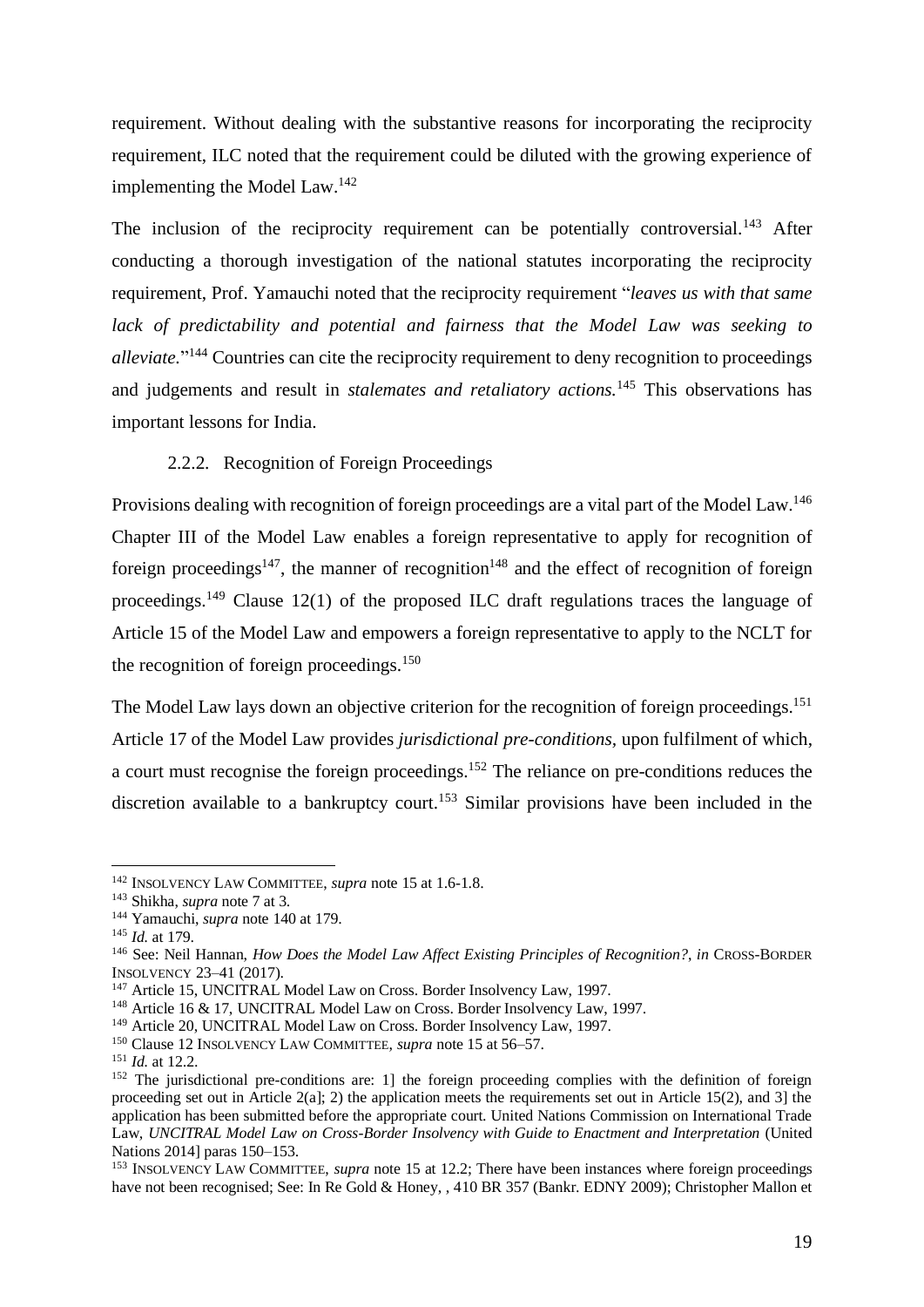Model Law. Clause 15(1) of the ILC draft regulations provides that as long as the foreign proceeding complies with the definition of the term 'proceeding,' the foreign representative is a person or body and the application meets the requirements set out in Clause 12, NCLT shall recognise the foreign proceeding.<sup>154</sup> The ILC was cognizant of that the NCLT does not have any discretion in recognising the foreign proceedings, and therefore suggested that the NCLT be provided with an additional 30 days to decide an application for recognition.<sup>155</sup>

2.2.3. Centre of Main Interests (COMI)

<span id="page-21-0"></span>ILC draft regulations allow NCLT to recognise foreign proceedings as either foreign main proceeding, or as foreign non-main proceedings.<sup>156</sup> While making this distinction, the concept of Centre of Main Interests (COMI) assumes importance, <sup>157</sup> and becomes *fundamental to the operation of the Model Law.*<sup>158</sup> The Model Law identifies a foreign main proceeding as the location where the debtor's *centre of main interests* lie.<sup>159</sup>. An inconsistent application of the Model Law's principles on identifying COMI can result in inconsistent recognition of foreign main proceedings. If different jurisdictions subscribe to different tests in identifying COMI, the entitlements associated with the recognition of foreign main proceedings will not be consistently distributed.<sup>160</sup> Thus, leading to forum shopping and jurisdictional conflicts with each different court recognising a different proceedings as the COMI.<sup>161</sup>

The jurisdiction where the debtor's *main interests* lie is recognised as the foreign main proceeding.<sup>162</sup> Following Article 16(3) of the Model Law, Clause 14 of the ILC draft regulations provides a rebuttable presumption that the COMI of the debtor will be where the registered office of the corporate debtor lies.<sup>163</sup>

ILC admitted that this provision could be surreptitiously used, resulting in forum shopping by the corporate debtor. The Model Law places the onus on domestic courts to identify the abuse

al., *Cross-Border Issues*, *in* THE LAW AND PRACTICE OF RESTRUCTURING IN THE UK AND US 431, 14.3.3.1 (Christopher Mallon, Shai Y. Waisman, & Ray C. Schrock eds., Second edition ed. 2017).

<sup>154</sup> Clause 15 INSOLVENCY LAW COMMITTEE, *supra* note 15 at 58.

<sup>155</sup> Clause 15(4), *Id.* at 58, 59.

<sup>156</sup> Clause 15(2) *Id.* at 58.

<sup>157</sup> See: Mallon et al., *supra* note 156 at 14.83.

<sup>158</sup> T.K. Vishwanathan, *Cross Border Insolvency: Challenges and Opportunities*, *in* INSOLVENCY AND BANKRUPTCY CODE: A MISCELLANY OF PERSPECTIVES 239, 245–246 (2019); Scott Atkins & Kai Luck, *Re Hydrodec Group*, INT INSOLV REV 1433, 3 (2021).

<sup>&</sup>lt;sup>159</sup> Article 17(2), UNCITRAL Model Law, 1997.

<sup>160</sup> See: CROSS BORDER INSOLVENCY RULES/REGULATIONS COMMITTEE, *supra* note 16 at 51.

<sup>161</sup> Meredith, *supra* note 68 at 391–393.

<sup>162</sup> Atkins and Luck, *supra* note 161 at 3.

<sup>163</sup> INSOLVENCY LAW COMMITTEE, *supra* note 15 at 11.3.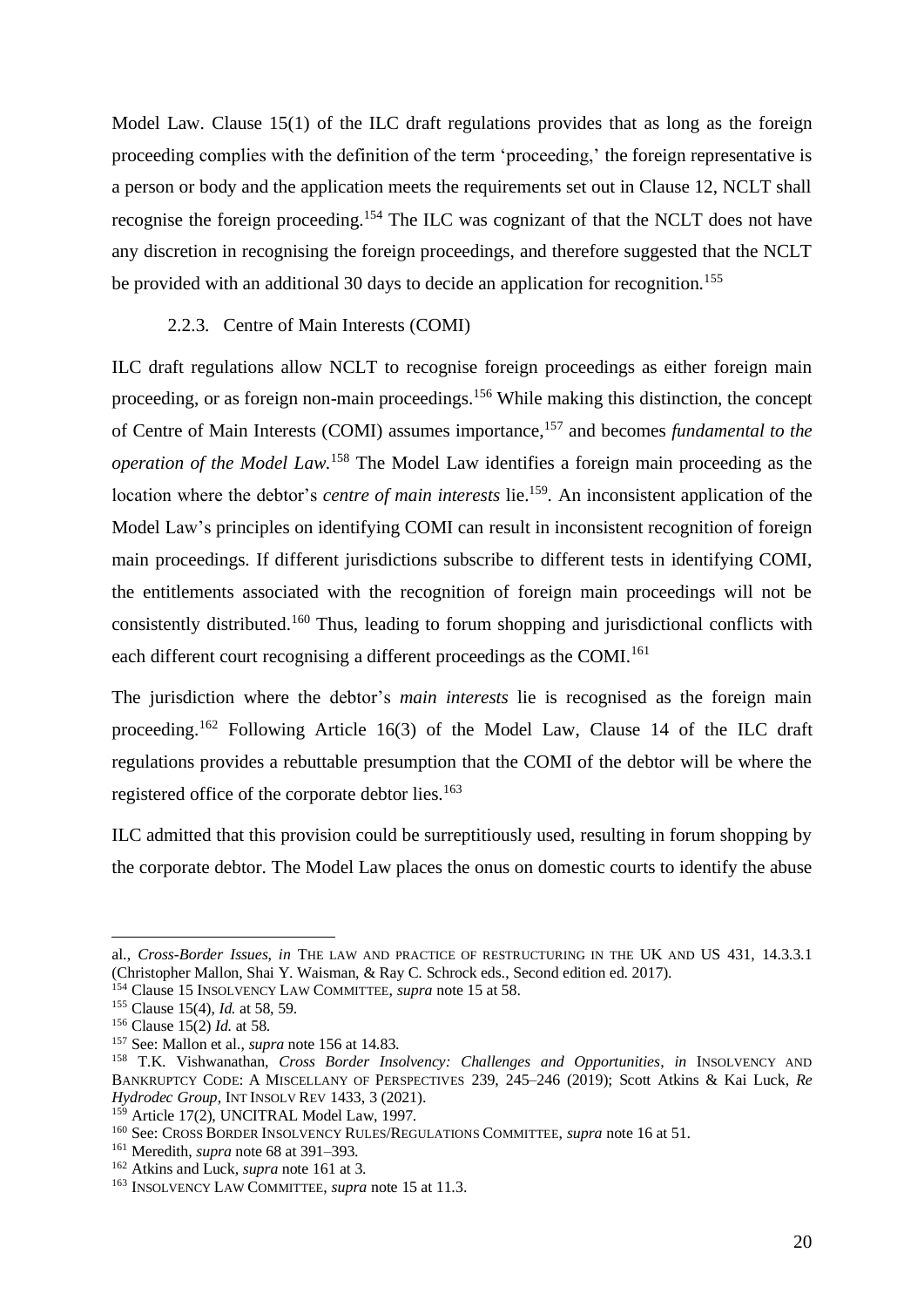of process by the corporate debtor.<sup>164</sup> To provide some safeguards against the abuse of process, ILC relied on the EU regulations<sup>165</sup> and included a 3-month look-back period in Clause 14. If the corporate debtor has moved its registered office to another country within three months before initiating insolvency proceedings, the presumption will cease to assume effect.<sup>166</sup> In such a case, ILC recommended that the place of *central administration,* that is readily ascertainable by the creditors should be recognised as the COMI. <sup>167</sup> In case the place of *central administration* is not ascertainable, ILC suggested that the list of *indicative factors* such as the location of financing and the location of the debtor's book and records should be consulted.<sup>168</sup> The CBIRC suggested an alteration to such a hierarchical manner of identifying the COMI. It identified a list of *indicative factors,* and suggested that the identification of the place of *central administration* cannot be dissociated with the adjudication of such additional factors. Therefore, the CBIRC argued in favour of identifying the place of *central administration* by reference to the additional *indicative factors.*<sup>169</sup>

#### 2.2.4. Reliefs for a foreign proceeding

<span id="page-22-0"></span>Once an application for recognition is filed, Article 19 of the Model Law allows a foreign representative to apply for interim relief even before the foreign proceedings are recognised. Discretionary upon the court's decision, interim relief includes staying the execution of debtor's assets, entrusting the administration or realisation of debtor's assets who either by their nature or otherwise are perishable, susceptible to devaluation or otherwise in jeopardy. <sup>170</sup> Unless extended by the court, interim relief terminates on the recognition of the foreign proceeding.<sup>171</sup>

Citing the example of IBC, 2016, which does not provide interim relief during CIRP, ILC recommended that there is precedent for the misuse of the power to apply for interim relief. Therefore, ILC recommended that a discretionary interim relief should not be included in the regulations.<sup>172</sup>

<sup>&</sup>lt;sup>164</sup> *Id.* at 11.3.; UNITED NATIONS COMMISSION ON INTERNATIONAL TRADE LAW, *supra* note 155 at 148, 149; Atkins and Luck, *supra* note 161.

<sup>165</sup> Article 3(1), Regulation (EU) 2015/848.

<sup>166</sup> Clause 14(2), INSOLVENCY LAW COMMITTEE, *supra* note 15 at 58.

<sup>167</sup> UNITED NATIONS COMMISSION ON INTERNATIONAL TRADE LAW, *supra* note 155 at 70, 71.

<sup>168</sup> INSOLVENCY LAW COMMITTEE, *supra* note 15 at 11.7-11.9; Shikha, *supra* note 138 at 330; Vishwanathan, *supra* note 161 at 246; For more relevant factors see: HANNAN, *supra* note 86 at 43–53.

<sup>169</sup> CROSS BORDER INSOLVENCY RULES/REGULATIONS COMMITTEE, *supra* note 16 at 4.6.

<sup>170</sup> Article 19(1), UNCITRAL Model Law on Cross-Border Insolvency.

<sup>&</sup>lt;sup>171</sup> Article 19(4), UNCITRAL Model Law on Cross-Border Insolvency.

<sup>172</sup> INSOLVENCY LAW COMMITTEE, *supra* note 15 at 13.1-13.4.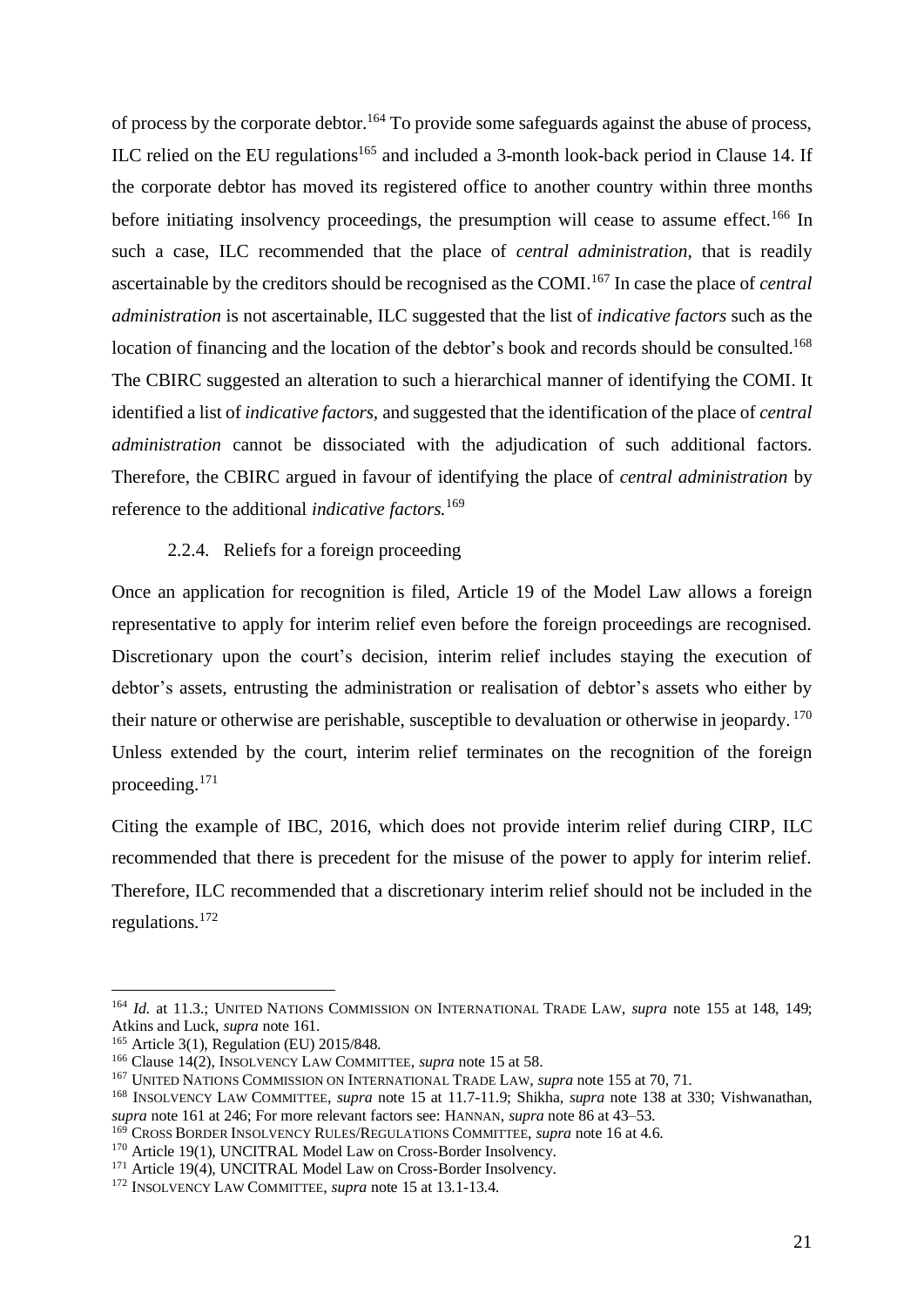Article 20 of the Model Law provides that, upon recognition, an automatic moratorium shall be appliable. ILC adopted this provision and recommended that a moratorium similar to the one imposed by Section 14 of the IBC, 2016 be applicable upon recognising foreign proceedings.<sup>173</sup> While the Model law allows the courts to modify or terminate the scope of this moratorium,  $174$  ILC omitted this provision from their set of recommendations.<sup>175</sup>

Apart from the mandatory relief, the Model Law also empowers the courts to provide *discretionary relief* regarding foreign main and non-main proceedings. Article 21 of the Model Law provides an inclusive list of reliefs that a foreign representative can request.<sup>176</sup> Modelled on Article 21, ILC recommended the adoption of Clause 18, which empowers the foreign representative to apply to the NCLT for discretionary relief.<sup>177</sup> However, the ILC noted that this power should be used sparingly and only in cases *"where the need for such relief is clearly established and the interest of domestic creditors are protected."* 178

The manner in which discretionary relief should be administered was a point of contention in *Qimonda* dispute.<sup>179</sup> The recommendations of ILC regarding Article 21 of the Model Law provisions assume particular importance to the present study as sections 1521 and 1522 of Chapter 15 of the American Bankruptcy Code are American iterations of Article 21 and 22 of the Model Law. 180

ILC's recommendation that discretionary relief should be used *sparingly* is in consonance with the international jurisprudence of Article  $21$ .<sup>181</sup> However, the Committee did not make a reference to the balancing test, used in the Qimonda case, which is an integral part of the application of Article 21.<sup>182</sup>

#### 2.2.5. Public Policy exception

<span id="page-23-0"></span>Article 6 of the Model Law creates a safeguard in favour of the enacting state. Citing Article 6 a company can deny any action which has been requested by a foreign insolvency

<sup>173</sup> See, Clause 17, *Id.* at 14.2, 14.3.

<sup>174</sup> Article 20(2), UNCITRAL Model Law on Cross-Border Insolvency, 1997.

<sup>175</sup> INSOLVENCY LAW COMMITTEE, *supra* note 15 at 14.4.

<sup>176</sup> Article 21, UNITED NATIONS COMMISSION ON INTERNATIONAL TRADE LAW, *supra* note 155 at 189–195.

<sup>&</sup>lt;sup>177</sup> The CBIRC provided an indicative list of discretionary reliefs that can be provided within Clause 18, See: CROSS BORDER INSOLVENCY RULES/REGULATIONS COMMITTEE, *supra* note 16 at 57, 58.

<sup>178</sup> Clause 18(1), INSOLVENCY LAW COMMITTEE, *supra* note 15 at 14.8-14.13.

<sup>179</sup> *Jaffe v. Samsung Elecs. Co. (In re Qimonda AG)* (n 70); *Jaffe v Samsung Elecs Co* (2013) 2013 US App. LEXIS 24041 (Court of Appeals for the Fourth Circuit).

<sup>180</sup> See: Mallon et al., *supra* note 156 at 464.

<sup>181</sup> *Id.* at 14.82.; MARTIN AND SPECKHART, *supra* note 72 at 72–76.

<sup>182</sup> See: UNITED NATIONS COMMISSION ON INTERNATIONAL TRADE LAW, *supra* note 155 at 196–199.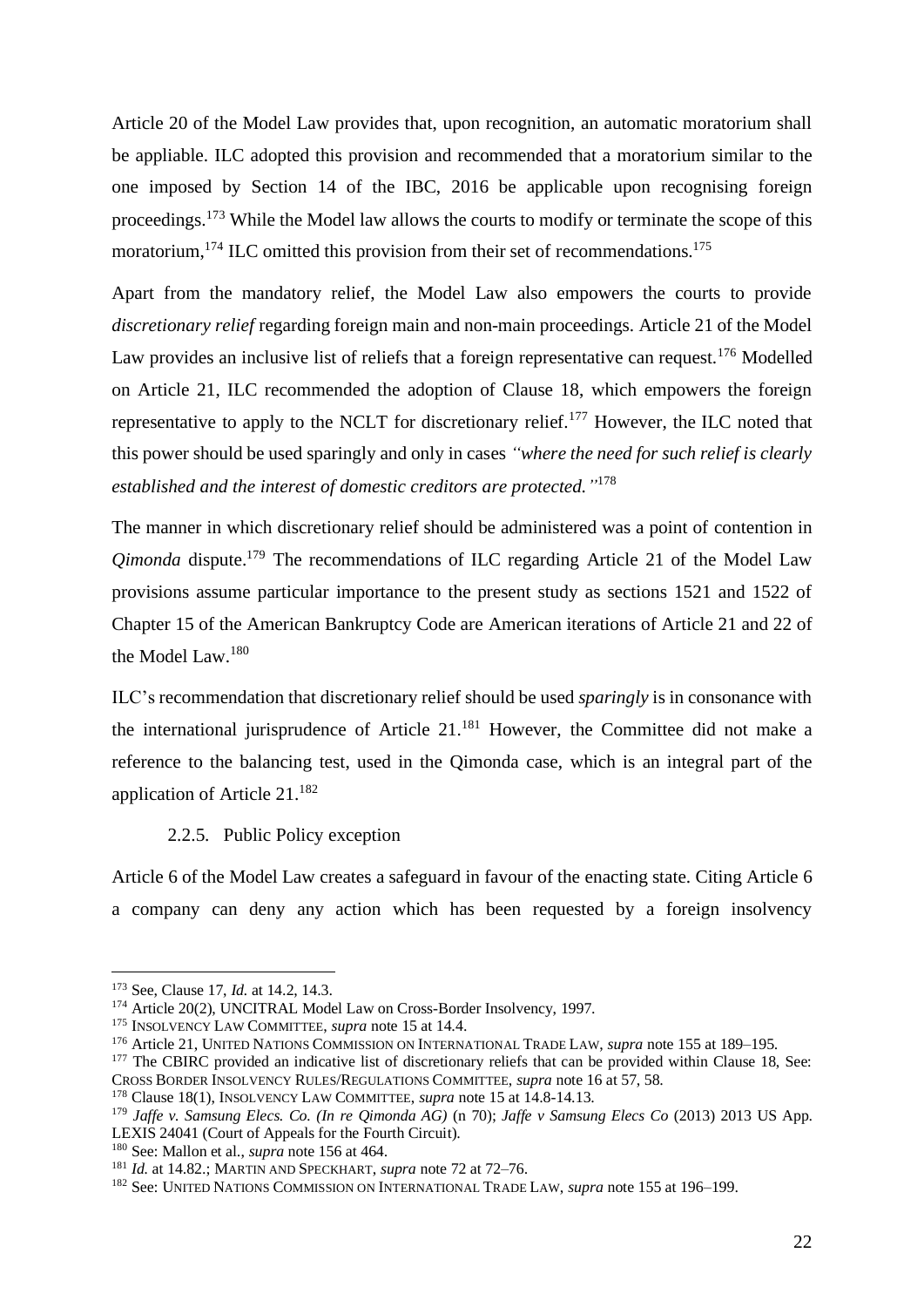administrator. However, in order to deny any relief, Article 6 requires the court to establish that the proposed action is *manifestly contrary to the public policy of the enacting state.* 

In making this exception, UNCITRAL did not define the term '*public policy.*' The Guide to Enactment acknowledges that the interpretation of *public policy* would vary from state to state, and therefore it should not be defined by the Model Law.<sup>183</sup> Pointing towards the use of the term *manifestly,* the Guide to Enactment highlights that the provision should be interpreted restrictively and should only be invoked in exceptional circumstances.<sup>184</sup>

Given the importance of this provision and its intersection with the remaining provisions in a cross-border insolvency regime, different countries have incorporated different versions of Article 6 in their domestic legislation. Some nations such as Australia, UK and USA have retained the term *manifestly*, whereas Canada, Mexico and Greece have omitted it.<sup>185</sup> In order to limit the applicability of the exception, Japan and Poland have replaced the term *public policy* with *public peace* or *public order.*<sup>186</sup>

ILC recommended a verbatim adoption of Article 6. Citing examples from US judicial decisions, the Committee noted that the public policy exception should be exercised narrowly and used sparingly.<sup>187</sup> The ILC draft regulations allow the NCLT to invite submissions from the Central Government if it believes that a proposed action can be *manifestly contrary* to the public policy. If the NCLT does not issue a notice, the proposed regulations empower the Central Government to approach the NCLT *suo moto* if it believes that a proposed action is in violation to the state's public policy.<sup>188</sup> It has been pointed out that the Central Government may use its power to issue *suo moto notices* based on "*populist perception or in regard to domestic considerations.*" 189

While discussing the possible interpretation of the public policy principle, ILC cited the experience from international jurisprudence,<sup>190</sup> specifically *Samsung v. Jaffe*.<sup>191</sup> ILC cited the

<sup>183</sup> *Id.* at 101.

<sup>184</sup> *Id.* at 104.; Garza, *supra* note 84 at 1595–1597.

<sup>185</sup> Garza, *supra* note 84 at 1594–1598.

<sup>186</sup> *Id.* at 1587.; Shikha, *supra* note 7 at 4.

<sup>187</sup> INSOLVENCY LAW COMMITTEE, *supra* note 15 at 3.4.

<sup>188</sup> *Id.* at 3.7.; Shikha, *supra* note 138 at 330, 331; Mamata Biswal, *UNCITRAL Model Law on Cross Border Insolvency in the Indian Legal Landscape*, *in* INSOLVENCY AND BANKRUPTCY REGIME IN INDIA: A NARRATIVE 335, 340–342 (2020).

<sup>189</sup> Shikha, *supra* note 7 at 4–5.

<sup>190</sup> INSOLVENCY LAW COMMITTEE, *supra* note 15 at 3.5.

<sup>191</sup> *In re Qimonda AG Bankr Litig* (2010) 2010 US Dist. LEXIS 66926 (United States District Court for the Eastern District of Virginia).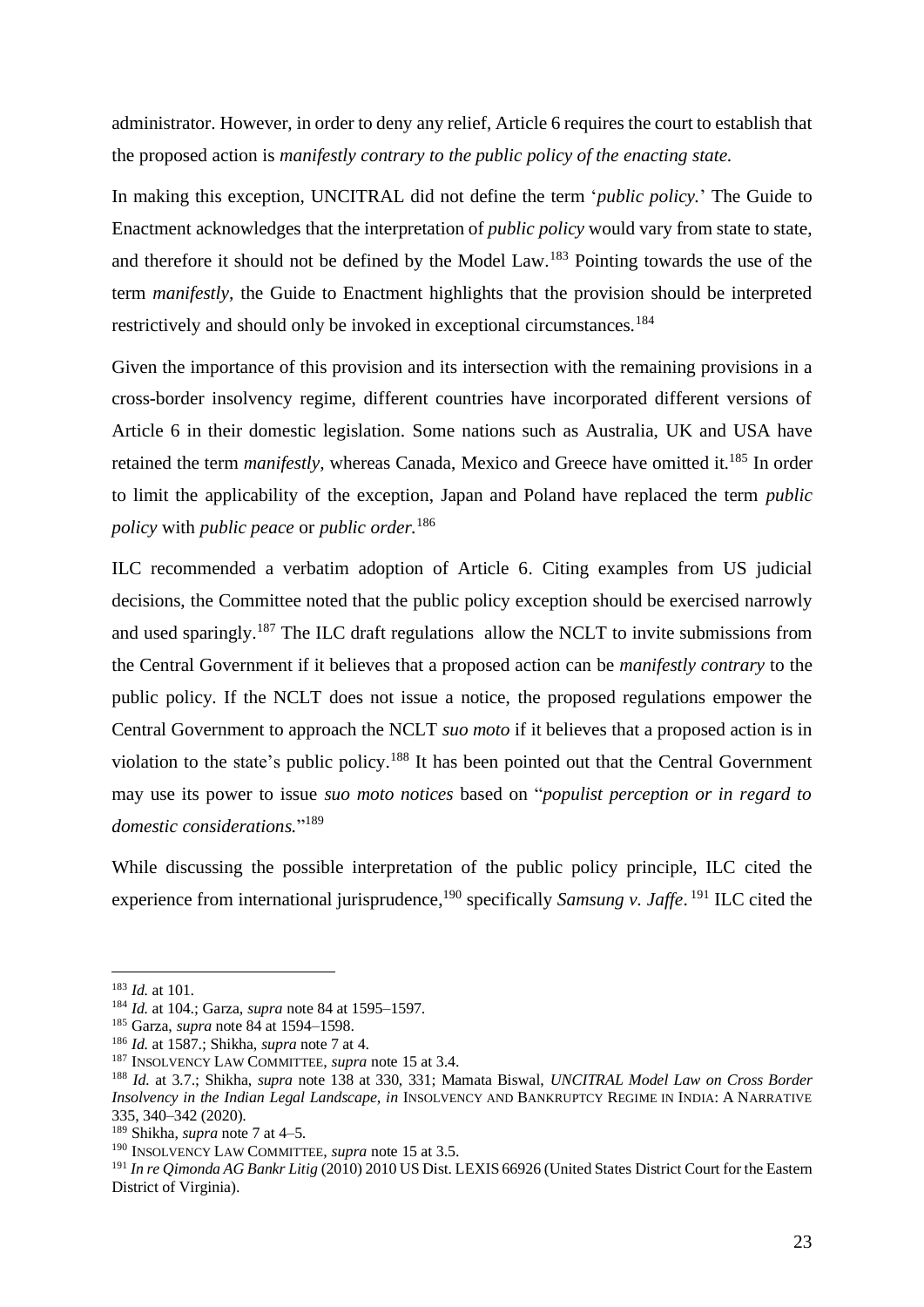decisions of the bankruptcy court<sup>192</sup> and the Court of Appeals<sup>193</sup> in *Samsung v. Jaffe*, as valid applications of the public policy exception.<sup>194</sup> It was explicitly noted that the three principles developed by the bankruptcy court in *In Re Qimonda,* largely guide the analysis of the public policy exception.<sup>195</sup> Since the Indian insolvency regime does not legislate explicit protections for intellectual property licensees, ILC's reliance on the judicial decisions in the *Qimonda*  dispute is interesting.

The next section highlights the lack of international guidance on the subject of IP licensing in bankruptcy. It also examines the Indian insolvency regime to determine the possible treatment offered to intellectual property assets during an Indian licensor's bankruptcy.

#### <span id="page-25-0"></span>**3. Lack of a clear mandate on IP licensing during bankruptcy**

Unlike American law on the subject, Indian law does not legislate explicit protections for intellectual property licensees.<sup>196</sup> Further, unlike American judicial decisions, such as Lubrizol,<sup>197</sup> In Re Exide<sup>198</sup> and *Tempnology*,<sup>199</sup> the Indian judiciary has not yet had an opportunity to decide on an issue of IP licensing in bankruptcy. Hence, there is a lack of judicial and legislative guidance about the treatment of IP licenses within the Indian insolvency regime. 200

Partial blame for the lack of any guidance can be accrued to the fact that the Indian Insolvency regime does not incorporate a power as broad and as far-reaching as the power of rejection incorporated in section  $365$  of the American Bankruptcy Code.<sup>201</sup> Furthermore, the international projects governing contractual relationships have failed to provide any guidance on the appropriate treatment of IP licenses. This essentially creates a vacuum in international guidance on the recognition and enforcement of IP contract archetypes.<sup>202</sup>

#### <span id="page-25-1"></span>**3.1. Lack of an international harmonisation about IP licensing in bankruptcy**

<sup>192</sup> IN RE QIMONDA AG, *supra* note 78.

<sup>193</sup> JAFFE V. SAMSUNG ELECS. CO., *supra* note 67.

<sup>194</sup> Biswal, *supra* note 192 at 341, 342.

<sup>195</sup> See: Gilhuly, Posin, and Malatesta, *supra* note 69 at 70–71.

<sup>196</sup> See: MP Ram Mohan and Aditya Gupta, 'Treatment of Intellectual Property License in Insolvency: Analysing Indian Law in Comparison with the US and U K' [2021] IIM-Ahmedabad Working Paper Series <https://web.iima.ac.in/faculty-and-research/research-and-publication/working-papers.html&rnp\_id=14663>. <sup>197</sup> LUBRIZOL ENTERPRISES, INC. V. RICHMOND METAL FINISHERS, INC., *supra* note 45.

<sup>198</sup> IN RE EXIDE TECHNOLOGIES, *supra* note 44.

<sup>199</sup> *Mission Prod. Holdings v. Tempnology, LLC, , 139 S. Ct. 1652 (2019).*

<sup>200</sup> Mohan and Gupta, *supra* note 200.

<sup>201</sup> *Id.*; See: Indrajit Dube, *National Report for India*, *in* EXECUTORY CONTRACTS IN INSOLVENCY LAW: A GLOBAL GUIDE (Jason Chuah & Eugenio Vaccari eds., 2019).

<sup>202</sup> Tosato, *supra* note 27 at 1255–1256.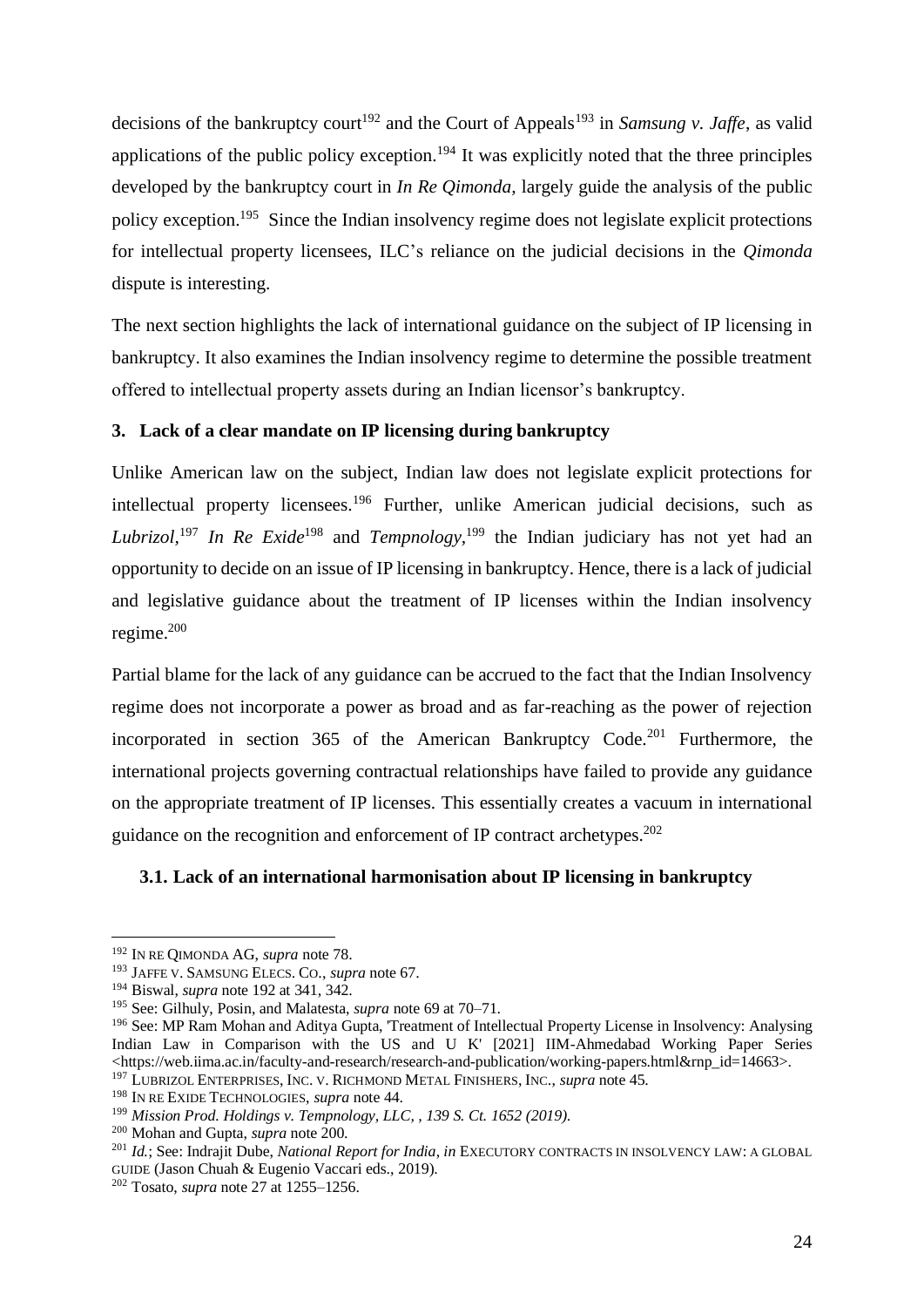The growing ubiquity of IP *transactions* in contemporary global and domestic business transactions has consistently supplanted business enterprises that primarily depend on the sale of goods.<sup>203</sup> The growth in the number of IP registrations is a primary indicator of this growing ubiquity: In 1993-94, the Indian intellectual property (IP) office registered 1318 patents,  $204$ which grew to 5978 registrations in 2014-15,  $205$  and 15283 registrations in 2018-19.  $206$  Designs, trademarks and copyright registrations have also followed a similar growth trajectory.<sup>207</sup> The business environment aided by IP *transactions* can flourish only when the governing regulatory framework is predictable and consistent regarding IP *licensing transactions.*<sup>208</sup> To achieve this objective, various stakeholders of the process have proposed ameliorations and adjustments to the international licensing framework. 209

Presently, the domestic regimes governing the regulation of IP *licensing* are dominated by an intersection of many distinct legal rules, including competition law, bankruptcy law, contract law, labour laws and consumer protection laws.<sup>210</sup> Section 365 of the American Bankruptcy Code is an example of this mosaic of interconnected domestic regulations which alter the IP licensing landscape.<sup>211</sup> This is further complicated by the *marked divergences* between different national insolvency regimes.<sup>212</sup> The issues which were discussed in *Samsung v. Jaffe*  are a prime example of how these marked divergences affect the interaction between domestic insolvency regimes.

UNCITRAL has also expressed interest in addressing the legal framework responsible for initiating, maintaining, and concluding effective IP licensing transactions.<sup>213</sup> The UNCITRAL

<sup>203</sup> *Id.* at 1254.

<sup>204</sup> INTELLECTUAL PROPERTY OFFICE INDIA, *Annual Report 2002-2003 of the Controller General of Patents, Designs, Trade Marks and Geographical Indications* 7, https://ipindia.gov.in/writereaddata/Portal/IPOAnnualReport/1\_43\_1\_annual-report-02-03.pdf.

<sup>205</sup> INTELLECTUAL PROPERTY OFFICE INDIA, *Annual Report 2018-2019 of the Controller General of Patents, Designs, Trade Marks and Geographical Indications* 8, https://ipindia.gov.in/writereaddata/Portal/Images/pdf/IP\_India\_Annual\_Report\_2019\_Eng.pdf.

<sup>206</sup> *Id.* at 8.

<sup>207</sup> *Id.* at 8–13.

<sup>208</sup> Werra, *supra* note 24 at 451.

<sup>209</sup> See: Werra, *supra* note 24; Lorin Brennan & Jeff Dodd, *A Concept Proposal for a Model Intellectual Property Commercial Law*, *in* RESEARCH HANDBOOK ON INTELLECTUAL PROPERTY LICENSING 450–472 (Jacques de Werra ed., 1 ed. 2012); Eleonora Rosati, *The Wittem Group and the Project of a European Copyright Code*, 5 JOURNAL OF INTELLECTUAL PROPERTY LAW & PRACTICE 862 (2010).

<sup>210</sup> Werra, *supra* note 24.

<sup>211</sup> Derek I. Hunter, *Nobody Likes Rejection: Protecting IP Licenses in Cross-Border Insolvency Notes*, 47 GEO. J. INT'L L. 1167–1196 (2015).

<sup>212</sup> Tosato, *supra* note 27 at 1255; Werra, *supra* note 24.

<sup>&</sup>lt;sup>213</sup> REPORT OF THE WORKING GROUP VI (SECURITY INTERESTS) ON THE WORK OF ITS FOURTEENTH SESSION, 141 (2008), https://undocs.org/en/A/CN.9/667; REPORT OF WORKING GROUP VI(SECURITY INTERESTS) ON THE WORK OF ITS FIFTEENTH SESSION, (2009), https://undocs.org/en/A/CN.9/670.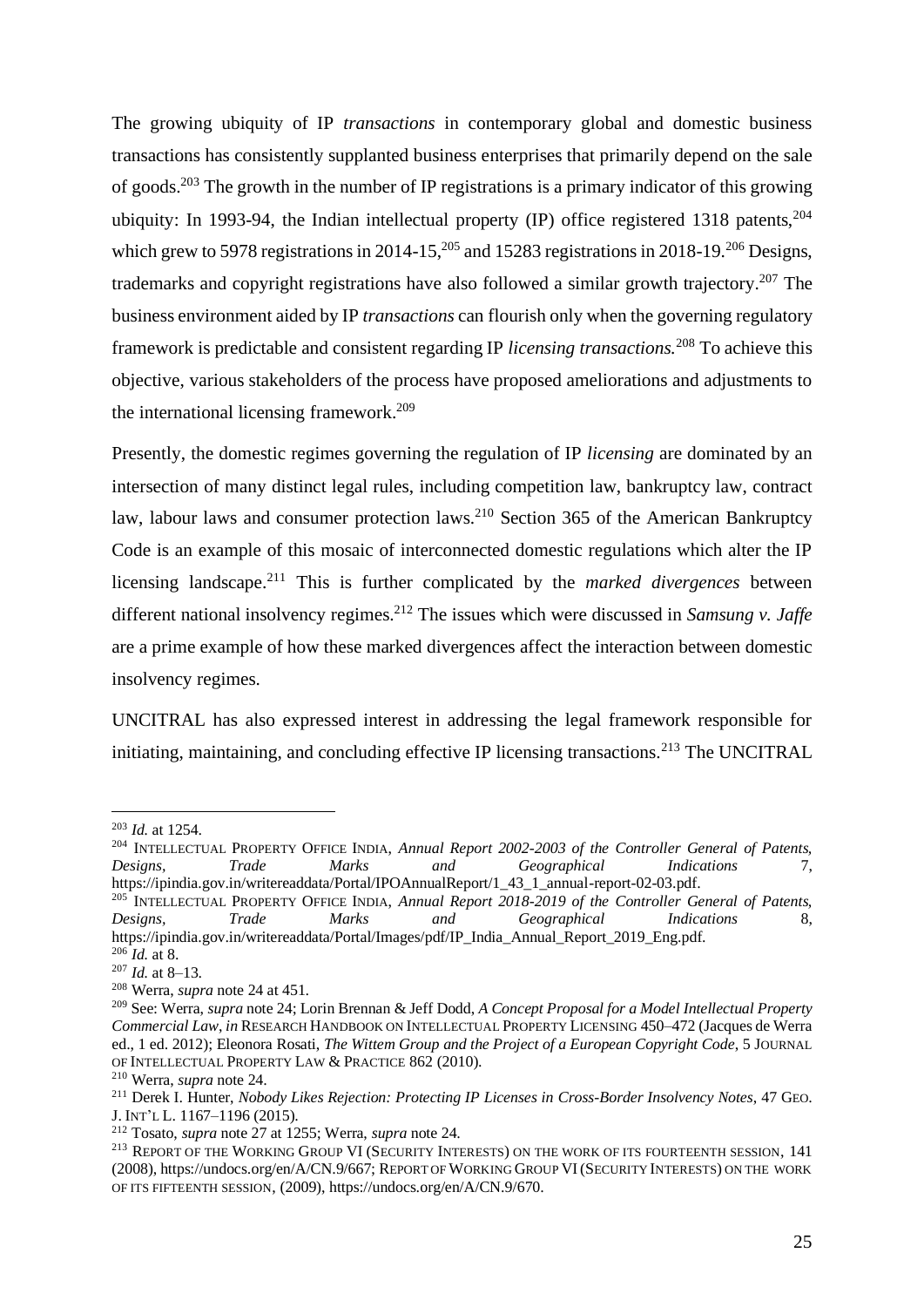General Assembly in July 2013, requested its secretariat to prepare a study to "*identify the desirability and feasibility of the Commission preparing a legal text with a view to removing specific obstacles to international trade in the context of intellectual property licensing*  practices.<sup>"214</sup> In July 2015, in its 48<sup>th</sup> Session, the Commission reiterated that they might consider the viability of a license on IP licensing after a colloquium or expert group meeting.<sup>215</sup> However, none of these formulations have assumed finality. <sup>216</sup>

#### <span id="page-27-0"></span>**3.2. Treatment of IP Licenses in the Indian insolvency regime**

#### 3.2.1. During Liquidation

IBC, 2016 empowers a bankruptcy trustee to disclaim any *onerous property* of the bankrupt estate.<sup>217</sup> The right to disclaim onerous property first appeared in English insolvency law in 1869.<sup>218</sup> Section 23 of the UK Bankruptcy Act, 1869 provided that a disclaimer would *determine the relationship*. Any person injured by the disclaimer would be *deemed a creditor of the bankrupt to the extent of such injury, and may accordingly prove the same as a debt under bankruptcy.*<sup>219</sup> A similar description of a disclaimer can be traced back to the present iteration of the English<sup>220</sup> and the Indian insolvency law.

The power of a bankruptcy trustee to disclaim unprofitable contracts is the closest enunciation to Section 365 of the American Bankruptcy Code.<sup>221</sup> *Onerous property* includes any unprofitable contract or any property which cannot be disposed of for value.<sup>222</sup> In its present form, a disclaimer ends any liability of the bankrupt estate arising from *onerous property.*<sup>223</sup> Any person who sustains a loss due to the disclaimer shall be deemed a creditor of the bankrupt estate to the extent of the loss.<sup>224</sup> Any person who claims to have an interest in the disclaimed

<sup>214</sup> 43RD SESSION, *Report of the United Nations Commission on International Trade Law* 262–273 (2010), https://documents-dds-ny.un.org/doc/UNDOC/GEN/V10/556/48/PDF/V1055648.pdf?OpenElement.

<sup>215</sup> UNCITRAL SECRETARIAT, *Planned and possible future work* 15, 16 (2015), https://undocs.org/en/A/CN.9/841.

<sup>216</sup> Tosato, *supra* note 27 at 1257.

<sup>&</sup>lt;sup>217</sup> Section 160, Insolvency and Bankruptcy Code, 2016; Regulation 10, Insolvency and Bankruptcy Board of India (Liquidation Process) Regulation, 2016; See; MAKHIJA, *supra* note 97 at 1325–1326.

<sup>218</sup> Section 23, Bankruptcy Act, 1869; Paul McCartney, *Disclaimer of leases and its impact: the "pecking order"*, 28 CORPORATE RESCUE AND INSOLVENCY JOURNAL 79 (2002).

<sup>219</sup> See: *Id.*

<sup>&</sup>lt;sup>220</sup> Section 178, Insolvency Act, 1986; 17 HALSBURY'S LAWS OF ENGLAND: COMPANY AND PARTNERSHIP INSOLVENCY, 762 (2017).

<sup>221</sup> David Flint, *Man on a Mission*, 40 BUSINESS LAW REVIEW 173, 174 (2019).

<sup>222</sup> *Frosdick v. Fox, , [2017] EWHC 1737 (Ch).*

<sup>223</sup> Section 160(3), Insolvency and Bankruptcy Code, 2016; MITTAL, *supra* note 23 at 1196.

 $224$  Section 160(4), Insolvency and Bankruptcy Code, 2016.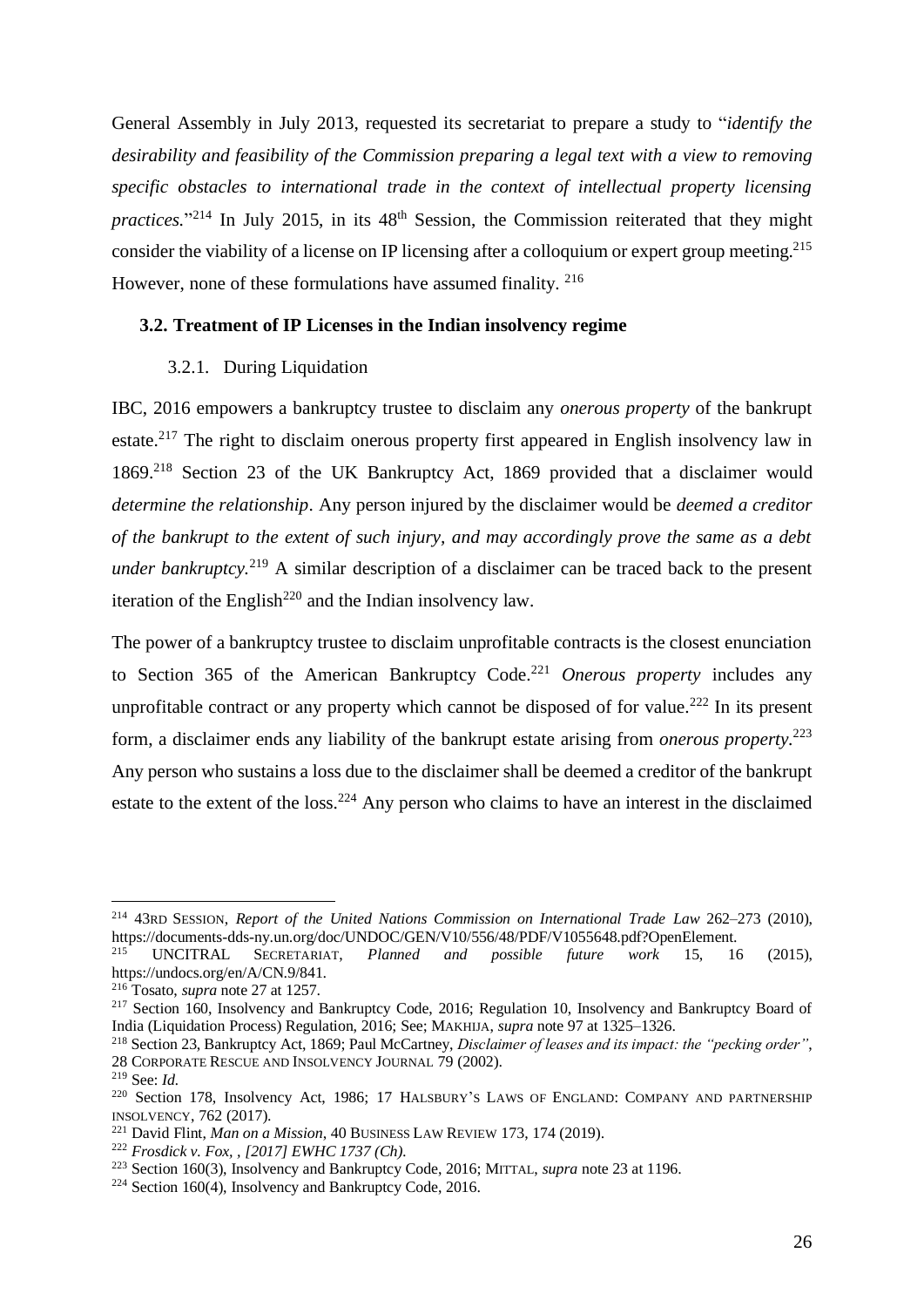property can approach the NCLT challenging the disclaimer.<sup>225</sup> The provision allowing disclaimer is designed to reject the performance of contracts, the maintenance of which is unprofitable and can potentially result in depletion of the pool of assets available to a bankrupt estate.<sup>226</sup> A substantial difference between Section 365 of the American Bankruptcy Code, and the power of disclaimer is that disclaimer operates exclusively in reference to liquidation and has no bearing in cases of Corporate Insolvency Resolution Process.<sup>227</sup>

Similar to the term *rejection*, even the term *disclaimer* does not have an obvious contract law analogue. The lack of a clear mandate on the meaning of rejection and the lack of a clear contract law analogue has been the subject of judicial confusion and yielded *"wasteful*  litigation, observed results and dramatic distortions in bankruptcy law.<sup>"228</sup> The bankruptcy courts have often conflated the meaning of the terms' *rejection*' and '*termination*.' <sup>229</sup> A primary example of this confusion is the case of *Lubrizol v. RMF,* which led to the enactment of the IPBPA, 1988.<sup>230</sup>

Does lack of a contract law analogue mean that disclaimer can also distort the bankruptcy law? Given the lack of substantial guidance from the Indian judiciary, it is difficult to answer the question within the Indian insolvency context. However, since the provision traces its lineage from the English insolvency law, and given that the language applied by both statutes is identical,  $2^{31}$  we can rely on the interpretation of the provision by the English insolvency courts.

In 1997, the House of Lords explained the effect of disclaimer in the following terms:<sup>232</sup>

*"Disclaimer will, inevitably, have an adverse impact on others: those with whom the contracts were made, and those who have rights and liabilities in respect of the* 

<sup>&</sup>lt;sup>225</sup> Section 163(1), Insolvency and Bankruptcy Code, 2016; WORKING GROUP ON INDIVIDUAL INSOLVENCY, *Report on Bankruptcy Process: Proposing Rules and Regulations for Personal Guarantors to Corporate Debtors* 12.13 (2019).

<sup>226</sup> INTERNATIONAL FINANCE CORPORATION AND INSOLVENCY AND BANKRUPTCY BOARD OF INDIA, *supra* note 3 at 202–203; Narayan Gajanan Vidvans v. Special Prints Ltd., , 2020 SCC Online NCLT 636; Akshaya Imaging Systems Private Limited Yaradachari Kumar v. Sreenivasan Janakiraman and Anr., , 2019 SCC OnLine NCLT 3652.

<sup>&</sup>lt;sup>227</sup> Regulation 1(3), Insolvency and Bankruptcy Board of India (Liquidation Process) Regulations, 2016, explicitly provide that the regulations are applicable solely in a liquidation context.

<sup>228</sup> Andrew, *supra* note 34 at 847; Michael T. Andrew, *Executory Contracts Revisited: A Reply to Professor Westbrook*, 62 U. COLO. L. REV. 1, 3 (1991); Also see: International Trademark Association, *Brief as Amicus Curiae and Brief of International Trademark Association in Sumbeam Products Inc. v. Chicago American Manufacturing*, 102 TRADEMARK REP. 1374, 1379 (2012).

<sup>&</sup>lt;sup>229</sup> Eastover Bank for Sav. v. Sowashee Venture (In re Austin Dev. Co.), , 19 F.3d 1077, 1082 (5th Cir.); Fisher Brothers Mgmt. Co. v. Genco Shipping & Trading Ltd. (In re Genco Shipping & Trading Co., , 550 B.R. 676 (S.D.N.Y. 2015); Andrew, *supra* note 29.

<sup>230</sup> DECONCINI, *supra* note 26; Hunter, *supra* note 215.

<sup>231</sup> Mohan and Gupta, *supra* note 200.

<sup>232</sup> *Hindcastle Ltd v Barbara Attenborough Associates Ltd, , [1997] AC 70.*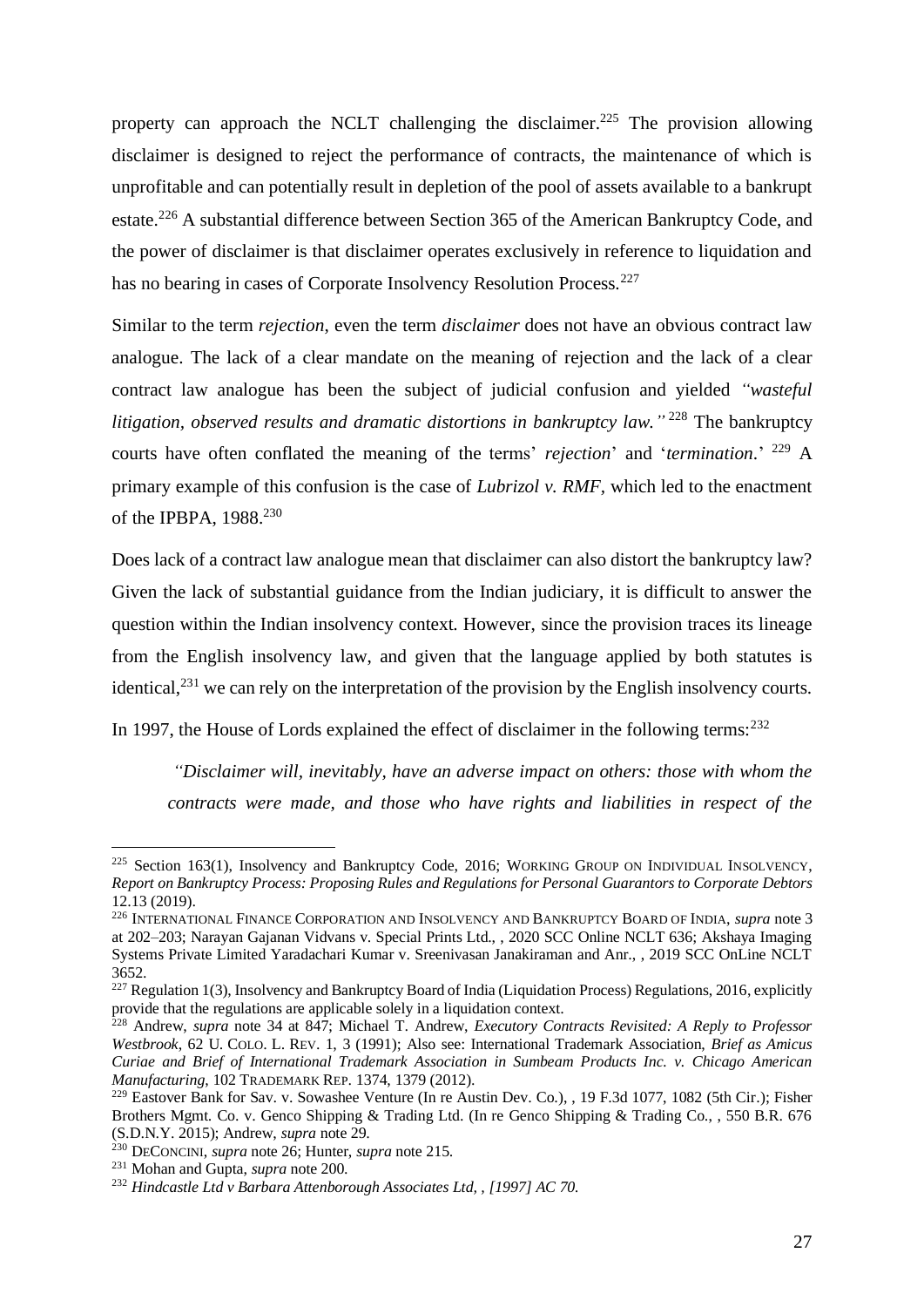*property. The rights and obligations of these other persons are to be affected as little as possible. They are to be affected only to the extent necessary to achieve the primary object: the release of the company from all liability. Those who are prejudiced by the loss of their rights are entitled to prove in the winding up of the company as though they were creditors."*

The decision of the House of Lords has assumed prominence and has since followed and applied in multiple disputes.<sup>233</sup> Applying the court's opinion in cases of intellectual property licenses, a disclaimer of an intellectual property license during the liquidation of the licensor should only apply to the extent of releasing the bankruptcy estate from its foregoing obligations. The right of the licensee to continue using the licensed intellectual property, in so far as it does not affect the foregoing interests of the bankrupt licensor, should not be affected.

#### 3.2.2. During CIRP

IBC, 2016 allows a bankrupt debtor to avoid some transactions and empowers a modification and alteration of transactions during CIRP. Since the power of disclaimer does not extend to CIRP, this section examines the extent up to which interference is warranted by IBC, 2016 during CIRP.

IBC, 2016 legislates avoidance powers regarding four *vulnerable transactions*: preferential transactions,<sup>234</sup> undervalued transactions,<sup>235</sup> extortionate credit transactions<sup>236</sup> and transactions defrauding creditors.<sup>237</sup> The avoidance powers are a statutory acknowledgement that there may be a considerable time period between the management of the corporate debtor realising that the corporate entity is heading towards insolvency and insolvency proceedings being initiated. During this time, the management may be inclined to strategically place a few creditors in a comparatively advantageous position than the other.<sup>238</sup> To ensure that the interests of creditors are sufficiently protected, "*the bankruptcy law allows the ex-post alignment of incentives*  between factually insolvent debtors and their creditors.<sup>"239</sup> These avoidance powers are

<sup>233</sup> *Shaw v Doleman, [2009] EWCA Civ 904; [2009] Bus. L. R. 1175; RVB Investments Ltd v Bibby, [2013] EWHC 65 (Ch); [2013] 1 WLUK 491; Groveholt Ltd v Hughes, , [2005] EWCA Civ 897.*

<sup>234</sup> Section 43, Insolvency and Bankruptcy Code, 2016.

<sup>&</sup>lt;sup>235</sup> Section 45, Insolvency and Bankruptcy Code, 2016.

<sup>236</sup> Section 50, Insolvency and Bankruptcy Code, 2016.

<sup>237</sup> Section 49, Insolvency and Bankruptcy Code, 2016.

<sup>238</sup> ORDERLY & EFFECTIVE INSOLVENCY PROCEDURES: KEY ISSUES, 34 (International Monetary Fund ed., 1999); AYUSH J RAJANI, KHUSHBOO RAJANI & ALKA ADATIA, INSOLVENCY AND BANKRUPTCY IN INDIA - LAW AND PRACTICE 18.4-18.8 (2021).

<sup>239</sup> Aurelio Gurrea-Martinez, *The Avoidance of Pre-Bankruptcy Transactions: An Economic and Comparative Approach*, 93 CHICAGO-KENT LAW REVIEW 711, 713 (2018).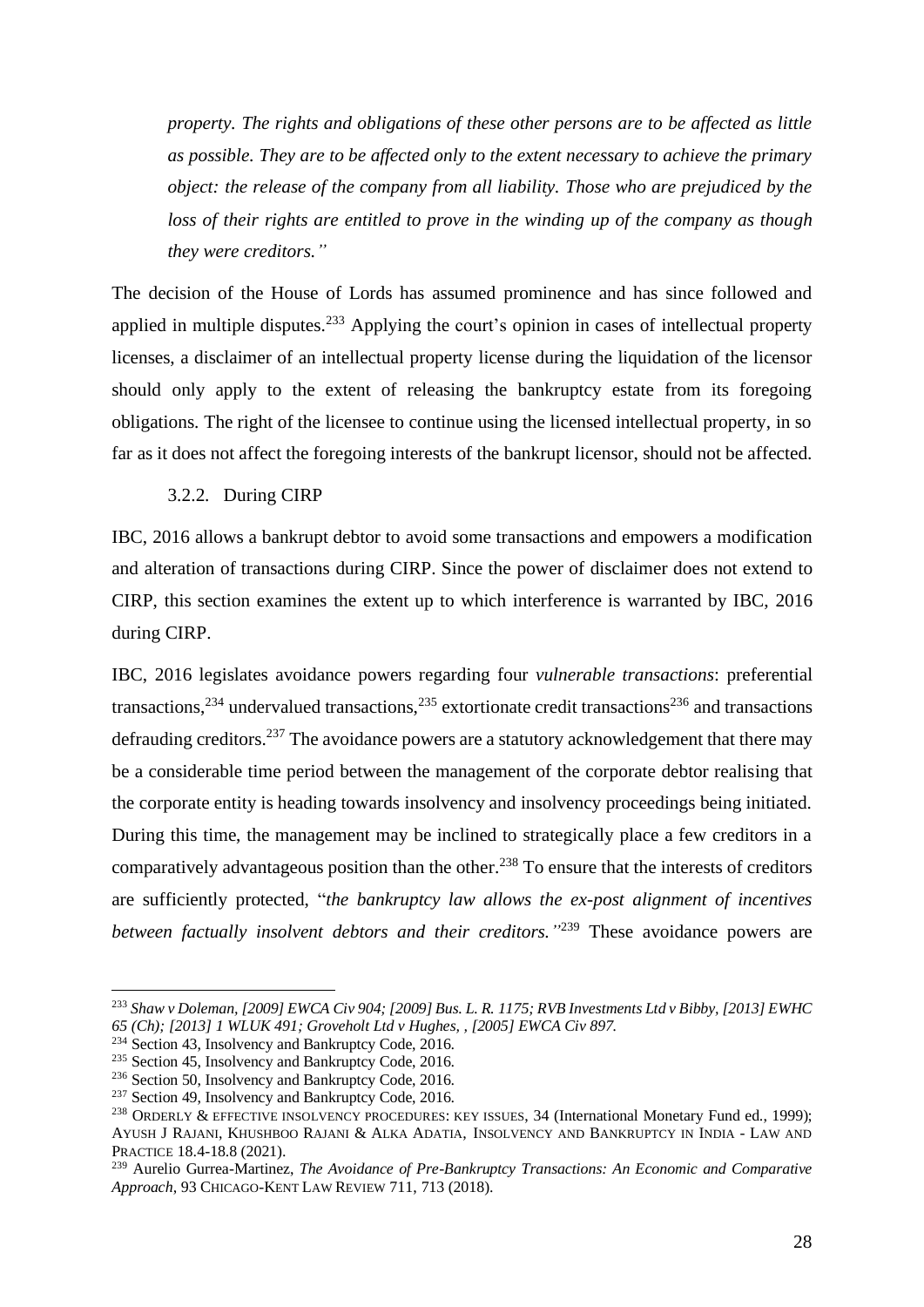essentially "*retrospective adjustment of pre-petition transactions*" and allow a bankrupt debtor to claw back the assets that the corporate debtor's management has surreptitiously distributed.<sup>240</sup> Avoidance provisions are a part of many modern insolvency laws.<sup>241</sup>

However, the avoidance powers apply to a very limited set of corporate transactions and multiple statutory guidelines limit the scope of their application.<sup>242</sup> For example, preferential and undervalued transactions made in the *ordinary course of business* cannot be avoided.<sup>243</sup> Further, if a transaction was entered into two years prior to the initiation of insolvency proceedings, it cannot be avoided.<sup>244</sup> Apart from these myriad statutory guidelines, avoidance powers are designed to counter fraudulent transactions and fraudulent preference to a specific creditor or group of creditors.<sup>245</sup> The Bankruptcy Law Reforms Committee further limited the scope of these provisions when they submitted that vulnerable transactions "*fall within the category of wrongful or fraudulent trading by the entity or constitute unauthorised use of capital by the management.*" <sup>246</sup> Therefore, while avoidance transactions allow interference with pre-petition transactions, they are limited to a very specialised segment of corporate transactions.

This is in stark difference between avoidance powers, and Section 365 of the American bankruptcy code. This position is further buttressed by the fact that the American bankruptcy code explicitly legislates a set of avoidance powers.<sup>247</sup> Compared to avoidance powers, the mandate of Section 365 is very far extensive and far reaching. It allows the reduction of businesses' prospective liabilities, which can, in turn, increase the value of the underlying assets. For example, if a patent licensing agreement is onerous of the option of the licensor, it can potentially reduce the saleable value of the underlying patent. Reducing the onerous licensing arrangements can therefore help a licensor assume a better value of the IP asset. This position has been approved by administrative committees, both in India, and internationally.

<sup>240</sup> *Id.* at 711.; For a history of avoidance provisions see: BATRA, *supra* note 93 at 535, 536.

<sup>&</sup>lt;sup>241</sup> JL Westbrook, *Looking the Eye of the Financial Storm*, 32 BROOKLYN JOURNAL OF INTERNATIONAL LAW 1019, 1021 (2007).

 $242$  Mohan and Gupta (n 183).

<sup>&</sup>lt;sup>243</sup> Section 43(3)  $\&$  45(2), Insolvency and Bankruptcy Code, 2016.

<sup>244</sup> Section 46(1)(ii), 43(4)(b), 50(1), Insolvency and Bankruptcy Code, 2016; *Anup Kumar, Resolution Professional of Shivakal Developers Pvt Ltd v BDR Builder & Developers Pvt Ltd* Company Appeal (AT) (Insolvency) No. 679 of 2018 (National Company Law Appellate Tribunal); Makhija (n 91) 985; Makhija Ashish, *Case Digest on Insolvency and Bankruptcy Code, 2016* (Bloomsbury 2020) 2.317-2.320.

<sup>245</sup> BANKRUPTCY LAW REFORMS COMMITTEE, *supra* note 9 at 5.5.7.

<sup>246</sup> *Id.* at 101–103.

<sup>247</sup> 11 U.S.C. § 548, 547, 544(b); RODRIGO OLIVARES-CAMINAL ET AL., DEBT RESTRUCTURING 27–34 (1 ed. 2011).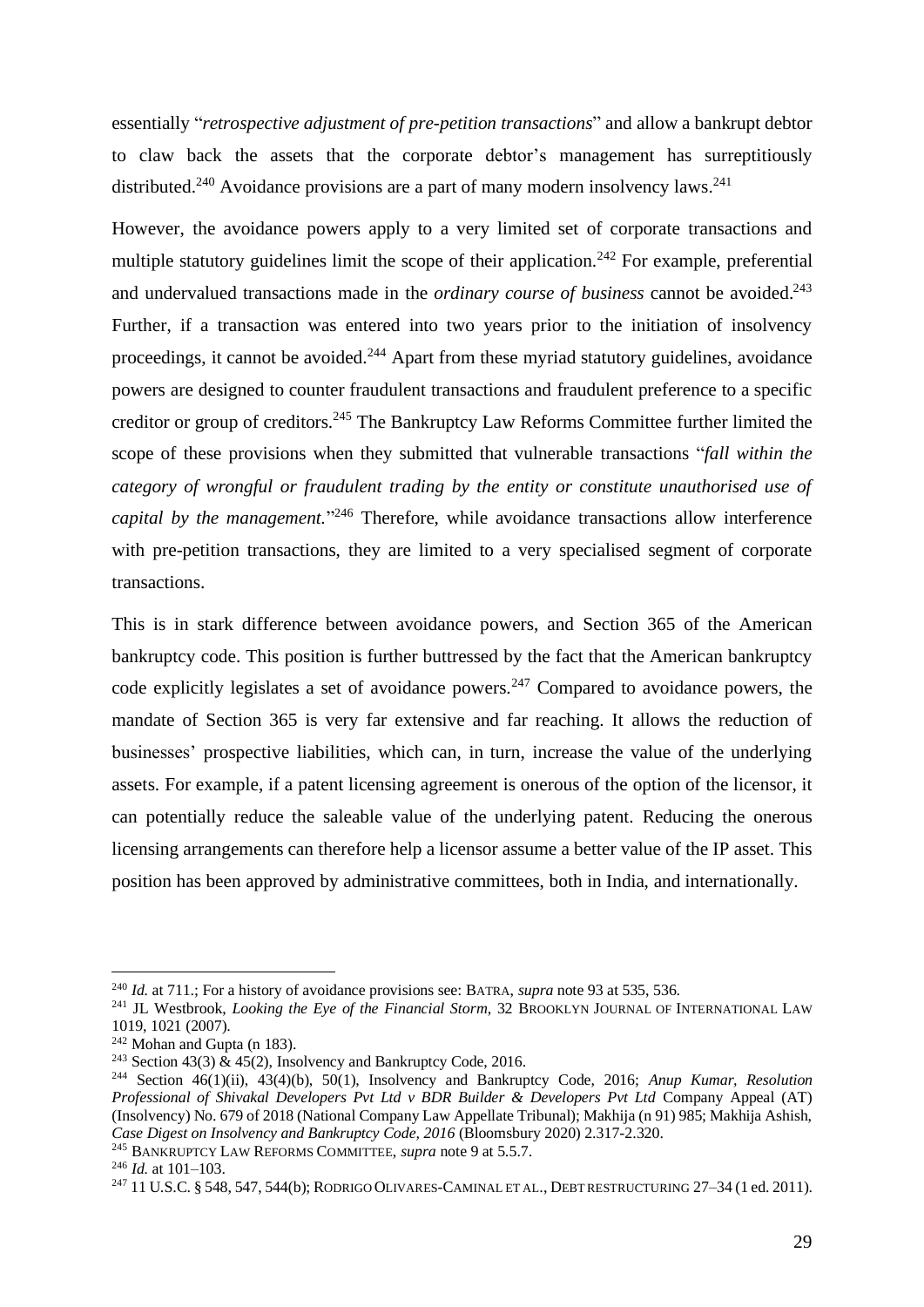In 2005, a committee empowered by the Ministry of Corporate Affairs explicitly aligned with this position. The Committee noted that provisions which provide for interference "*would assist in achieving the objectives of the insolvency process. The power is necessary to facilitate taking appropriate business and other decisions including those directed at containing rise in liabilities and enhancing the value of assets."* <sup>248</sup> In 2016, even the World Bank noted that *"to achieve the objectives of the insolvency proceedings, on the system should allow interference with the contract where both parties are not fully perform their obligations."* 249

Therefore, a resolution professional during CIRP should be allowed to interfere with onerous pre-petition contractual arrangements. The legislature can either, extend the power of disclaimer to CIRP proceedings, or a specific set of provisions modelled on section 365 of the American Bankruptcy Code should be enacted. Such amendments should take cognisance of their possible interaction with intellectual property licenses, and specific protection should be legislated where required.<sup>250</sup>

#### <span id="page-31-0"></span>**4. IP licenses during Indian insolvency and the need for administrative enquiry**

Having understood the Model Law and the judicial discourse related to treatment of IP licenses in cross-border insolvency, the authors now study the issues highlighted by the *Samsung v. Jaffe* dispute within the Indian Insolvency regime. What happens if an Indian insolvency professional approaches an American bankruptcy court for recognition of Indian insolvency proceedings, and administration of American IP assets?

Before addressing this question, it must be underlined that unlike American bankruptcy jurisprudence, the Indian legislature and judiciary has not addressed the concerns of IP licensing in bankruptcy. There is little to no guidance on the subject, and the findings of the authors are largely tentative.

Addressing whether an Indian insolvency professional would be able to secure unencumbered access to administration of American IP assets would largely depend on two questions: Firstly, which proceedings are sought to be recognised? If the Indian proceedings sought to be recognised are liquidation proceedings, then the statutory instruction on the subject is largely clear. A disclaimer, in most circumstances, should not affect the ability of the licensee to continue using the licensed IP. Alternatively, if a corporate insolvency resolution proceeding

<sup>248</sup> JAMSHED J. IRANI, *Report of the Expert Committee on Company Law* 13.5 (2005).

<sup>&</sup>lt;sup>249</sup> 'Principles of Effective Insolvency and Creditor/Debtor Regimes' (World Bank 2016) para C10 <https://pubdocs.worldbank.org/en/919511468425523509/ICR-Principles-Insolvency-Creditor-Debtor-Regimes-2016.pdf> accessed March 20 2021.

<sup>250</sup> For further discussion see: Mohan and Gupta, *supra* note 246.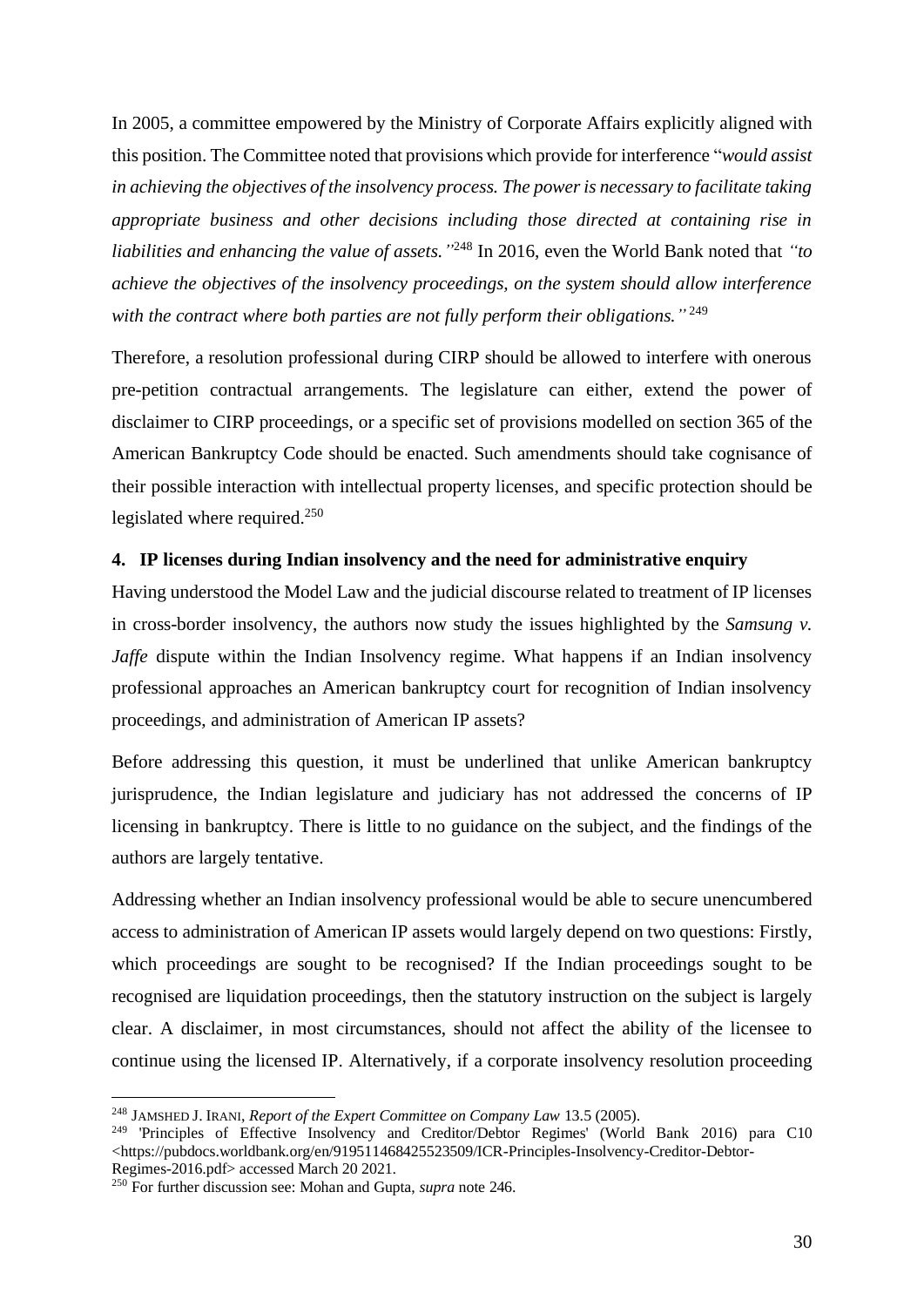(CIRP) is sought to be recognised, the issue of rejection loses relevance. As our analysis indicates, the power of an insolvency professional to interfere with IP licenses during CIRP is very specialised. None of the discussed powers are comparable to Section 365 of the American Bankruptcy Code. Therefore, in either of these instances a licensee's ability to continue using a bankrupt licensor's IP, should not be affected.

However, owing to the lack of explicit legislative guidance on the subject, this conclusion can be easily dismantled. One such instance, can arise when American IP rights are subjected to exclusive licensing agreements. The law on disclaimer explicitly states that a disclaimer shall affect the rights of the licensee "*so far as is necessary for the purpose of releasing the corporate debtor, and the property of corporate debtor.*" <sup>251</sup> A licensing agreement which includes an exclusivity covenant limits the licensor's ability to monetise and exploit the subject IP right. Such a covenant can create subsisting and continuing liabilities. It is possible that a disclaimer may frustrate the exclusivity requirement of a licensee. Such treatment would be in stark contrast with the American Law on the subject. Section  $365(n)(1)(b)$ , explicitly provides that an exclusivity covenant can be enforced by the licensee if he decides to retain the license post rejection.<sup>252</sup> Therefore, while the Indian insolvency regime is largely compliant with the protections offered by Section 365(n), there can be nuanced situations where this compliance would be called into question.

The Indian insolvency regime is on the precipice of adopting cross-border insolvency regulations. In August 2021, the Secretary to the Ministry of Corporate Affairs informed the Standing Committee on Finance that "*The cross-border insolvency is on the priority list and we are working on it. Very soon we will be drafting the legislative part.*" <sup>253</sup> The Ministry and any affiliated bodies should remain mindful of the possible impediments to the implementation of cross border insolvency regulations. The present study underlines that there is a glaring gap in judicial, legislative, and administrative direction regarding the treatment of IP licenses in bankruptcy. This gap can lead to problematic conclusions when cross border insolvency regulations are put to the test. An administrative study should identify the potential problems of IP licensing in bankruptcy, and legislative interventions should be made to fill the gap in existing law.

<sup>&</sup>lt;sup>251</sup> Regulation 10, Insolvency and Bankruptcy Board of India (Liquidation Process) Regulation, 2016.

<sup>&</sup>lt;sup>252</sup> 11 U.S.C. Section 365(n)(1)(b); See: 3 COLLIER ON BANKRUPTCY, *supra* note 33 at 365.15.

<sup>253</sup> STANDING COMMITTEE ON FINANCE & MINISTRY OF CORPORATE AFFAIRS, *Implementation of Insolvency and Bankruptcy Code- Pitfalls and Solutions* 34 (2021).